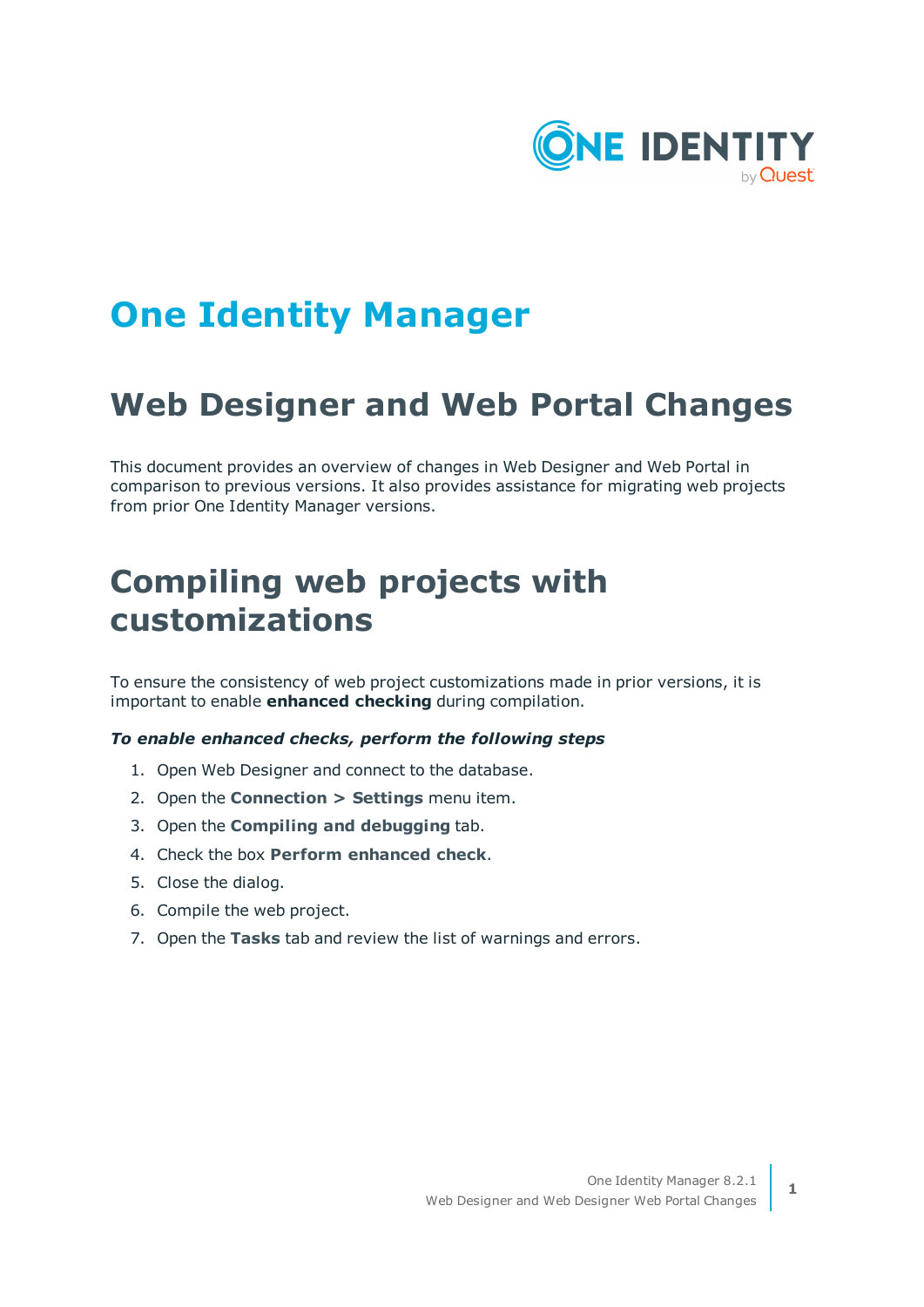# <span id="page-1-1"></span>**Updating web applications**

### NOTE:

- Starting with version 7.1 One Identity Manager includes a new full-text search engine for improved search performance. You must have an application server installed with the search service. For more [information,](#page-11-0) see Integrating full-text [search](#page-11-0) on page 12.
- <sup>l</sup> Ensure that the application server is updated before you update the Web Portal.

#### *To update the Web Portal to version 8.2.1*

- To update the Web Portal automatically, connect to the monitoring site http://<servername>/<application>/monitor in a browser and start the web application update.
- To manually update the Web Portal, uninstall the existing Web Portal and install the Web Portal again.

For more information, see the *One Identity Manager Installation Guide*.

# **Changes in Web Designer and in Web Portal 8.0**

This section provides an overview of changes in Web Designer and in Web Portal 8.0 in comparison to previous versions.

General [changes](#page-1-0)

[Known](#page-6-0) Issues

[VI.WebRuntime.dll](#page-6-1) API changes

<span id="page-1-0"></span>Changes to standard Web Portal [components](#page-6-2)

# **General changes**

# **Change of UI component library**

This version of the Web Portal ships without the Quest User Interface (QUI) framework.

While QUI was never part of the public API surface and was not intended to be called directly, any custom code that does call the QUI API must be rewritten.

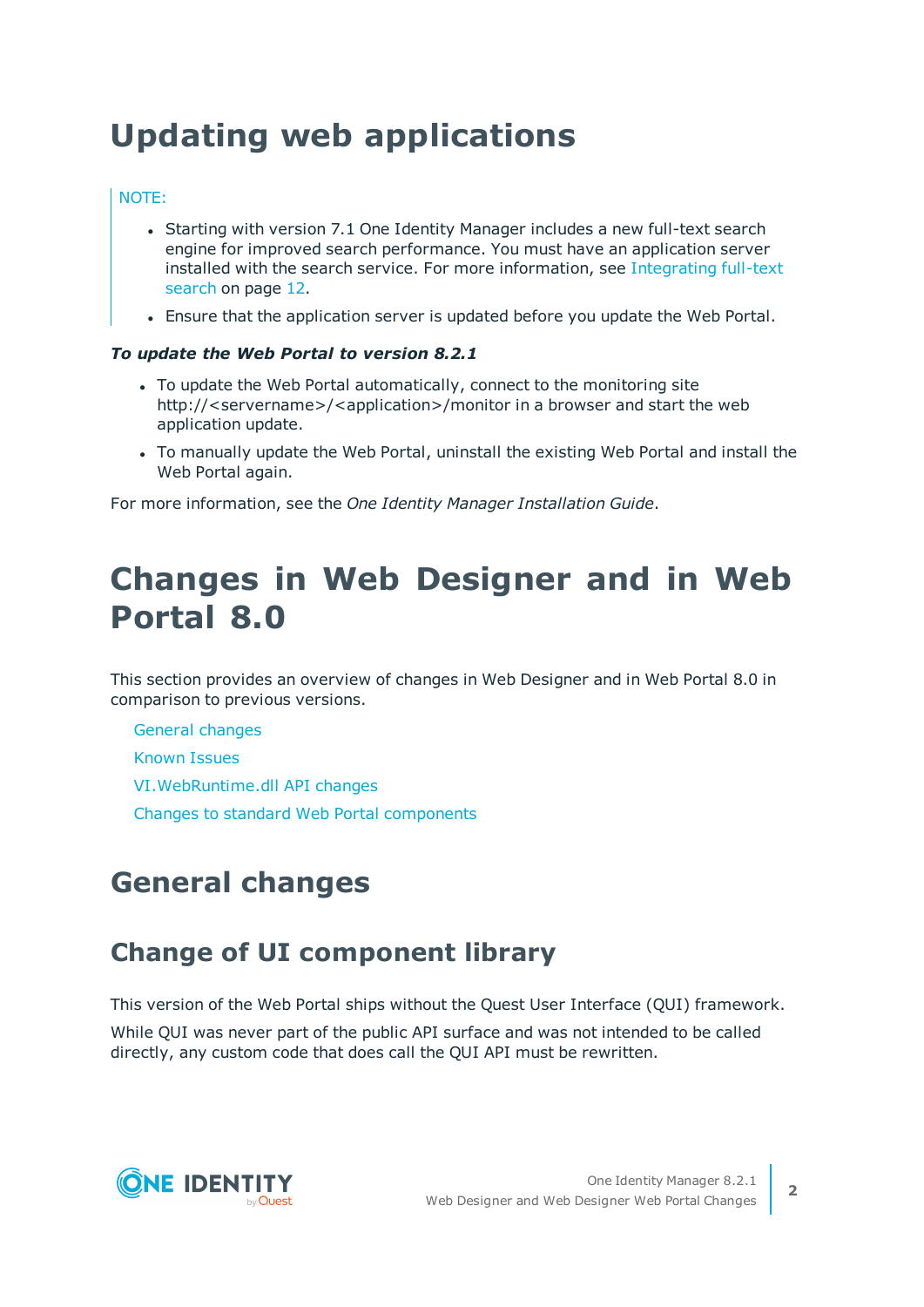# **Hyper Views**

The contents of a Hyper View have historically been defined as Web Designer components (e.g. VI\_Common\_HyperView\_Person). Because this has been the causes for code duplication and inconsistencies, the definition stored in the DialogTree table is now used directly for all Hyper Views displayed in the Web Portal. The definitions within the Web Designer components have been deleted.

However, the components themselves still exist. Any extensions should work as before. However, it is strongly recommended that you re-test any existing extension to Hyper View components.

# **Customizing CSS**

The component VI Styles RendererSettings Default stores most of the default CSS code. This component has changed as a consequence of product rebranding and the implementation of the mobile layout. Specifically, a lot of new CSS code supports mobile devices.

If you have a custom copy of this component, it is strongly recommended that you delete this custom copy and re-implement the changes using extensions.

As a general rule, this component should never be replaced, but only extended.

# **New grid control list view mode**

The grid control now supports a new list view mode that supports mobile devices.

The grid control will render both table views and list views of the same data. Using CSS media queries, only one of the views is displayed at any given time, depending on the display size.

The list view mode can work in different ways, which can be defined on every grid.

- Automatic mode. In this mode, the control uses the column definitions to automatically create a list view.
- Manual mode. In this mode, you can explicitly define the contents of each list item, independently from the table view.
- Disabled mode. In this mode, the list view is not rendered.

If you need to disable list view mode globally for all grids, you can set the VI Common GridListViewDisabled configuration setting to **true**.

If you have defined any grid controls in custom code, or if you have made any modifications to existing grid controls, it is strongly recommended that you test the affected forms on mobile devices.

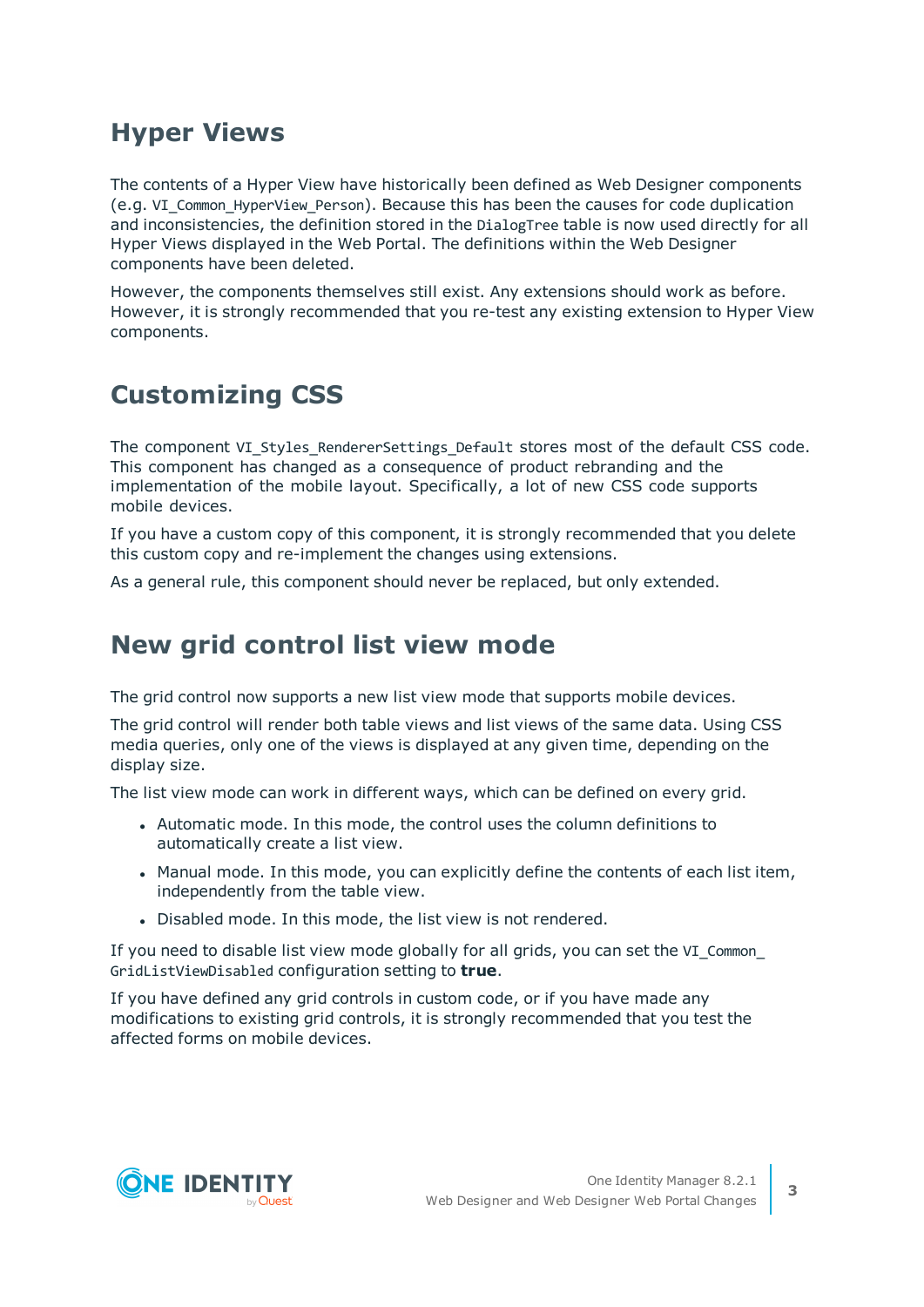# **Secure Token Server**

This version of Secure Token Server (STS) is a rebrand and is not backwards compatible. It contains breaking changes for any integrators.

The following is an overview of changed settings.

- Configuration Scope is now urn:rsts:sts:config.
- The OAuth2 scope for obtaining an Admin access token is now rsts:sts:primaryproviderid:rsts.
- Base type for Provider Configurations: RSts.Sts.ProviderConfiguration
- Built-in Provider Configuration types: RSts.Sts.AzureConfiguration RSts.Sts.DefenderCloudConfiguration RSts.Sts.LdapConfiguration RSts.Sts.RadiusConfiguration RSts.Sts.ActiveDirectoryConfiguration
- Base type for Claim Definitions: RSts.Sts.ClaimDefinition
- Built-in Claim Definition types: RSts.Sts.RoleClaimDefinition RSts.Sts.AttributeClaimDefinition
- OData Configuration setting annotations:
	- RSts.Sts.Required
	- RSts.Sts.Secret
	- RSts.Sts.Description
- . Login page CSS class name change to .defenderCloudDiv.
- Days until password expires claim type changed to urn:rsts/daysUntilPasswordExpires.
- <sup>l</sup> Encrypted password claim type changed to urn:rsts/encryptedPassword.
- . The Windows Service name changed to RedistributableSecureTokenServer.
- The Windows Event Log name changed to Secure Token Server.
- The Event Log Source names are RSTS and RSTS Audit. If you had written an RSts.exe.config file with TraceListeners in it, you would change to:

```
<source name="RSTS" switchValue="All">
and
```
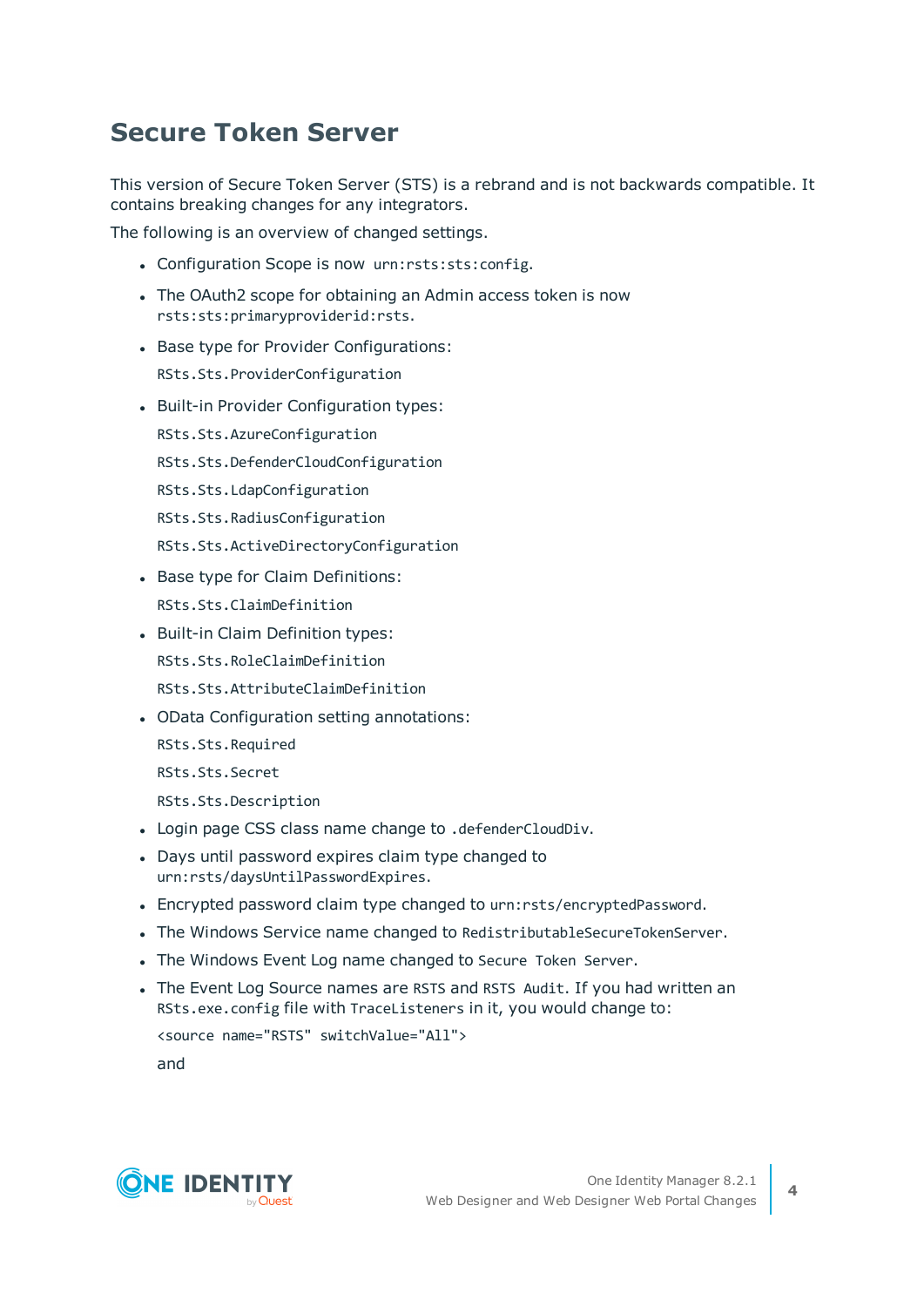<source name="RSTS Audit" switchValue="All">

- The Windows Performance Counter application category name changed to STS. And the providers category is just STS Providers.
- The default value of the STS Issuer Name setting is urn: RSTS/identity.
- The default SSL certificate (if one doesn't already exist) and Signing certificate is now CN=Redistributable STS Demo.

### **Default.aspx**

The file Default.aspx is no longer being installed. Any bookmarks that directly point to this file are no longer valid.

This change has been made because the software updating mechanism cannot manage updates for this file.

# **Web SQL database search functions**

The Web SQL sqlsearch functions are used to build WHERE clauses to filter a table by a search query. In the past, these filters were always evaluated by the database server. These functions now use the external search index where available.

The search results may be slightly different due to syntax differences between SQL and Lucene. The database filter functionality is only provided as a fallback and should be considered deprecated.

It is recommended to index all columns that were previously used in sqlsearch functions. To do this, set the **Index weighting** property on the column using the Designer tool.

### **SqlSearch used on a table**

If at least one column of the specified table is indexed, then the search index is queried. Otherwise, the table is filtered on the database server using a LIKE query, using the columns that are part of the table's display pattern. The search column configuration in Web Designer is not used anymore.

### **SqlSearch used on a column**

If the column is indexed, then the search index is queried. Otherwise, the SQL Server will filter the database using a LIKE query.

It is advised to test any usages of the sqlsearch functions in custom code after migration

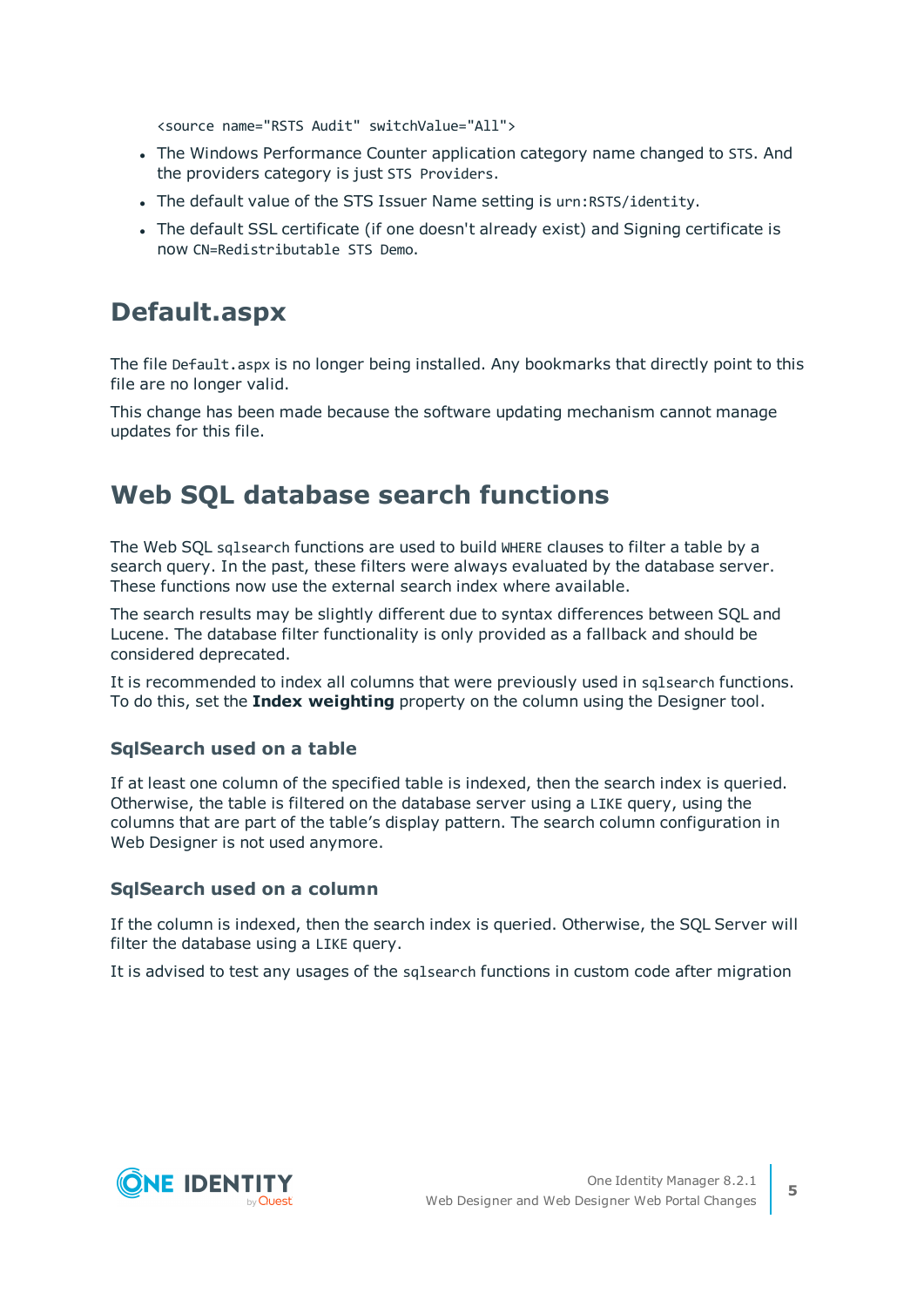# **Web control: VI.WebRuntime.WebControls.GridBlock**

The GridRowAlternateCssClass property has been removed. All current browsers support flexible styling of odd or even rows. The default value for this property was **GridRowAlternate**.

Replace any styles associated with this CSS class with CSS rules using the appropriate pseudo-class:

```
.Grid tr:nth-child(odd) { /* insert rules for odd rows */ }
```

```
.Grid tr:nth-child(even) { /* insert rules for even rows */ }
```
# **Using the rebranding helper tool**

Because of rebranding requirements, some identifiers used by the web controls and the Web Portal have changed:

- CSS class names
- HTML attribute names
- Javascript API names
- URL parameter names

As a general rule, the product now uses the **imx** prefix to identify One Identity Manager specific declarations.

There is a command-line tool that changes the identifiers in a web project. To use the tool, the web project must exist in a folder structure. The tool is called WebDesigner.RebrandingHelper.exe and is provided in the QBM\dvd\AddOn\RebrandingHelper folder. It does not need to be installed.

### *To preview the changes*

• Use the **P** keyword (for preview), such as: WebDesigner.RebrandingHelper.exe "c:\some\path" "xml" "" P

### *To change the files*

**.** Run the same command again using the **C** keyword (for change):

```
WebDesigner.RebrandingHelper.exe "c:\some\path" "xml" "" C
```
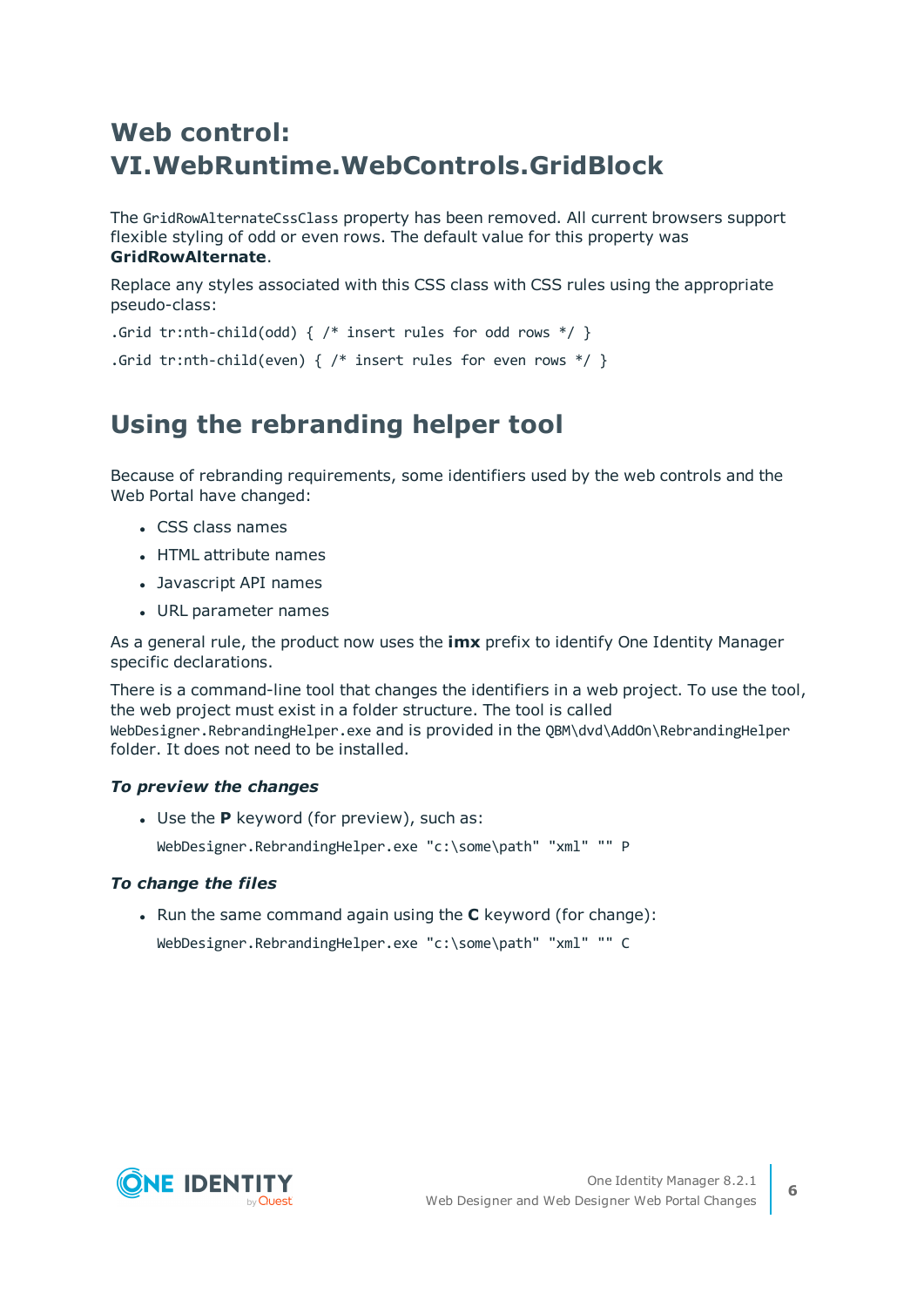# <span id="page-6-0"></span>**Known Issues**

# **Known issue with using the menu control in the Web Designer preview**

When the mouse hovers over a main menu item, the item's child menu opens. In the Web Designer preview, the user has to click on the item to open the sub menu instead.

The background and foreground colors of the menu also show slight differences. Furthermore, opening one menu does not reliably close the other menu items.

This bug only occurs when using the Web Designer preview browser. A stand-alone Internet Explorer and all other supported browsers do not exhibit this bug. This is a bug in a third-party component.

# <span id="page-6-1"></span>**VI.WebRuntime.dll API changes**

The following public classes have been removed from the public API of VI.WebRuntime.dll.

- The namespaces VI.WebRuntime.Data.History and VI.WebRuntime.Data.UiAction have been moved to the Composition API, and renamed to QBM.CompositionApi.History and QBM.CompositionApi.UiAction respectively.
- The VI.WebRuntime.WebControls.ReportControl class has been removed. Any code that directly uses this class should use VI.WebRuntime.WebControls.ReportMobileControl instead.
- The VI.WebRuntime.DbObjectSaveInfo class has been removed. It was only intended for internal use.

# <span id="page-6-2"></span>**Changes to standard Web Portal components**

### **Removed components**

| <b>Component name</b>   | <b>Remarks</b>    |
|-------------------------|-------------------|
| VI BookmarksMenu Mobile | Not used anymore. |
| VI_OptionsMenu          | Not used anymore. |

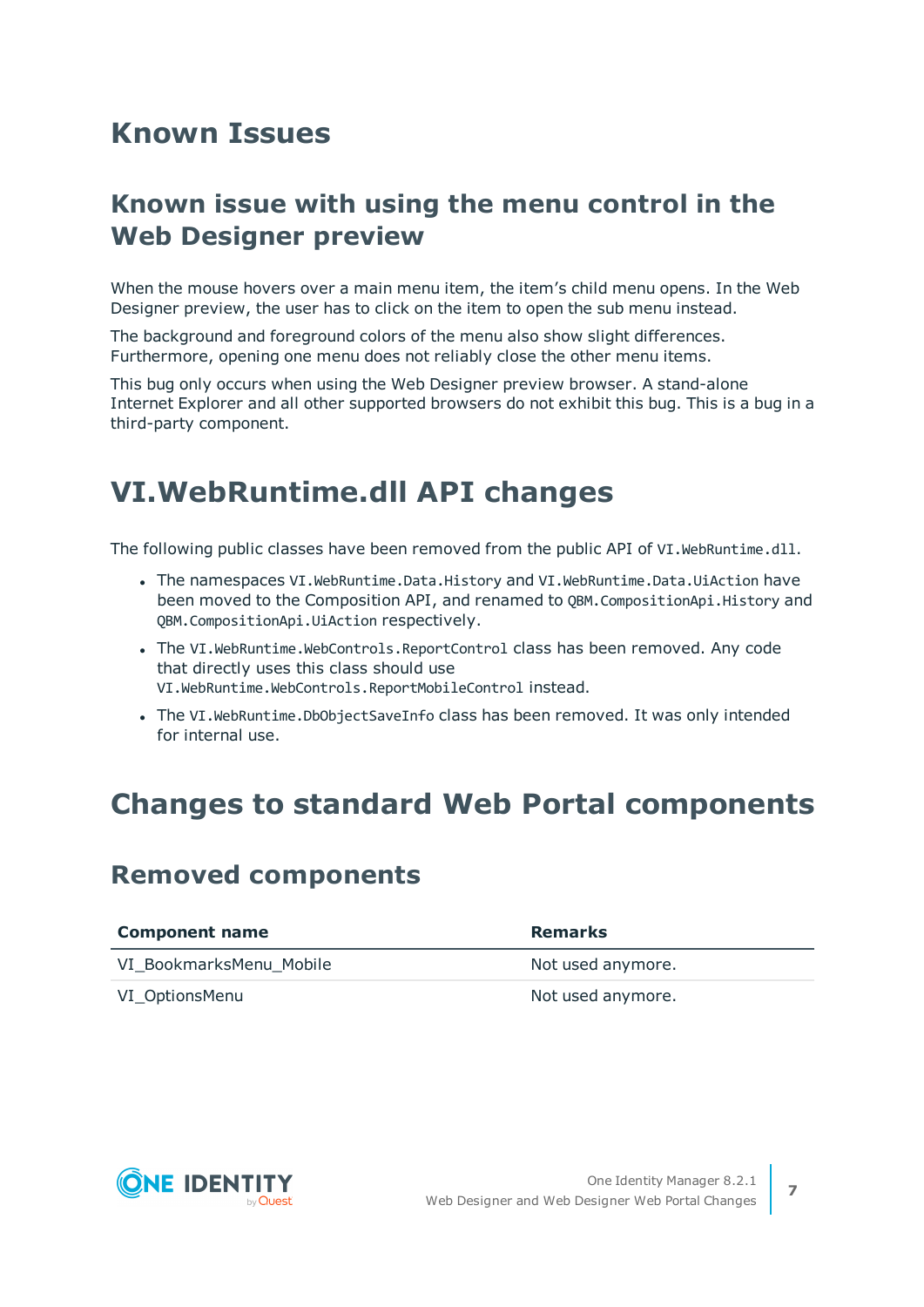# **Changed components**

### **VI\_Employee\_Edit and VI\_Employee\_PreEdit**

The VI\_Employee\_Editcomponent is now used for creation of new employees only. If a UID\_ Person parameter of an existing person is passed to this component, the component will redirect to VI\_Common\_ObjectSheet\_Person.

Any extensions to VI\_Employee\_Edit that should affect existing employee records must be moved/copied to VI\_Employee\_EditMasterData or VI\_Common\_ObjectSheet\_Person.

The VI\_Employee\_PreEdit component is only called for new Person objects.

### **VI\_ITShop\_AnswerQuestions**

A new isRequest parameter has been added to distinguish between IT Shop and attestation inquiries. Add this parameter to any custom usages of this module.

# **Deprecated components**

The following Web Designer components should be considered deprecated. They may be removed in a future version.

- VI Common HyperView ShapePerObject
- VI\_Common\_HyperView\_ShapeList

# **Removed virtual functions**

These virtual functions have been removed. You can safely remove any mapping that refers to one of these functions.

| <b>Component</b>                   | <b>Virtual function</b>                | <b>Remarks</b>                                                                        |
|------------------------------------|----------------------------------------|---------------------------------------------------------------------------------------|
| VI Common<br>PropertyEditor        | ColumnCount()                          | LayoutPanelLayoutName These properties are no longer useful<br>and have been removed. |
| VI Common<br>PropertyViewer        | LayoutPanelLayoutName<br>ColumnCount() | These properties are no longer useful<br>and have been removed.                       |
| VI Interfaces<br>ColumnEditor_Edit | DisplayAsLinkOnly()                    | This property was out of use.                                                         |
| VI_ITShop_<br>ProlongateOrCancel   | CanNavigateBack()                      | These properties were out of use.                                                     |

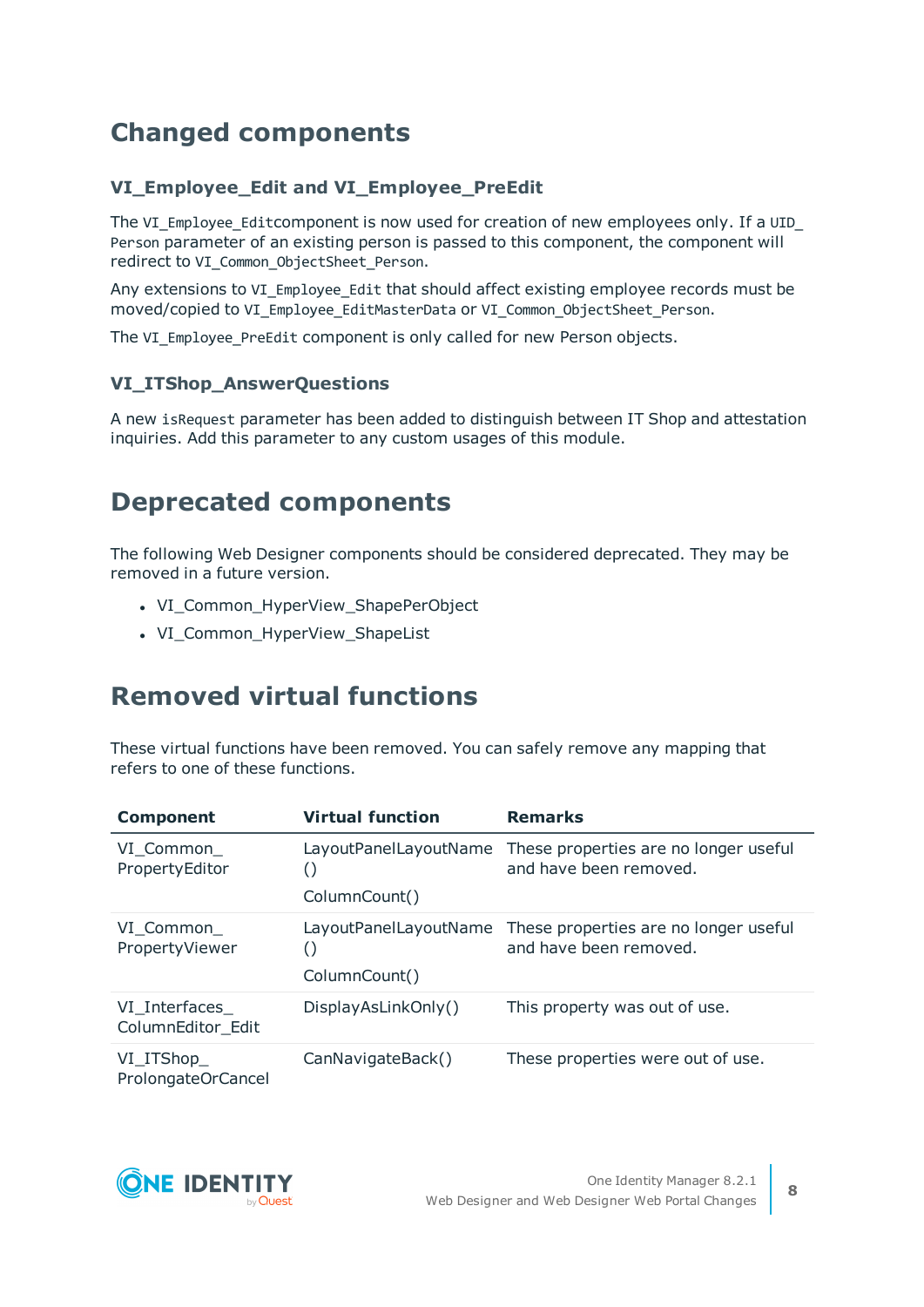| Component | <b>Virtual function</b> | <b>Remarks</b> |
|-----------|-------------------------|----------------|
|           | IsForCancellation()     |                |
|           | IsForProlongation()     |                |

### **Removed virtual nodes**

| <b>Component</b>             | <b>Node identifier</b> |
|------------------------------|------------------------|
| VI_ITShop_ProlongateOrCancel | NavigateBack           |
| QBM_FormTemplate_Base        | ContentMobile          |

# **Removed virtual collections**

These virtual collections have been removed. You can safely remove any mapping collections that refer to these collections.

| <b>Component</b>         | <b>Collection name</b> | <b>Remarks</b>             |
|--------------------------|------------------------|----------------------------|
| VI_ITShop_DirectDecision | PWODecisionStep        | Changed to QERWorkingStep. |

# **Removed virtual properties**

| <b>Component</b>         | <b>Property</b> | <b>Remarks</b>                                     |
|--------------------------|-----------------|----------------------------------------------------|
| VI_ITShop_DirectDecision |                 | uid_pwodecisionstep Renamed to uid_gerworkingstep. |

# **Added virtual properties**

| <b>Component</b>                           | <b>Property</b> | <b>Remarks</b>                                                                   |
|--------------------------------------------|-----------------|----------------------------------------------------------------------------------|
| VI_Attestation_History_<br><b>Filter</b>   | headline        | This property should contain the title to be.<br>displayed within the component. |
| VI_Compliance_<br>ExceptionApproval_Filter |                 |                                                                                  |
| VI_ITShop_<br>OrderHistory_Filter          |                 |                                                                                  |
| VI QERPolicy                               |                 |                                                                                  |

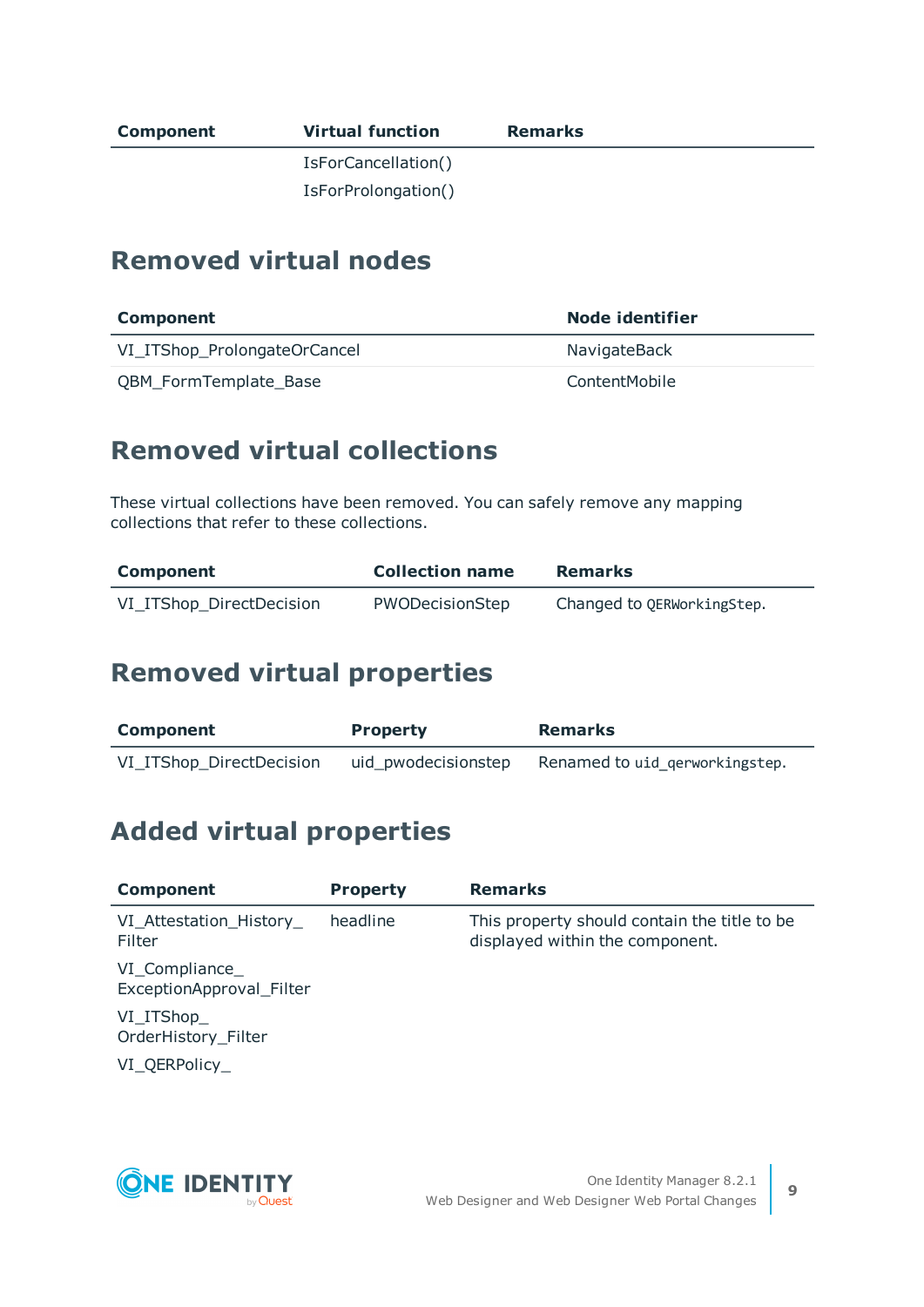| Component                     | <b>Property</b> | <b>Remarks</b>                                                                        |
|-------------------------------|-----------------|---------------------------------------------------------------------------------------|
| ExceptionApproval_Filter      |                 |                                                                                       |
| VI Roles<br>RoleAssignmentNew |                 | object key parent This property should contain the object key<br>of the owner object. |

# **Removed configuration keys**

The following configuration keys have been removed

- VI Common DarkIcons
- VI\_ITShop\_FieldsInOverview

The following configuration keys manage colors that are not used in the rebranded design. Any customizations to one of these keys will be lost.

- VI\_Common\_Color\_DarkGray
- VI Common Color Blue 4
- VI\_Common\_Color\_Blue\_5
- VI Common Color Blue 6
- VI Common Color Blue 7
- VI Common Color Blue 8
- \* Color Palette Blue Dark
- \* Color Palette Blue Med
- \* Color Palette Blue Bright
- . \* Color Palette Blue Tile BG
- \* Color Palette Blue Rollover
- \* Color Palette Gray Light
- \* Color\_Palette\_Gray\_ButtonOrBG
- \* Color Palette Gray Inactive
- \* Color Palette Gray
- \* Color Palette Gray Med
- \*\_Color\_Palette\_Gray\_Dark\_Alerting
- \* Color Palette Gray Dark Panel
- \* Color Palette Gray Dark
- \* Color Palette Gray Framework
- \*\_Color\_Palette\_Gray\_Darkest

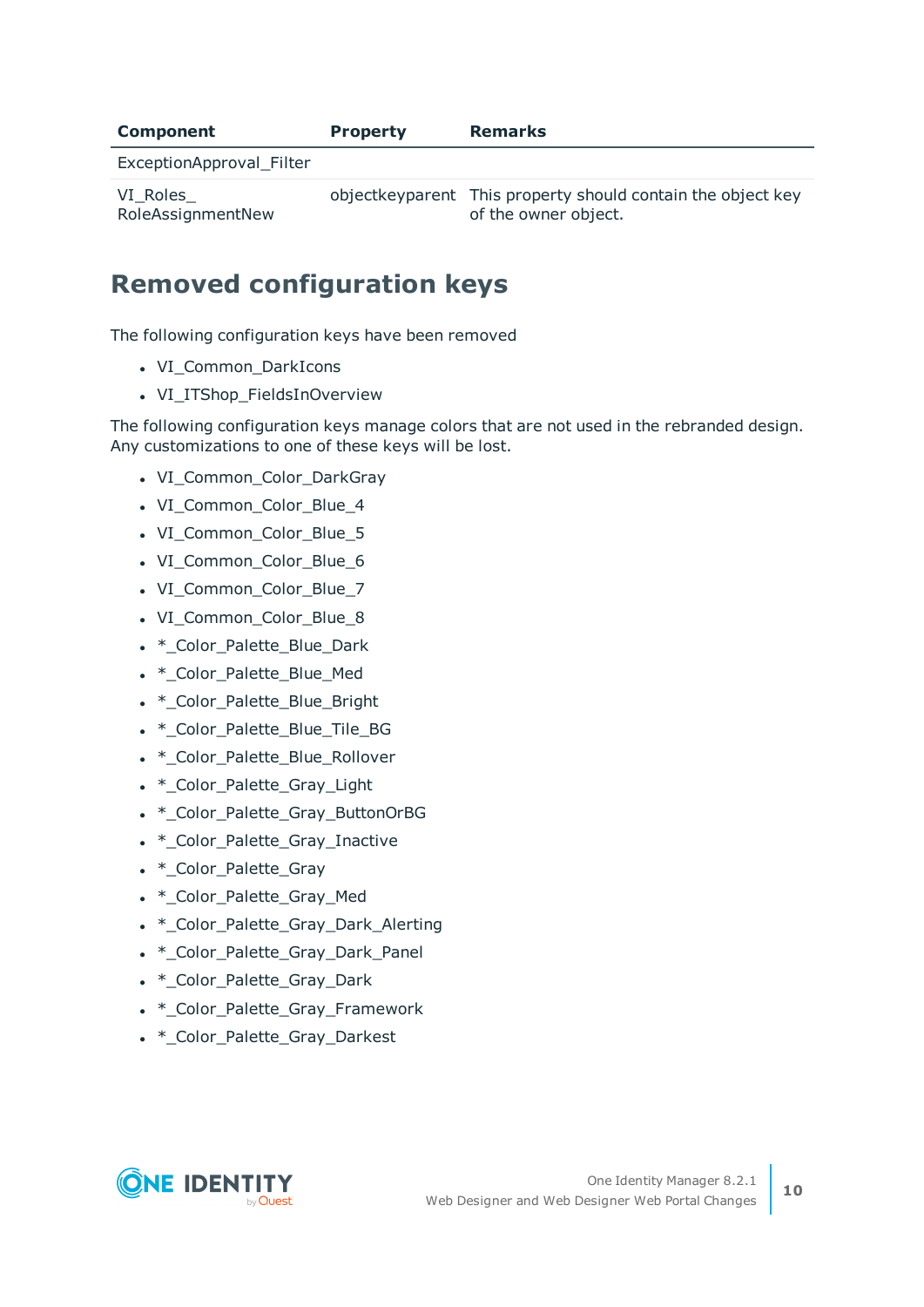# **Changed configuration keys**

The following keys have been renamed.

| Old name               | New name           |
|------------------------|--------------------|
| * Color Palette Violet | QBM_Primary_Violet |
| * Color Palette Red    | QBM_Primary_Red    |
| * Color Palette Orange | QBM_Primary_Orange |
| * Color Palette Yellow | QBM_Primary_Yellow |
| * Color Palette Green  | QBM_Primary_Green  |
| * Color Palette Blue_* | QBM_Primary_Blue   |
| * Color Palette White  | QBM_Primary_White  |
| * Color Palette Black  | QBM_Primary_Black  |
| * Color Palette Gray   | QBM_Primary_Gray   |

# **Changes in Web Designer and in Web Portal 7.1**

This section provides an overview of changes in Web Designer and in Web Portal 7.1 in comparison to previous versions.

- Updating [assembly](#page-10-0) bindings to One Identity Manager version 7.1
- [Integrating](#page-11-0) full-text search
- General [changes](#page-12-0)
- Changes to [standard](#page-14-0) objects
- <span id="page-10-0"></span>[VI.WebRuntime.dll](#page-17-0) API changes

# **Updating assembly bindings to One Identity Manager version 7.1**

This section applies only if you did not install a new web application using the One Identity Manager installation tool. For more [information,](#page-1-1) see Updating web applications on page 2.

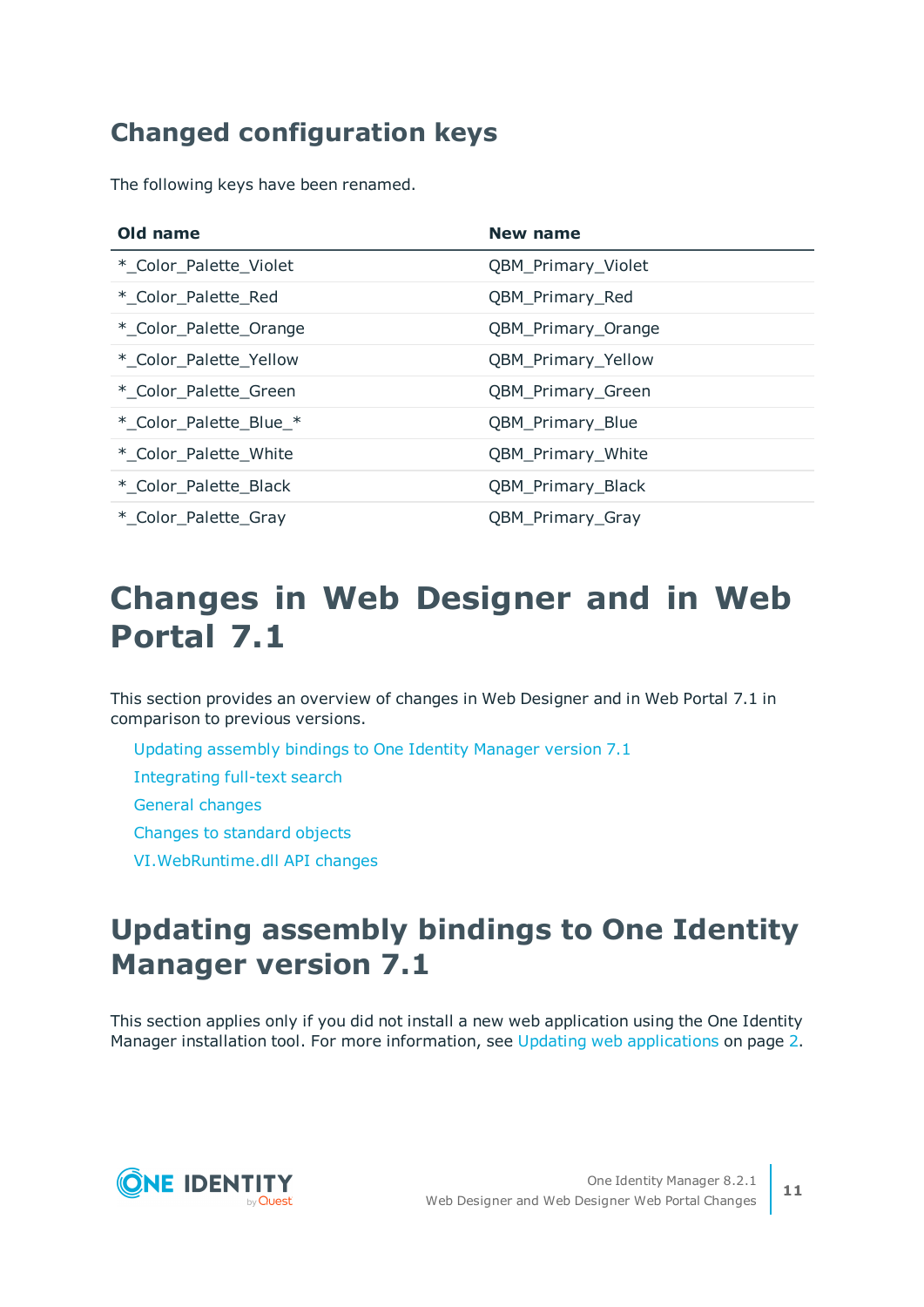If you did not install a new web application using the One Identity Manager installation tool, it is necessary to edit any existing web applications' web.config file when upgrading to version One Identity Manager 7.1.

Open the web.config file in a text editor and insert the following text beneath the tag <assemblyBinding>:

<dependentAssembly>

<assemblyIdentity name="System.Web.Http" publicKeyToken="31bf3856ad364e35" culture="neutral" />

 $\phi$  <br/>bindingRedirect oldVersion="0.0.0.0-5.2.2.0" newVersion="5.2.3.0" />

</dependentAssembly>

<dependentAssembly>

```
<assemblyIdentity name="System.Net.Http.Formatting"
publicKeyToken="31bf3856ad364e35" culture="neutral" />
```
<bindingRedirect oldVersion="0.0.0.0-5.2.2.0" newVersion="5.2.3.0" />

</dependentAssembly>

<dependentAssembly>

<assemblyIdentity name="Microsoft.Data.OData" publicKeyToken="31bf3856ad364e35" culture="neutral" />

```
<bindingRedirect oldVersion="0.0.0.0-5.6.0.0" newVersion="5.6.4.0" />
```
</dependentAssembly>

```
<dependentAssembly>
```

```
<assemblyIdentity name="Microsoft.Data.Edm" publicKeyToken="31bf3856ad364e35"
culture="neutral" />
```
 $\check{\phi}$  <br/>bindingRedirect oldVersion="0.0.0.0-5.6.0.0" newVersion="5.6.4.0" />

</dependentAssembly>

<dependentAssembly>

```
<assemblyIdentity name="System.Spatial" publicKeyToken="31bf3856ad364e35"
culture="neutral" />
```
<bindingRedirect oldVersion="0.0.0.0-5.6.0.0" newVersion="5.6.4.0" />

<span id="page-11-0"></span></dependentAssembly>

# **Integrating full-text search**

This section applies only if you did not install a new web application using the One Identity Manager installation tool.

One Identity Manager includes a new full-text search engine for improved search performance. The Web Portal queries the search index service which must be installed as part of a new application server installation.

There are two options to migrate an existing Web Portal:

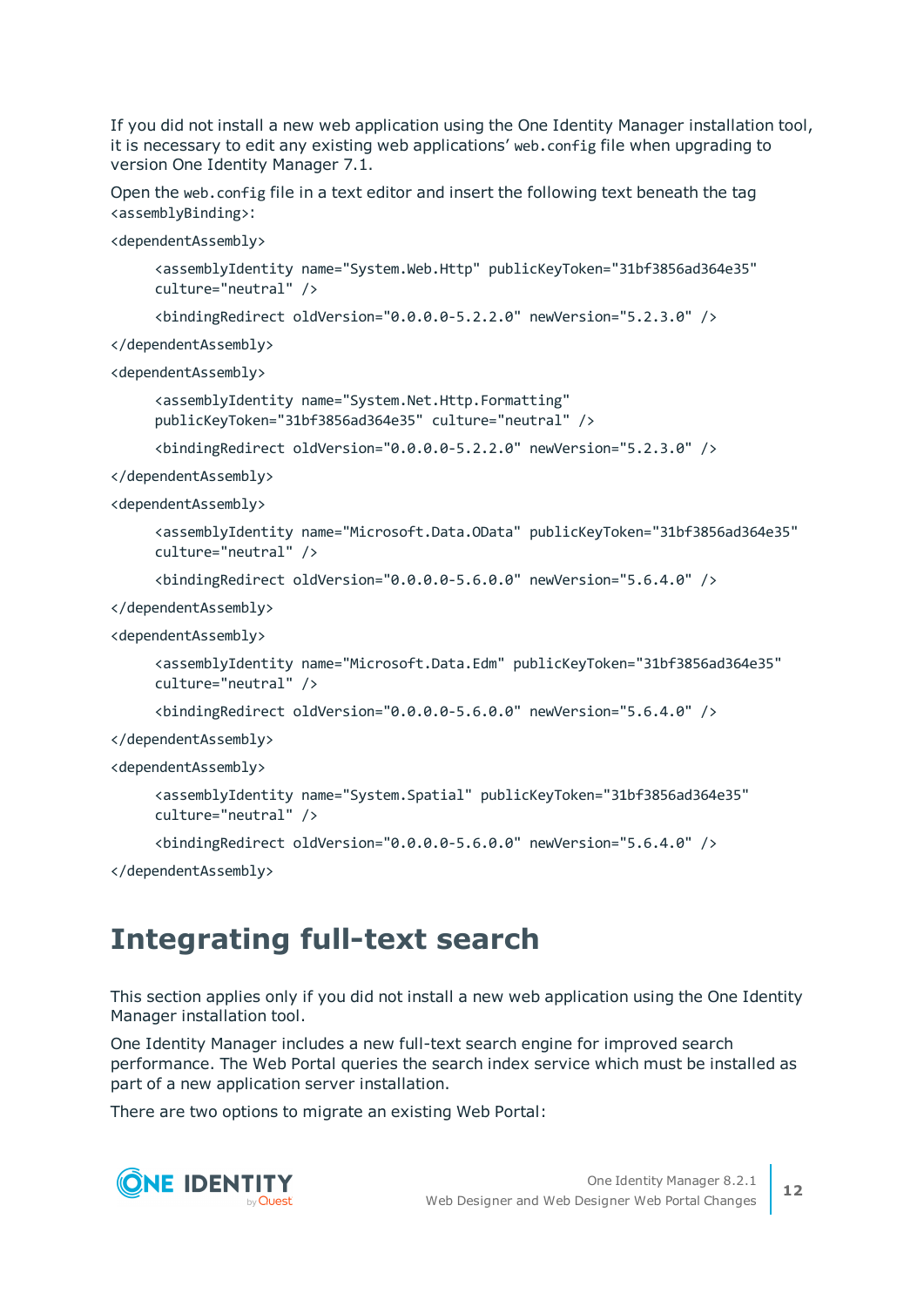- 1. If the Web Portal uses an application server connection, make sure that the application server installation is running a search index service. Otherwise, search will not work.
- 2. If the Web Portal uses a direct database connection, open WebDesigner.ConfigFileEditor.exe and connect to the application.

On the **Search service** tab, you have the option to define an application server to connect to. The web application will continue using the direct database connection and will only use the application server connection when a search operation is performed.

# <span id="page-12-0"></span>**General changes**

# **Using entities in Web Designer collections**

Web projects now compile directly to the asynchronous VI.DB entity layer. Databasebound Web Designer collections now contain entities (IEntity objects) instead of IColElem/ISingleDbObject objects.

# **Choosing the entity load type**

Selecting the correct entity load type can have a significant impact on application performance. The new Web Designer node type Database access options allows selecting the best load type for every use case. See the *One Identity Manager Web Designer Reference Guide* for this node type for more information on the different options.

It is recommended to load read-only entities first, and then convert an entity to a writable or interactive entity only when required. The new Web Designer action node type Create interactive entities can be used to convert an entity of any type into an interactive one, which can be used to set values or call customizer methods.

# **Change to Web SQL GetObjectKey() function**

When calling this function on proxy objects (such as UNSGroup), in previous versions the key of the proxy entity was returned (such as <Key><T>UNSGroup</T><P>…</P></Key>).

Because this key is an artificial key that mostly cannot be used for database comparisons, the function was changed to return the key of the proxy entity instead, which will include the actual object type (such as <Key><T>ADSGroup</T><P>…</P></Key>).

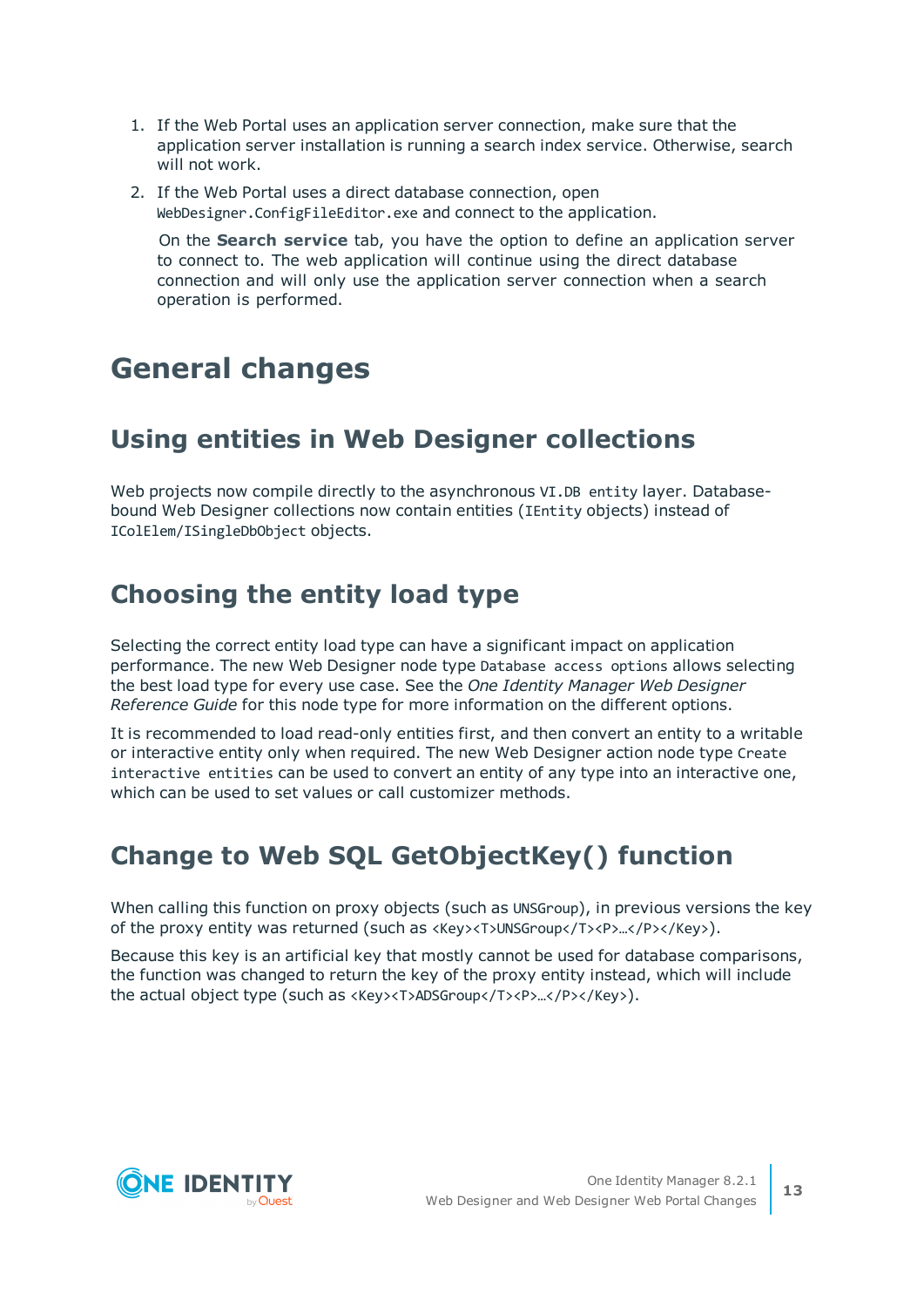# **Removed ListView control**

The **ListView** control has been removed. Any ListView nodes will still be displayed in Web Designer, however the compiler will generate an error when it encounters a ListView node.

It is strongly recommended to replace any usage of the **ListView** control in custom web components before migrating to One Identity Manager 7.1.

# **ComboBox control behavior**

The **combobox** control now automatically refreshes itself when the associated filter condition changes.

# **Properties moved to attributes**

Some Web Designer properties correspond directly to attributes of the resulting HTML nodes. Those properties have been moved to attribute nodes. The following node types are affected:

- ALT attribute: Image
- TITLE attribute: Container, Label, Button, LinkContainer
- STYLE attribute: Container, Label, Image, Cell, Button, LinkContainer

### **Enhanced object sheets for groups**

In previous versions, the VI Common ObjectSheet module offered a read-only view of a group object. The module uses VI\_Interfaces\_ObjectSwitch\_ObjectSheet components to show a view depending on the type of the group.

The group components have been upgraded to allow for editing if the logged on user is an owner of the group. By default, this means that the user must be either:

- A member of the owner role associated with the group's service item, or
- A member of the administrator role for the group's target system or container.

This affects all groups that map to the UNSGroup view.

# **Passing entities to components**

If you have defined an object sheet component for an object type, an entity of that type is passed to the component at runtime.

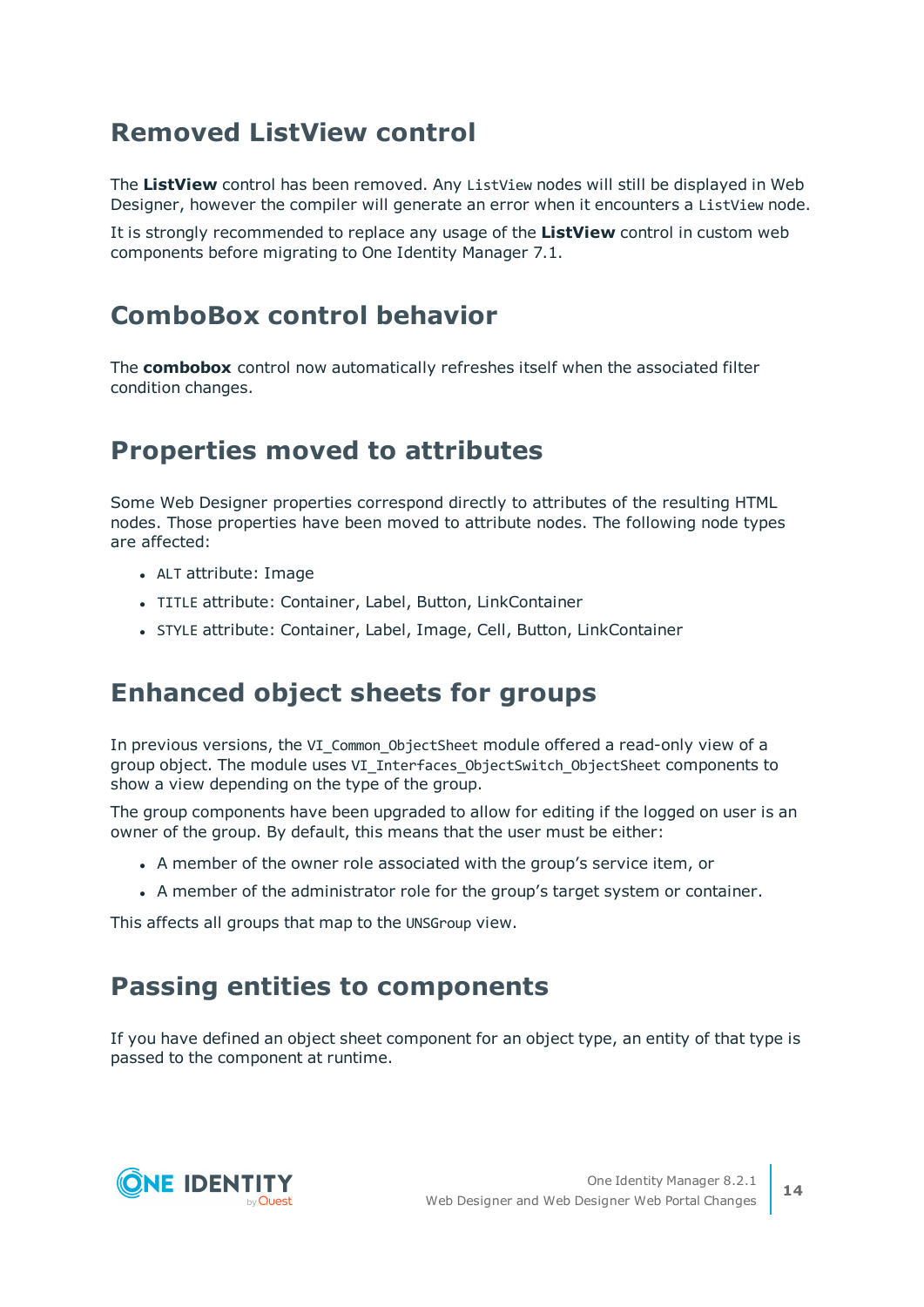The actual loading usually happens in the VI\_Common\_ObjectSheet module. For performance reasons, this module now loads entities in read-only mode instead of the interactive mode.

This is a change that may require modifications to existing components. If your object sheet component implements editing functionality, you will need to convert the read-only entity into an interactive entity first.

As a general rule, components should not presume that entities being passed were loaded in any particular mode. Furthermore, converting to an interactive entity should happen at the last possible moment.

If your component requires an entity to be interactive, your component should create an interactive entity. If the entity is already an interactive entity, no actual conversion happens, so there are no side effects of doing multiple conversions.

# **Change to compliance simulation in the shopping cart**

By default, users will not be able to submit a shopping cart if at least one request will cause a non-approvable compliance violation.

To restore the behavior of previous versions, set the VI\_ITShop\_ AllowRequestsWithNonResolvableViolations configuration parameter to **true**.

# <span id="page-14-0"></span>**Changes to standard objects**

# **Removed components**

| <b>Component name</b>                                          | <b>Description</b>                                                         |
|----------------------------------------------------------------|----------------------------------------------------------------------------|
| VI_History_ChangeLog_CommonView                                | These components were unused and                                           |
| VI_History_ChangeLog_Generic                                   | obsolete in Web Designer 7.0 after the<br>re-implementation of the history |
| VI_History_ChangeLog_Person                                    | views. The components have been                                            |
| VI_History_StateComparison_Org                                 | removed in this release.                                                   |
| VI_History_StateComparison_Person                              |                                                                            |
| VI_History_StateComparison_Person_<br>MasterData               |                                                                            |
| VI_History_StateComparison_Person_<br>Memberships_Generic      |                                                                            |
| VI_History_StateComparison_Person_<br>Responsibilities Generic |                                                                            |
| VI_History_StateOverview                                       |                                                                            |

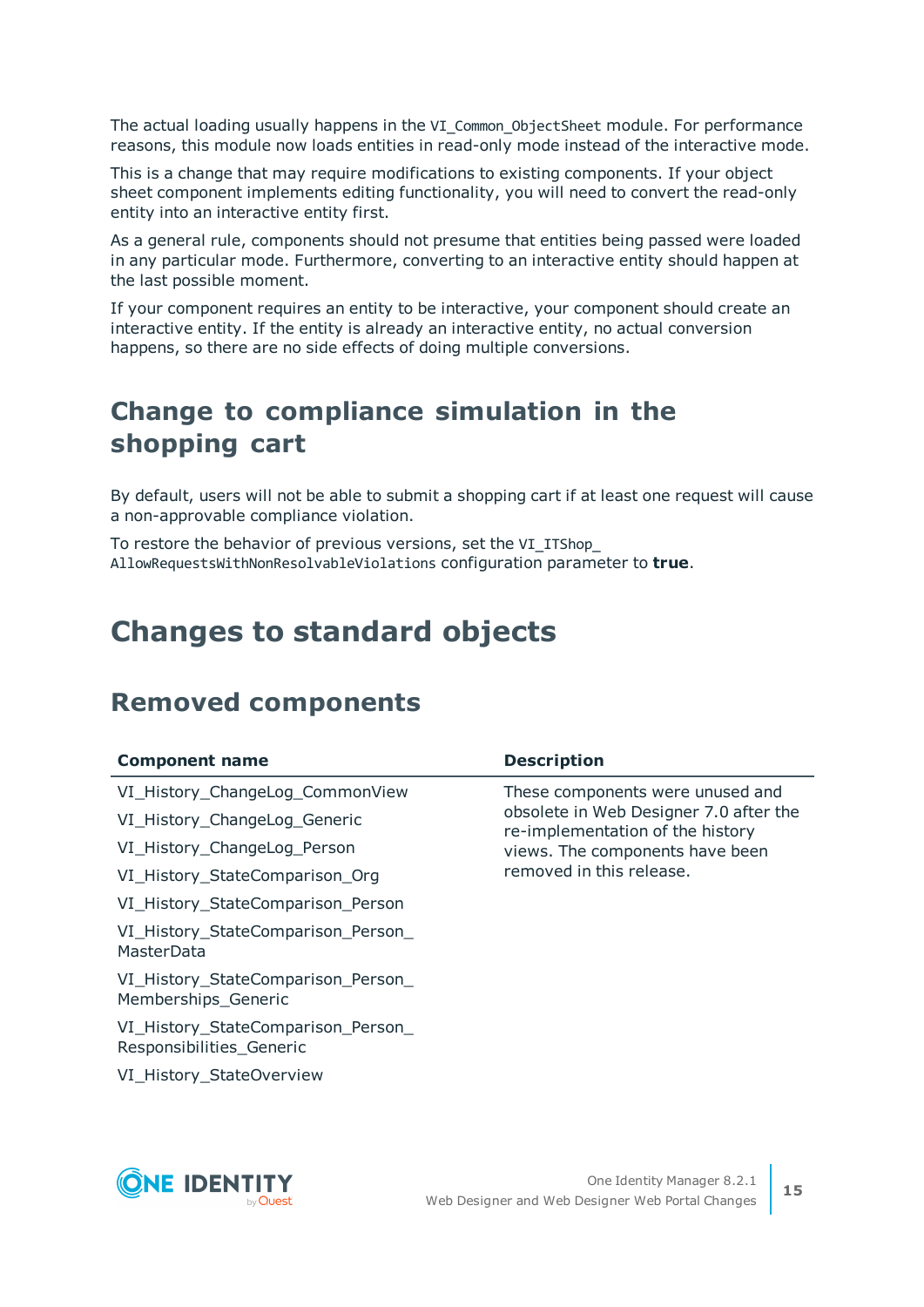| <b>Component name</b>                                               | <b>Description</b>                                                                                                            |
|---------------------------------------------------------------------|-------------------------------------------------------------------------------------------------------------------------------|
| VI_History_StateOverview_Grid                                       |                                                                                                                               |
| VI_History_StateOverview_Person                                     |                                                                                                                               |
| VI_Compliance_ExceptionApproval_ListView<br>VI_Common_ListView_Item | These components are obsolete due to<br>the removal of the ListView control.                                                  |
| VI_Common_WebPart_HighRiskOverview                                  | Not used anymore.                                                                                                             |
| VI_Attestation_Edit_EmployeeCertification                           | The functionality of this component has<br>been moved to the new VI<br>Attestation Detail<br>EmployeeCertification component. |

# **Removed virtual functions**

| <b>Component</b>                                   | <b>Virtual function</b>                                 | <b>Remarks</b>                                                                            |
|----------------------------------------------------|---------------------------------------------------------|-------------------------------------------------------------------------------------------|
| VI_Attestation_AttestationRuns<br>SendReminder     | <b>OptionalFilterAttestationRuns</b><br>$\left(\right)$ | Use the<br>ListOfAttestationRuns<br>() function to pass a<br>list of attestation<br>runs. |
| VI_Attestation_AttestationRun_<br>PendingApprovers | UID AttestationPolicy()<br>RunDate()                    | Use the UID<br>AttestationRun()<br>function instead.                                      |
| VI_ITShop_ProductSelection_<br>ReferenceUser       | PersonForOrder()                                        | Use the<br>PersonsFor0rder<br>collection to supply<br>the request<br>recipients.          |

# **Removed virtual nodes**

| <b>Component</b>                  | Node identifier | <b>Remarks</b>                            |
|-----------------------------------|-----------------|-------------------------------------------|
| VI_ITShop_AccProductGroupSelector |                 | AdditionalControls Not supported anymore. |
| VI_ITShop_AccProductGroupList     | SetSearchType   | Not required anymore.                     |

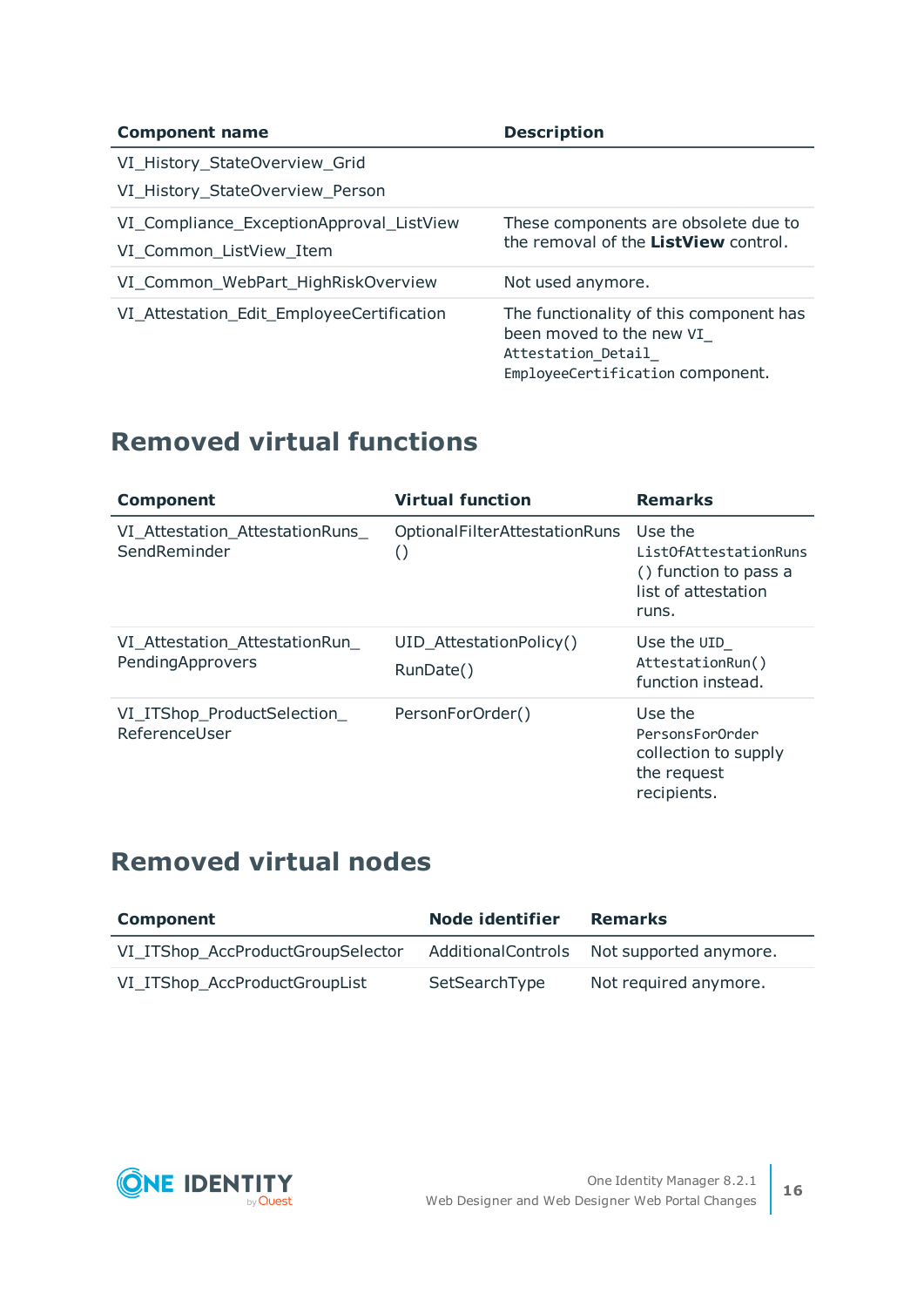# **Removed virtual collections**

These virtual collections have been removed. You can safely remove any mapping collections that refer to these collections.

| Component                                      | <b>Collection name Remarks</b> |                                                                                       |
|------------------------------------------------|--------------------------------|---------------------------------------------------------------------------------------|
| VI Attestation AttestationRuns<br>SendReminder | attestationruns                | Use the<br>ListOfAttestationRuns()<br>function to pass a list of<br>attestation runs. |

# **Removed virtual properties**

| <b>Component</b>                                | <b>Property</b>                                         | <b>Remarks</b>                                                                            |
|-------------------------------------------------|---------------------------------------------------------|-------------------------------------------------------------------------------------------|
| VI_Attestation_AttestationRuns_<br>SendReminder | uid_attestationpolicy<br>rundate                        | Use the<br>ListOfAttestationRuns<br>() function to pass a<br>list of attestation<br>runs. |
| VI_Interfaces_ObjectSwitch_Object_<br>Overview  | xobjectkey                                              | Not required<br>anymore.                                                                  |
| VI_ITShop_AccProductGroupList                   | accproductwhereclause                                   | Not required<br>anymore.                                                                  |
| VI_ITShop_AccProductGroupSelector               | accproductwhereclause<br>searchtype                     | Not required<br>anymore.                                                                  |
| VI_Roles_AttestationCasesForObject              | xobjectkey                                              | Not required<br>anymore.                                                                  |
| VI_Roles_Membership                             | tablename<br>pk<br>display<br>xobjectkey<br>isforitshop | Not required<br>anymore.                                                                  |
| VI_Roles_UNSGroupInUNSGroup                     | tablename                                               | Not required<br>anymore.                                                                  |

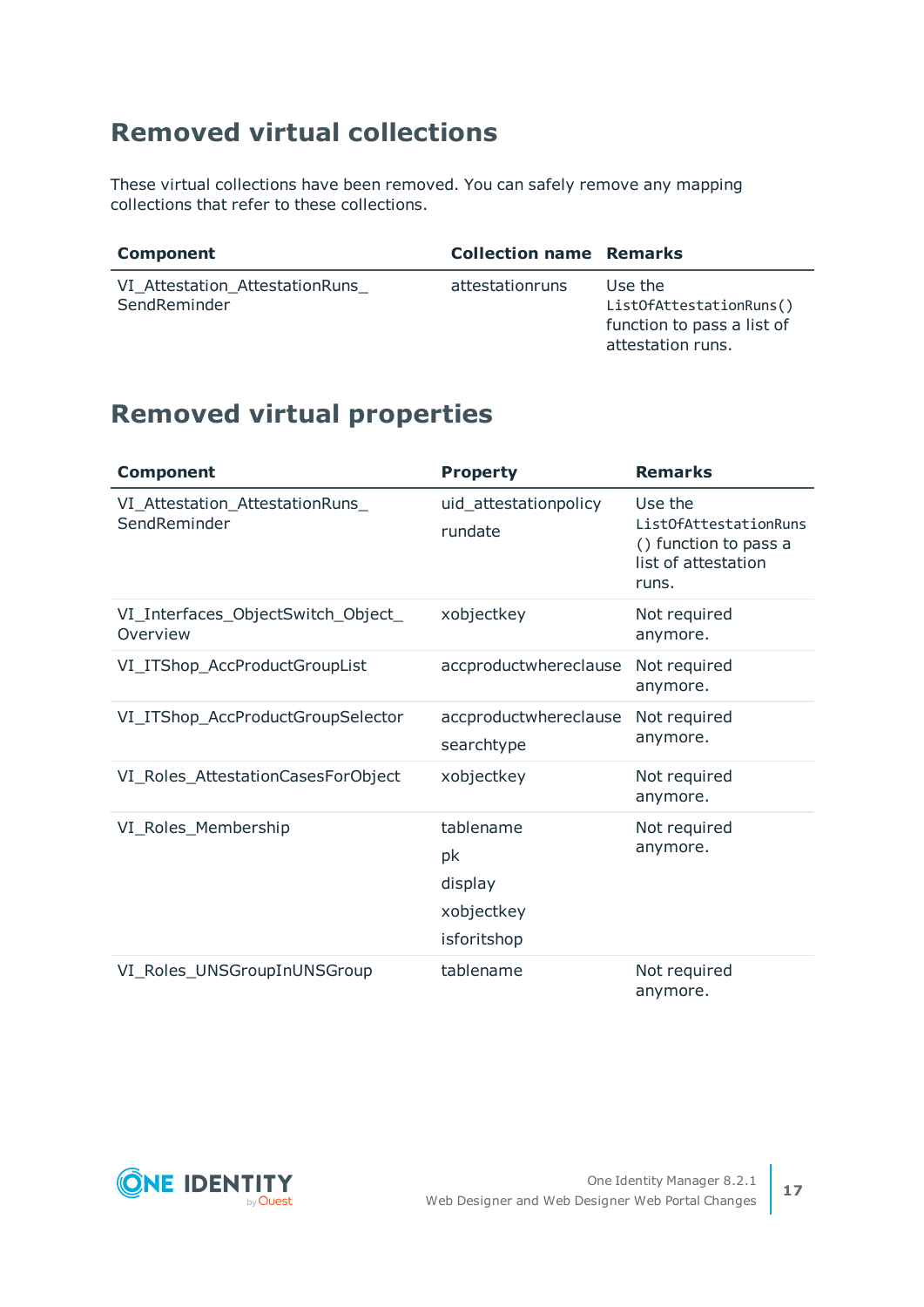# <span id="page-17-0"></span>**VI.WebRuntime.dll API changes**

The API changes were made mainly to support the new object layer including asynchronous operations. This has a couple of effects:

- 1. Methods have been replaced by asynchronous implementations, and renamed to include an **async** suffix. For some methods, synchronous wrapper methods are available as extension methods. To use these methods, add a using VI.WebRuntime.Compatibility; directive to the consuming code.
- 2. Synchronous events have been replaced by IAsyncObervable<T> implementations of the observer pattern.
- 3. Methods that expect legacy argument types have been changed to support their successors:
	- a. IColDef --> IMetaColumn
	- b. ITableDef --> IMetaTable
	- c. IConnection --> ISession

Note that this list is not exhaustive. For example, it does not include overriding method implementations that have been removed.

The list also does not include new interface members. For more information on a specific interface member, see the *One Identity Manager Web Runtime documentation*.

### **Removed types**

The following publicly visible types have been removed.

| <b>Full Name</b>                                            | <b>Migration path</b>                                   |
|-------------------------------------------------------------|---------------------------------------------------------|
| VI. WebRuntime. AjaxLoadMoreCommand                         | Support for the ListView<br>control has been removed.   |
| VI. WebRuntime. BaseActionSegment                           | Removed because of<br>asynchronous<br>implementation.   |
| VI. WebRuntime. BaseMultipartLoop                           | Removed because of<br>asynchronous<br>implementation.   |
| VI. WebRuntime. Communication<br>.BaseRequestSessionHandler | Not intended to be called<br>directly.                  |
| VI. WebRuntime. Communication. I RouteConfig                | Not intended to be called<br>directly.                  |
| VI. WebRuntime. Data. Collection Hierarchy Data Source      | Use the IControlDataSource<br>implementations to obtain |

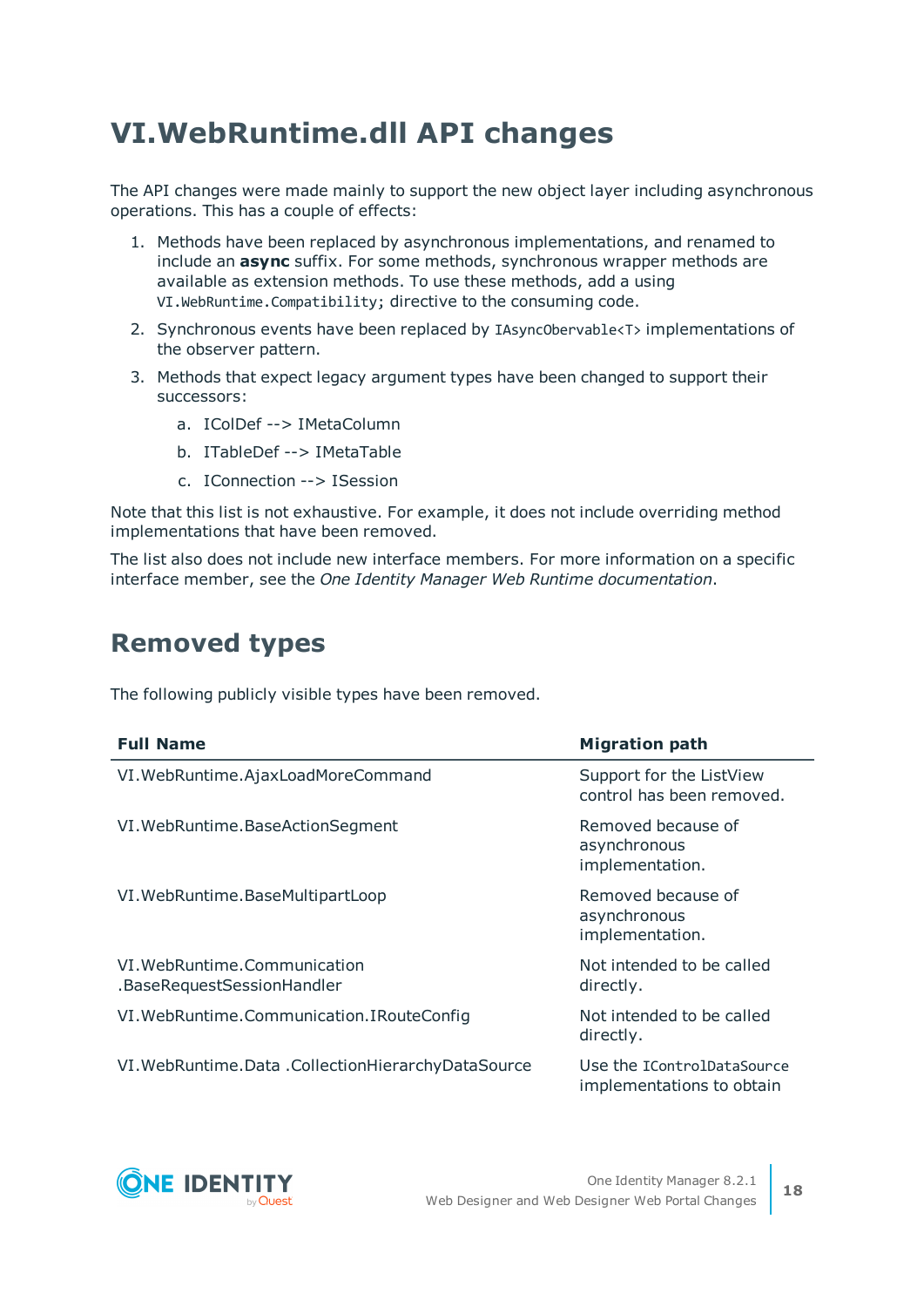#### **Full Name Migration path**

|                                                                | hierarchical data.                                                                         |
|----------------------------------------------------------------|--------------------------------------------------------------------------------------------|
| VI. WebRuntime. Data<br>.DataSourceListViewFilterFormMethod    | Support for the ListView<br>control has been removed.                                      |
| VI. WebRuntime. Data. DbHierarchy DataSource                   | Use the IControlDataSource<br>implementations to obtain<br>hierarchical data.              |
| VI. WebRuntime. Data. History. DeleteAction                    | Moved to the<br>VI.WebRuntime.Data.UiAction<br>namespace.                                  |
| VI. WebRuntime. Data. History. DeleteDirectAssignment          | Moved to the<br>VI.WebRuntime.Data.UiAction<br>namespace.                                  |
| VI. WebRuntime. Data. History. History Restore Action Runner   | Moved to the<br>VI.WebRuntime.Data.UiAction<br>namespace and renamed<br>ActionRunner.      |
| VI. WebRuntime. Data. History<br>.IHistoryRestoreActionContext | Moved to the<br>VI.WebRuntime.Data.UiAction<br>namespace and renamed<br>IUiActionContext.  |
| VI. WebRuntime. Data. History. I History Rollback Action       | Moved to the<br>VI.WebRuntime.Data.UiAction<br>namespace and renamed<br>IUiAction.         |
| VI. WebRuntime. Data. History . Impossible Rollback Action     | Moved to the<br>VI.WebRuntime.Data.UiAction<br>namespace and renamed<br>ImpossibleAction.  |
| VI. WebRuntime. Data. History . Property Rollback              | Moved to the<br>VI.WebRuntime.Data.UiAction<br>namespace and renamed<br>SetPropertyAction. |
| VI. WebRuntime. Data. I Hierarchy Data Source                  | Use the IControlDataSource<br>implementations to obtain<br>hierarchical data.              |
| VI. WebRuntime. Data. I Where Clause Filter Condition          | Use IWhereClauseFilter<br>instead.                                                         |
| VI. WebRuntime. Data. WhereClauseFilterCondition               | Use<br>IWhereClauseFilterCondition<br>instead.                                             |

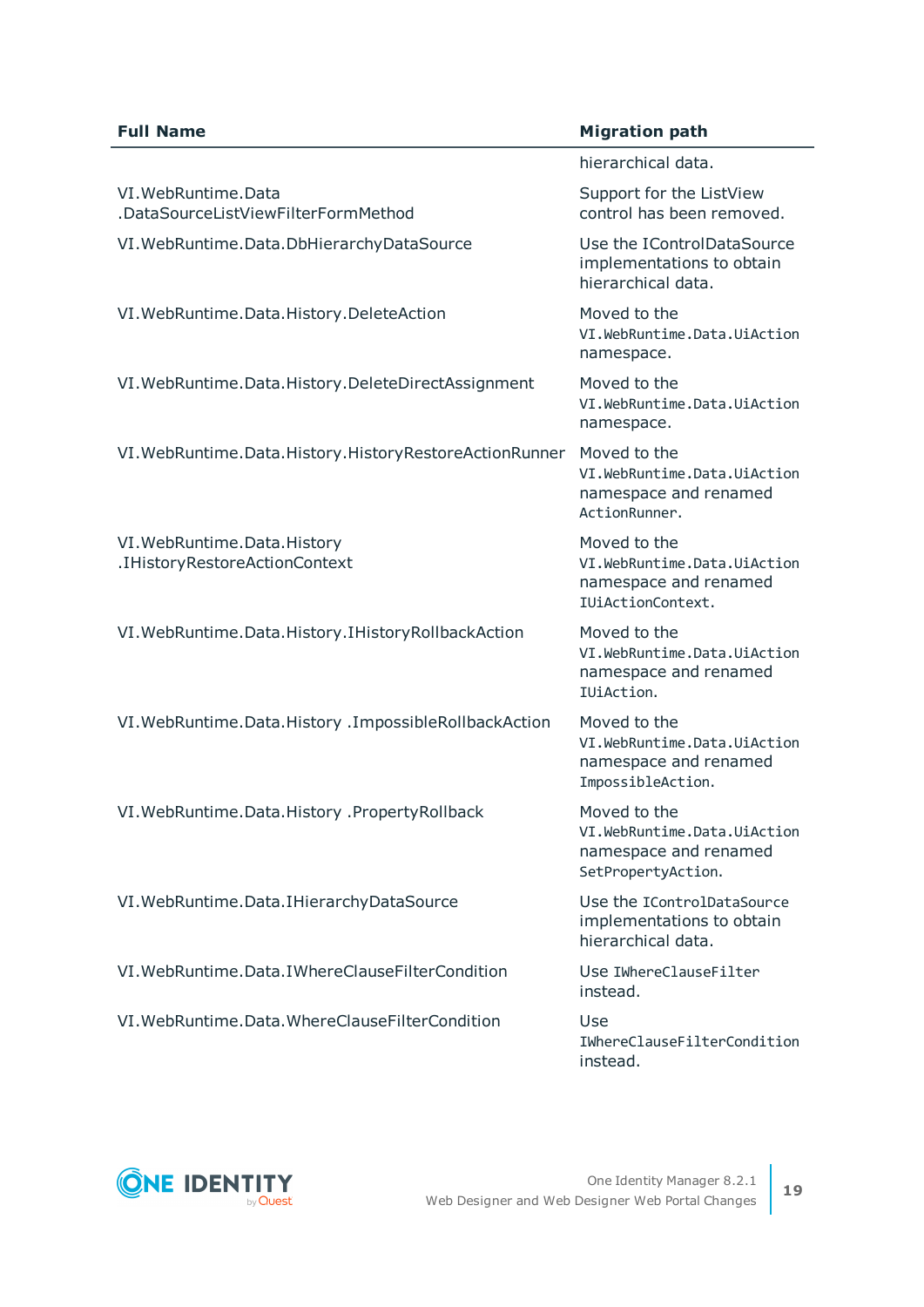VI.WebRuntime.DataRowLoop Removed because of

VI.WebRuntime.GenericActionSegment Removed because of

VI. WebRuntime. IAction Segment The Removed because of

VI.WebRuntime.IListViewHost Support for the **ListView**

VI.WebRuntime.IoC .UnityPerCallContextLifetimeManager<T> VI.WebRuntime.ListViewHost Support for the **ListView**

VI.WebRuntime.MultiSelectCollection Removed, not in use. VI.WebRuntime.RowValueUpdateHandler Removed, not in use because

VI.WebRuntime.Services .ClientErrorLogService Renamed to

VI.WebRuntime.WebControls.IFilterInformationBar Not intended to be called

VI.WebRuntime.WebControls .IListViewAction Support for the **ListView**

VI.WebRuntime.WebControls .IListViewColumn Support for the **ListView**

VI.WebRuntime.WebControls .JqmDataTransitionType jQuery Mobile is not used

VI.WebRuntime.WebControls .JqmGenericControl jQuery Mobile is not used

VI.WebRuntime.WebControls .JqmLinkButtonControl jQuery Mobile is not used

VI.WebRuntime.WebControls .JqmListViewControl jQuery Mobile is not used

VI.WebRuntime.WebControls .JqmPopupControl jQuery Mobile is not used

#### **Full Name Migration** *Migration* **path**

asynchronous implementation.

asynchronous implementation.

asynchronous implementation.

control has been removed.

Not intended to be called directly.

control has been removed.

the events have been replaced by observers.

ClientLogService,

directly.

control has been removed.

control has been removed.

anymore.

anymore.

anymore.

anymore.

anymore.

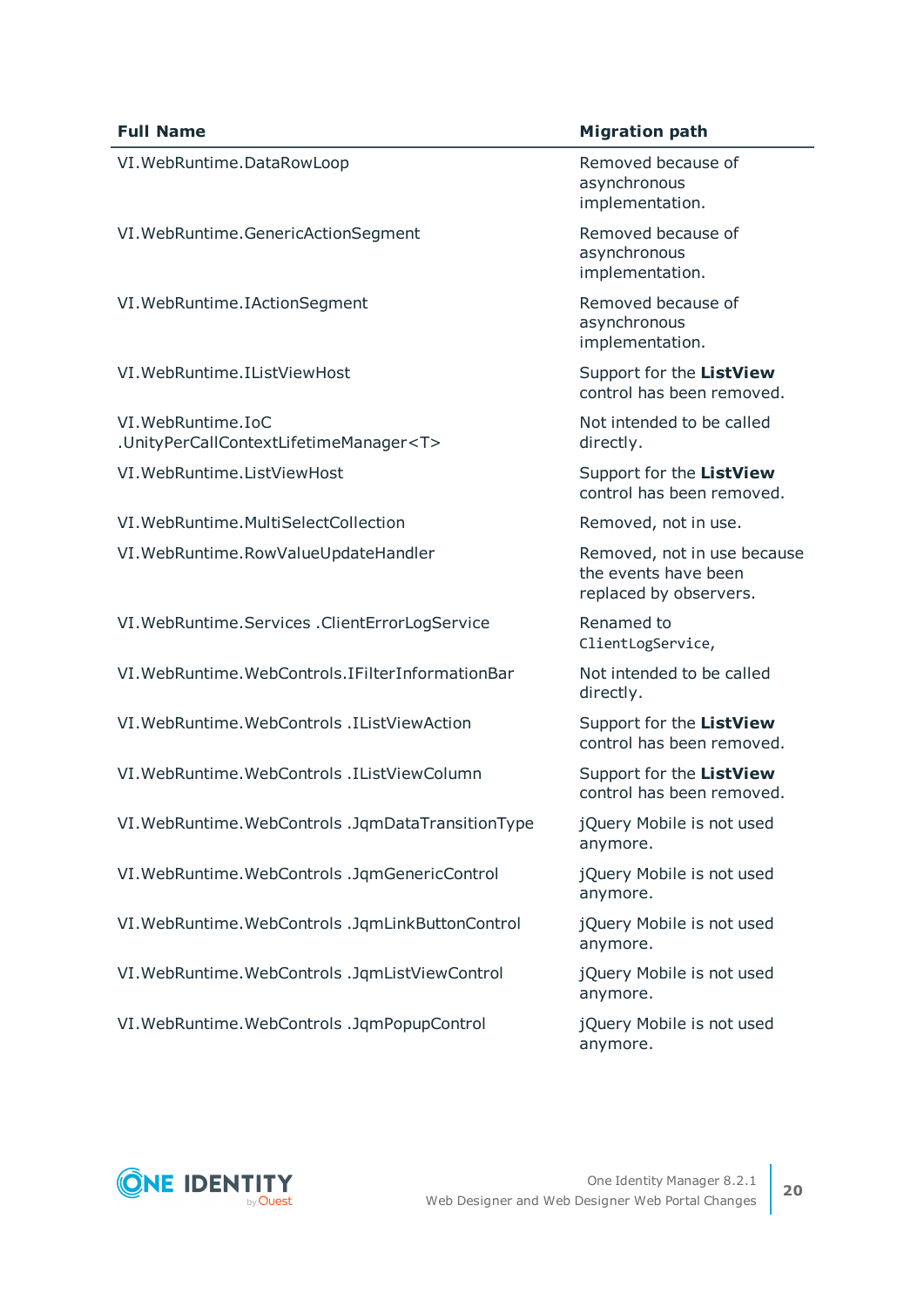#### **Full Name Migration Path**

VI.WebRuntime.WebControls.Angular .ListViewFilterControl

- VI.WebRuntime.WebControls.IListView Support for the **ListView**
- VI.WebRuntime.WebControls.IListViewItem Support for the **ListView**
- VI.WebRuntime.WebControls.ListView Support for the **ListView**
- VI.WebRuntime.WebControls.ListViewAction Support for the **ListView**
- VI.WebRuntime.WebControls.ListViewColumn Support for the **ListView**
- VI.WebRuntime.WebControls.ListViewItem Support for the **ListView**
- VI.WebRuntime.WhileLoop Number of Removed because of

Support for the **ListView** control has been removed.

control has been removed.

control has been removed.

control has been removed.

control has been removed.

control has been removed.

control has been removed.

asynchronous implementation.

### **Removed type members**

| <b>Full Name</b>                                                                                             | <b>Migration path</b>                                                                                                       |
|--------------------------------------------------------------------------------------------------------------|-----------------------------------------------------------------------------------------------------------------------------|
| VI. WebRuntime. ActionQueuector()                                                                            | Not intended to be called externally.                                                                                       |
| VI. WebRuntime. ActionQueue. QueueAction<br>(Action)                                                         | The method expects an additional<br>parameter (HttpContextBase). Also note<br>support for tasks in the QueueTask<br>method. |
| VI. WebRuntime. Adhoc Column.<br>DatabaseSourceColumn                                                        | Type changed from IColDef to<br>IMetaColumn.                                                                                |
| VI. WebRuntime. AdhocColumn<br>.RaiseRowUpdated(IDataRow,DbVal,DbVal)                                        | Replaced by RaiseRowUpdatedAsync.                                                                                           |
| VI. WebRuntime. AdhocColumn . RowInvalidated<br>(EventHandler <eventargs<idatarow>&gt;)</eventargs<idatarow> | Event replaced by IAsync0bservable<br>object.                                                                               |
| VI. WebRuntime. Adhoc Column. Get Value<br>(IDataRow)                                                        | Replaced by GetValueAsync.                                                                                                  |
| VI. WebRuntime. AdhocColumn. RowUpdated<br>(RowValueUpdateHandler)                                           | Event replaced by IAsync0bservable<br>object.                                                                               |

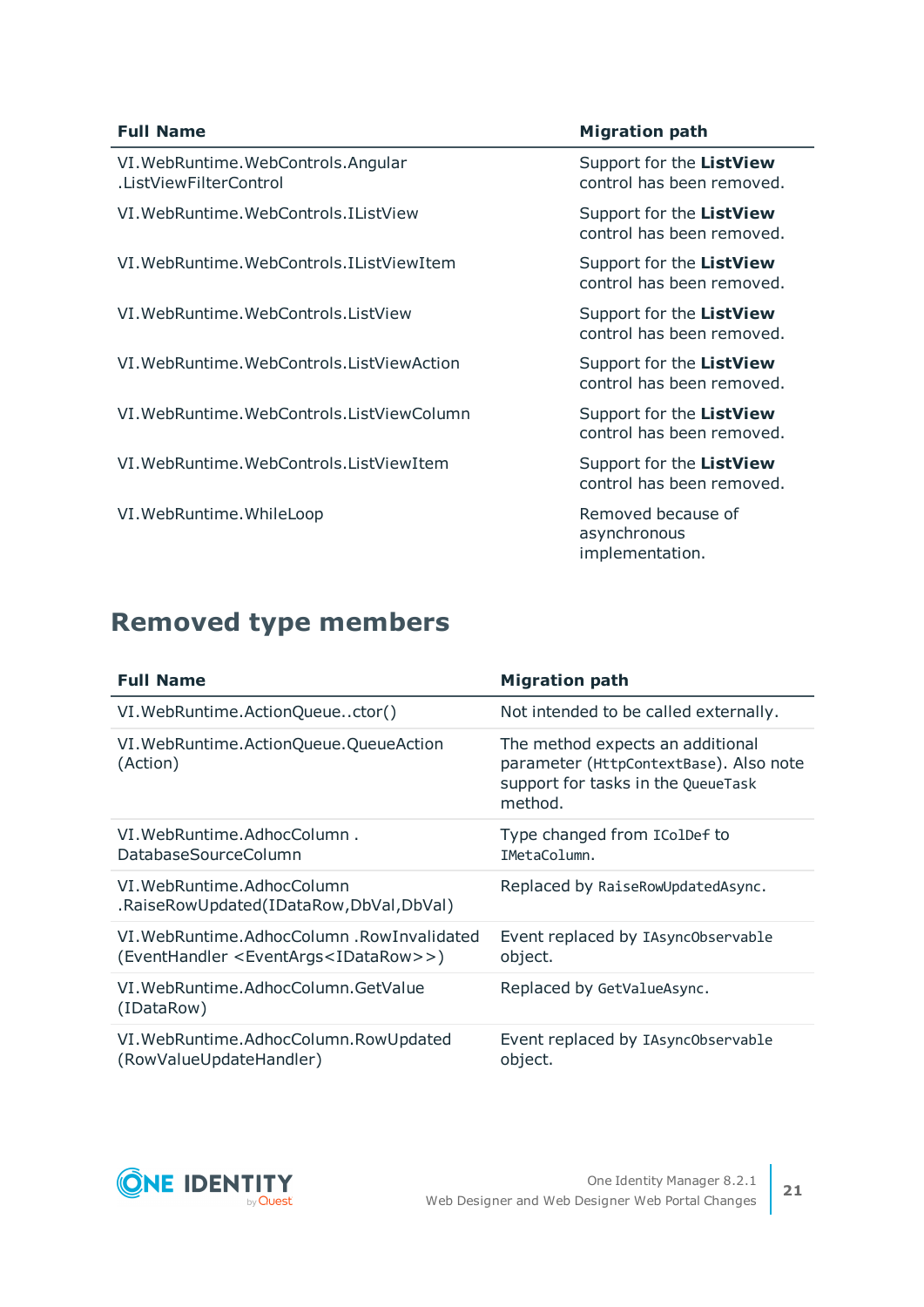| <b>Full Name</b>                                                                                                            | <b>Migration path</b>                                                                                 |
|-----------------------------------------------------------------------------------------------------------------------------|-------------------------------------------------------------------------------------------------------|
| VI. WebRuntime. ApplicationInfo<br>.GetMenuStructure                                                                        | Type changed IMenuStructureProvider.                                                                  |
| VI. WebRuntime. ApplicationInfo<br>.UserSessionCount                                                                        | Removed.                                                                                              |
| VI. WebRuntime. ApplicationInfoGroupctor ()                                                                                 | Not intended to be called externally.                                                                 |
| VI. WebRuntime. BaseRuntimeTable.<br>ObjectSaved(EventHandler <eventargs<br><idatarow>&gt;)</idatarow></eventargs<br>       | Event replaced by IAsync0bservable<br>object.                                                         |
| VI. WebRuntime. BaseRuntimeTable.<br>PermissionChanged(EventHandler<br><eventargs<datacell>&gt;)</eventargs<datacell>       | Event replaced by IAsync0bservable<br>object.                                                         |
| VI. WebRuntime. BaseRuntimeTable.<br>RowDeleted(EventHandler <eventargs<br><idatarow>&gt;)</idatarow></eventargs<br>        | Event replaced by IAsync0bservable<br>object.                                                         |
| VI. WebRuntime. BaseRuntimeTable.<br>RowDisplayChanged(EventHandler<br><eventargs<idatarow>&gt;)</eventargs<idatarow>       | Event replaced by IAsync0bservable<br>object.                                                         |
| VI. WebRuntime. BaseRuntimeTable.<br>RowInserted(EventHandler <eventargs<br><idatarow>&gt;)</idatarow></eventargs<br>       | Event replaced by IAsync0bservable<br>object.                                                         |
| VI. WebRuntime. BaseRuntimeTable.<br>RowInserting(EventHandler <eventargs<br><idatarow>&gt;)</idatarow></eventargs<br>      | Event replaced by IAsync0bservable<br>object.                                                         |
| VI. WebRuntime. BaseRuntimeTable.<br>RowUpdated(RowValueUpdateHandler)                                                      | Event replaced by IAsync0bservable<br>object.                                                         |
| VI. WebRuntime. BaseRuntimeTable.<br>RowUpdating(RowValueUpdateHandler)                                                     | Event replaced by IAsync0bservable<br>object.                                                         |
| VI. WebRuntime. BaseRuntimeTable<br>.AddDeferredDeletion(Func <idatarow<br>,Boolean&gt;)</idatarow<br>                      | Removed. Call DeleteDbObjectsAsync<br>with DeletionMode.DeleteDeferred to<br>add a deferred deletion. |
| VI. WebRuntime. BaseRuntimeTable<br>.BulkOperation(EventHandler<br><eventargs<iruntimetable>&gt;)</eventargs<iruntimetable> | Event replaced by IAsync0bservable<br>object.                                                         |
| VI. WebRuntime. BaseRuntimeTable<br>.DatabaseTable                                                                          | Moved to the IDbObjectStore interface.                                                                |
| VI. WebRuntime. BaseRuntimeTable<br>.DataStateChanged(EventHandler                                                          | Event replaced by IAsync0bservable<br>object.                                                         |

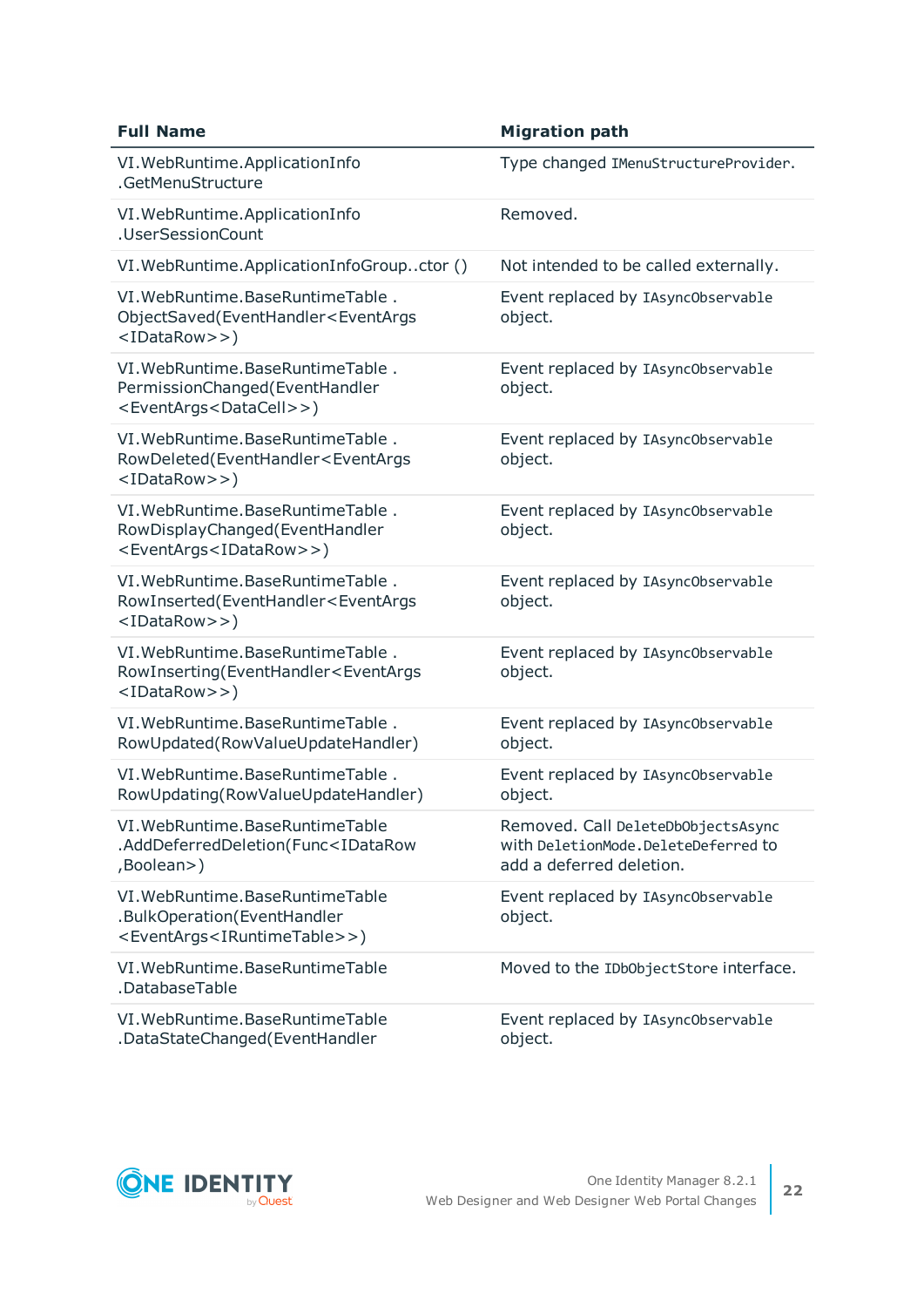| <b>Full Name</b>                                                                                                                  | <b>Migration path</b>                                                                                   |
|-----------------------------------------------------------------------------------------------------------------------------------|---------------------------------------------------------------------------------------------------------|
| <eventargs<iruntimetable>&gt;)</eventargs<iruntimetable>                                                                          |                                                                                                         |
| VI. WebRuntime. BaseRuntimeTable<br>.EnsurePrimaryKeyFilled(IDataRow)                                                             | Replaced by<br>EnsurePrimaryKeyFilledAsync.                                                             |
| VI. WebRuntime. BaseRuntimeTable . Invalidated<br>(EventHandler <eventargs <iruntimetable="">&gt;)</eventargs>                    | Event replaced by IAsync0bservable<br>object.                                                           |
| VI. WebRuntime. BaseRuntimeTable<br>.OnRowInserted(IDataRow)                                                                      | Replaced by OnRowInsertedAsync.                                                                         |
| VI. WebRuntime. BaseRuntimeTable<br>.OnRowInserting(IDataRow)                                                                     | Replaced by OnRowInsertingAsync.                                                                        |
| VI. WebRuntime. BaseRuntimeTable<br>.RaiseDataStateChanged(IRuntimeTable)                                                         | Replaced by<br>RaiseDataStateChangedAsync.                                                              |
| VI. WebRuntime. BaseRuntimeTable<br>.RaisePermissionChanged(DataCell)                                                             | Replaced by<br>RaisePermissionChangedAsync.                                                             |
| VI. WebRuntime. BaseRuntimeTable<br>.RaiseRowUpdated(IDataRow,IDataColumn<br>,DbVal,DbVal)                                        | Replaced by RaiseRowUpdatedAsync.                                                                       |
| VI. WebRuntime. BaseRuntimeTable<br>.RaiseTableInvalidated()                                                                      | Replaced by<br>RaiseTableInvalidatedAsync.                                                              |
| VI. WebRuntime. BaseRuntimeTable<br>.SetDeletionFlag(Func <idatarow,boolean>)</idatarow,boolean>                                  | Removed. Call Entity. MarkForDeletion<br>to mark an entity for deletion.                                |
| VIWebRuntime.BaseRuntimeTable.ThrowBulkE<br>ventsChanged(EventHandler<br><eventargs<iruntimetable>&gt;)</eventargs<iruntimetable> | Event replaced by IAsync0bservable<br>object.                                                           |
| VI. WebRuntime. BaseRuntimeTable. Delete<br>(Func <idatarow,boolean>,DeletionMode)</idatarow,boolean>                             | Removed. Use one of the Delete<br>extension methods in the<br>VI.WebRuntime.Compatibility<br>namespace. |
| VI. WebRuntime. BaseRuntimeTable. Delete<br>(IDataRow)                                                                            | Removed. Use one of the Delete<br>extension methods in the<br>VI.WebRuntime.Compatibility<br>namespace. |
| VI. WebRuntime. BaseRuntimeTable. Insert<br>(ColumnInsertValues)                                                                  | Replaced by InsertAsync.                                                                                |
| VI. WebRuntime. BaseRuntimeTable. Insert<br>(ResultSet, Int32, ColumnInsertValues)                                                | Replaced by InsertAsync.                                                                                |
| VI. WebRuntime. BaseRuntimeTable. Save<br>(IEnumerable <idatarow>)</idatarow>                                                     | Removed. Use one of the Save<br>extension methods in the                                                |

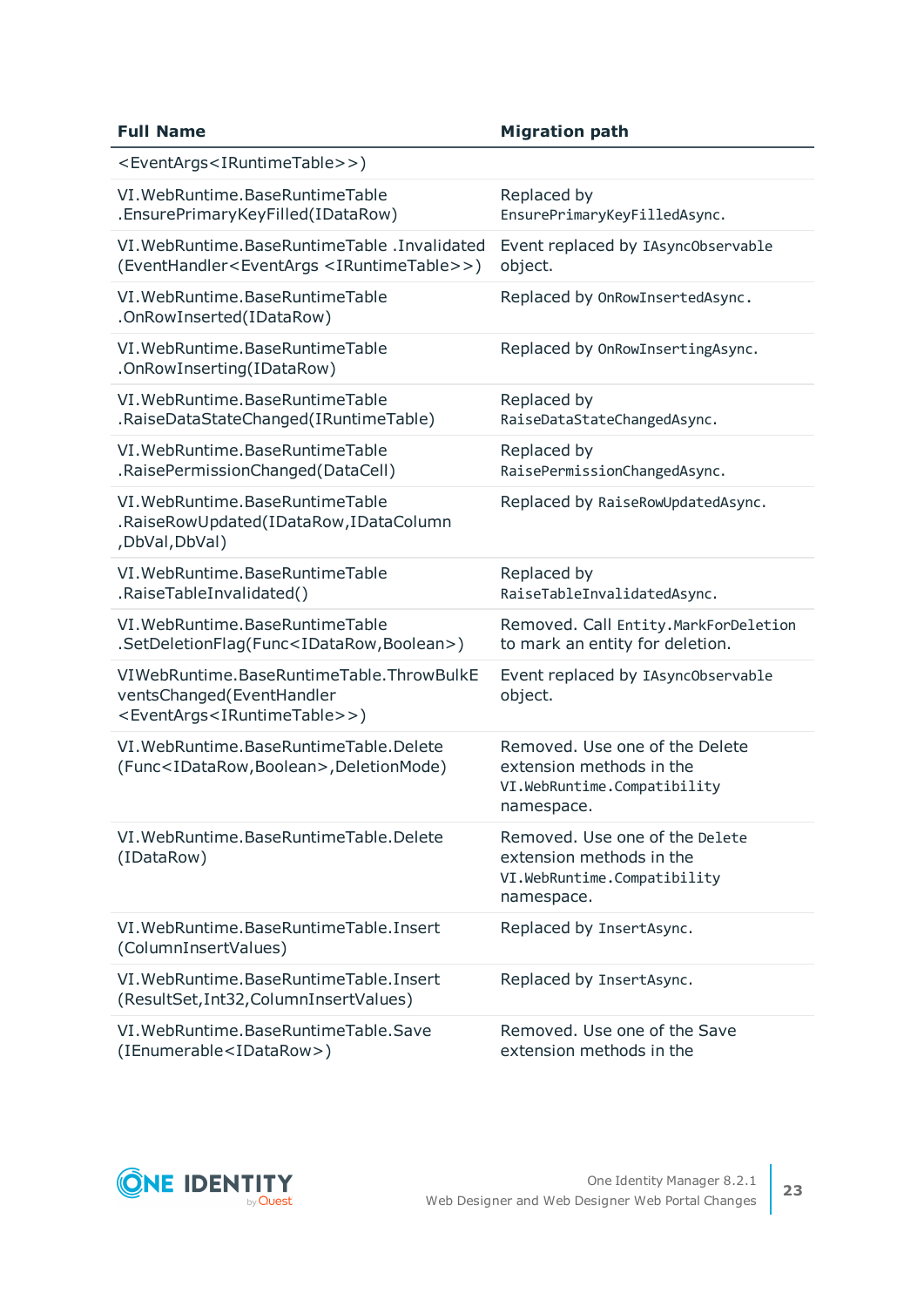| <b>Full Name</b>                                                                          | <b>Migration path</b>                                                                                       |
|-------------------------------------------------------------------------------------------|-------------------------------------------------------------------------------------------------------------|
|                                                                                           | VI.WebRuntime.Compatibility<br>namespace.                                                                   |
| VI. WebRuntime. BaseRuntimeTable. SuspendBul                                              | Return type changed to                                                                                      |
| kEvents()                                                                                 | IAsyncActionBlock.                                                                                          |
| VI. WebRuntime. BaseTableRow.                                                             | Event replaced by IAsync0bservable                                                                          |
| RowValueUpdated (RowValueUpdateHandler)                                                   | object.                                                                                                     |
| VI. WebRuntime. BaseTableRow.                                                             | Event replaced by IAsync0bservable                                                                          |
| RowValueUpdating (RowValueUpdateHandler)                                                  | object.                                                                                                     |
| VI. WebRuntime. BaseTableRow                                                              | Replaced by the IAsyncTransactable                                                                          |
| .BeginTransaction()                                                                       | implementation.                                                                                             |
| VI. WebRuntime. BaseTableRow                                                              | Replaced by the IAsyncTransactable                                                                          |
| .CommitTransaction()                                                                      | implementation.                                                                                             |
| VI. WebRuntime. BaseTableRow . DatabaseTable                                              | Moved to the IDbObjectRow interface.                                                                        |
| VI. WebRuntime. BaseTableRow                                                              | Replaced by the IAsyncTransactable                                                                          |
| .RollbackTransaction()                                                                    | implementation.                                                                                             |
| VI. WebRuntime. BaseTableRow                                                              | Replaced by the IAsyncTransactable                                                                          |
| .TransactionOpen                                                                          | implementation.                                                                                             |
| VI. WebRuntime. BaseTableRow. SetForeignKey<br>(IDbObjectRow, IDataColumn)                | Replaced by an extension method<br>SetForeignKey[Async] in the<br>VI.WebRuntime.Compatibility<br>namespace. |
| VI. WebRuntime. BaseTableRow. SetValue<br>(String, Object)                                | Replaced by SetValueAsync.                                                                                  |
| VI. WebRuntime. BaseTableRow. SetValueSafe<br>(IDataRow, IDataColumn, Object)             | Replaced by SetValueSafeAsync.                                                                              |
| VI. WebRuntime. CallActionFormMethod<br>.Execute(HttpContextBase,IFormRenderPart)         | Replaced by ExecuteAsync.                                                                                   |
| VI. WebRuntime. ColumnEditor Service<br>.GetComponent(IDataColumn, RowCursor<br>,Boolean) | Replaced by GetComponentAsync.                                                                              |
| VI. WebRuntime. ColumnEditor Service                                                      | Argument type changed from IColDef to                                                                       |
| .RegisterComponent(IColDef,Boolean,String)                                                | IMetaColumn.                                                                                                |
| VI. WebRuntime. ColumnEditorService. GetKey                                               | Argument type changed from IColDef to                                                                       |
| (IColDef, Boolean)                                                                        | IMetaColumn.                                                                                                |
| VI. WebRuntime. ColumnEditorService. GetKey<br>(IDataColumn, IDataRow, Boolean)           | Replaced by GetKeyAsync.                                                                                    |

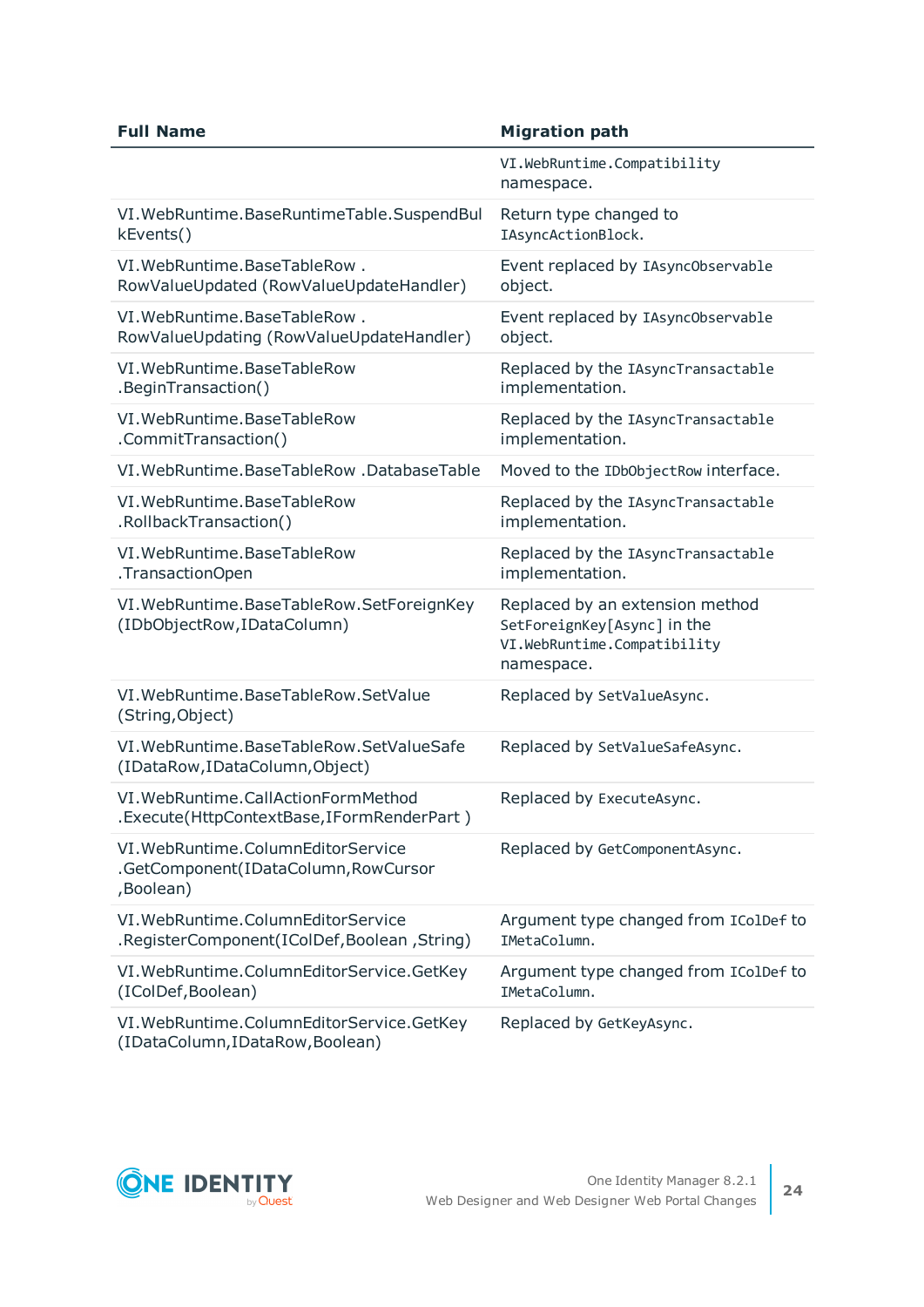| <b>Full Name</b>                                                                                             | <b>Migration path</b>                                                                            |
|--------------------------------------------------------------------------------------------------------------|--------------------------------------------------------------------------------------------------|
| VI. WebRuntime. ColumnInsertValues<br>.ChangeRow(IDataRow)                                                   | Replaced by ChangeRowAsync.                                                                      |
| VI. WebRuntime. ColumnProxy . RowInvalidated<br>(EventHandler <eventargs<idatarow>&gt;)</eventargs<idatarow> | Event replaced by IAsyncObservable<br>object.                                                    |
| VI. WebRuntime. ColumnProxy<br>.DatabaseSourceColumn                                                         | Type changed from IColDef to<br>IMetaColumn.                                                     |
| VI. WebRuntime. ColumnProxy<br>.ForeignKeyColumn                                                             | Type changed to IMetaColumn.                                                                     |
| VI. WebRuntime. ColumnProxy<br>.RaiseRowUpdated(IDataRow,DbVal,DbVal)                                        | Replaced by RaiseRowUpdatedAsync.                                                                |
| VI. WebRuntime. ColumnProxy<br>.SetBaseColumnValue(IDataRow)                                                 | Replaced by SetBaseColumnValueAasync.                                                            |
| VI. WebRuntime. ColumnProxy. RowUpdated<br>(RowValueUpdateHandler)                                           | Event replaced by IAsync0bservable<br>object.                                                    |
| VI. WebRuntime. ColumnProxy. GetValue<br>(IDataRow)                                                          | Replaced by GetValueAsync.                                                                       |
| VI. WebRuntime. ColumnProxy. SetValue<br>(IDataRow, Object)                                                  | Replaced by SetValueAsync.                                                                       |
| VI. WebRuntime. Communication<br>.IRequestModuleInfo.UserSession                                             | Converted to a get-only property.                                                                |
| VI. WebRuntime. Compilation<br>.CodeGenProjectBase<br>.GetAssemblyVersionString()                            | Replaced by VersionString.                                                                       |
| VI. WebRuntime. Compilation<br>.CodeGenProjectBase .SourceCodeDirectory                                      | Converted to a get-only property.                                                                |
| VI. WebRuntime. Compilation<br>.CodeGenProjectBase.GetTempBaseDirectory<br>$\left( \right)$                  | Not intended to be called directly.                                                              |
| VI. WebRuntime. Compilation<br>.CodeGenProjectBase.IsRtmCompatible                                           | Removed because this flag was only<br>meaningful for version 7.0.1. Assume<br>value to be false. |
| VI. WebRuntime. ConfigDocument<br>.CookieDomain                                                              | Support for cookie domains has been<br>removed.                                                  |
| VI. WebRuntime. ConfigDocumentMono<br>.CookieDomain                                                          | Support for cookie domains has been<br>removed.                                                  |
| VI. WebRuntime. ConfigurableAdhocColumn                                                                      | Type changed from IColDef to                                                                     |

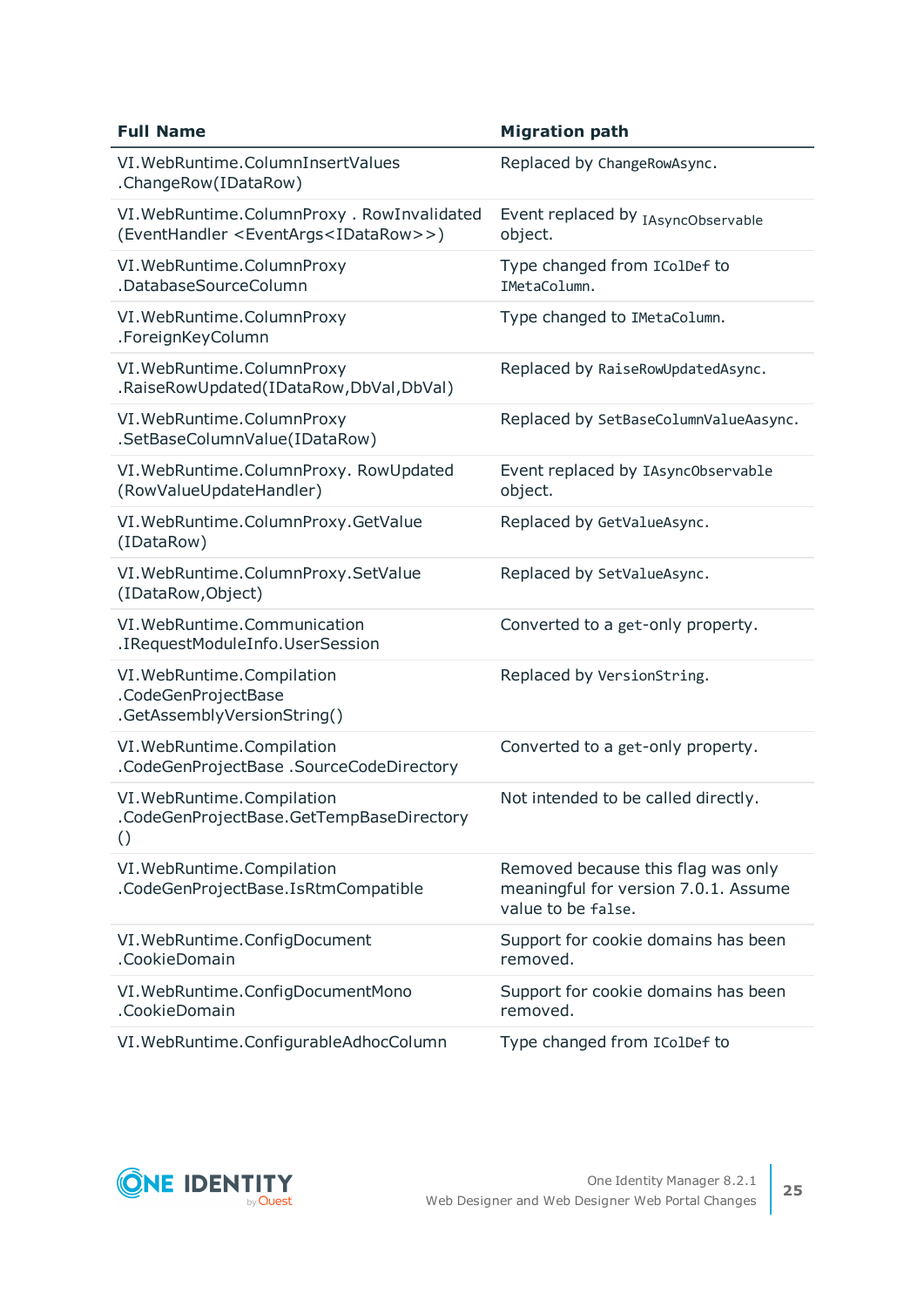| <b>Full Name</b>                                                                                                                                                    | <b>Migration path</b>                                                                                                                                                |
|---------------------------------------------------------------------------------------------------------------------------------------------------------------------|----------------------------------------------------------------------------------------------------------------------------------------------------------------------|
| .ForeignKeyColumn                                                                                                                                                   | IMetaColumn.                                                                                                                                                         |
| VI. WebRuntime. CRViewTable<br>.LoadRelatedObjects()                                                                                                                | Replaced by LoadRelatedObjectsAsync.                                                                                                                                 |
| VI. WebRuntime. CRViewTable. Load<br>(DbObjectLoadInfo,ILoadTableOptions)                                                                                           | Replaced by LoadAsync.                                                                                                                                               |
| VI. WebRuntime. CRViewTable. SetSource<br>(IColDef, IRuntime Table, IEnumerable<br><idatarow>)</idatarow>                                                           | Replaced by SetSourceAsync.                                                                                                                                          |
| VI. WebRuntime. Data<br>.ColumnValueBasicValidator.Validate<br>(IAjaxResponse)                                                                                      | Replaced by ValidateAsync. Also, the<br>parameter has been removed and<br>return type has been changed to<br>Task <ivalidationerrorresult>.</ivalidationerrorresult> |
| VI. WebRuntime. Data<br>.DynamicColumnValidator.Validate (IDataRow)                                                                                                 | Replaced by ValidateAsync.                                                                                                                                           |
| VI. WebRuntime. Data. Collection Data Source<br>.BeginIndex                                                                                                         | Moved to the IDataSourceLevel<br>interface.                                                                                                                          |
| VI. WebRuntime. Data. Collection Data Source<br>.CanHaveChildren(IDataRow)                                                                                          | Replaced by CanHaveChildrenAsync.                                                                                                                                    |
| VI. WebRuntime. Data. Collection Data Source<br>.CurrentPage                                                                                                        | Moved to the IDataSourceLevel<br>interface.                                                                                                                          |
| VI. WebRuntime. Data. Collection Data Source<br>.GetData(Int32,Int32,Boolean,Boolean<br>,IEnumerable <idatasourcefilter>,IDataRow<br/>,Boolean)</idatasourcefilter> | Moved to the IDataSourceLevel interface<br>and replaced by GetDataAsync.                                                                                             |
| VI. WebRuntime. Data. Collection Data Source<br>.GetHierarchyDataSource()                                                                                           | Removed, not supported anymore.                                                                                                                                      |
| VI. WebRuntime. Data. Collection Data Source<br>.GetTotalCount()                                                                                                    | Moved to the IDataSourceLevel interface<br>and replaced by GetTotalCountAsync.                                                                                       |
| VI. WebRuntime. Data. Collection Data Source<br>.GetTotalCount(IDataRow)                                                                                            | Moved to the IDataSourceLevel interface<br>and replaced by GetTotalCountAsync.                                                                                       |
| VI. WebRuntime. Data. Collection Data Source<br>.HasAnyData()                                                                                                       | Moved to the IDataSourceLevel interface<br>and replaced by HasAnyDataAsync.                                                                                          |
| VI. WebRuntime. Data. ColumnFilterProvider<br>.Columns                                                                                                              | Type changed to<br>IEnumerable <imetacolumn>.</imetacolumn>                                                                                                          |
| VI. WebRuntime. Data. ColumnFilter ValueList<br>.ToSqlFilterString(IConnection)                                                                                     | Parameter type changed to ISession.                                                                                                                                  |

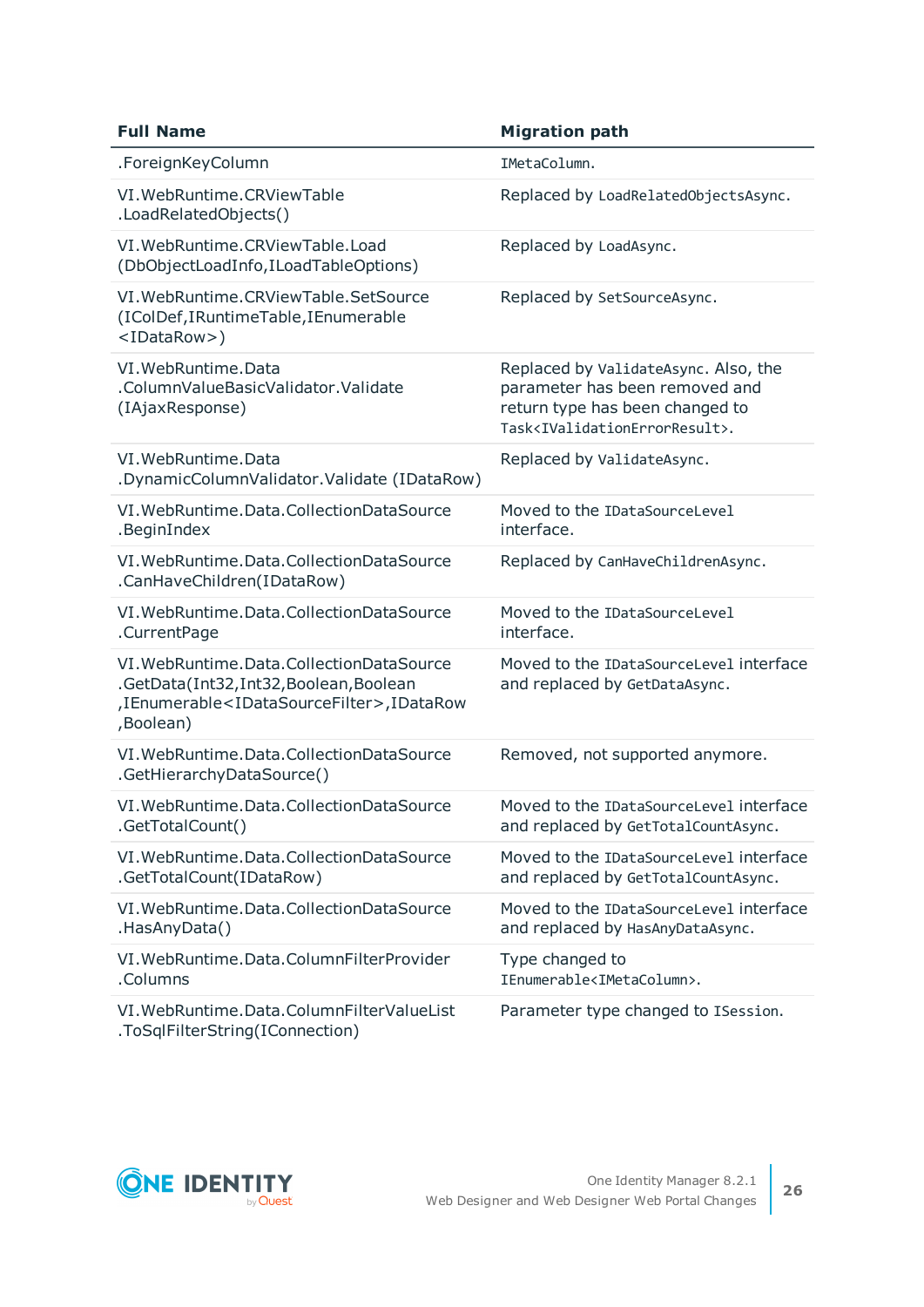| <b>Full Name</b>                                                                                                                                                                   | <b>Migration path</b>                                                                                                                                                |
|------------------------------------------------------------------------------------------------------------------------------------------------------------------------------------|----------------------------------------------------------------------------------------------------------------------------------------------------------------------|
| VI. WebRuntime. Data. ColumnHierarchyFilter<br>.ToSqlFilterString(IConnection)                                                                                                     | Parameter type changed to ISession.                                                                                                                                  |
| VI. WebRuntime. Data. ColumnValueValidator<br>.Validate(IAjaxResponse)                                                                                                             | Replaced by ValidateAsync. Also, the<br>parameter has been removed and<br>return type has been changed to<br>Task <ivalidationerrorresult>.</ivalidationerrorresult> |
| VI. WebRuntime. Data. Comparison Filter Value<br>.ToSqlFilterString(IConnection)                                                                                                   | Parameter type changed to ISession.                                                                                                                                  |
| VI. WebRuntime. Data. DbDataSource<br>.CanHaveChildren(IDataRow)                                                                                                                   | Replaced by CanHaveChildrenAsync.                                                                                                                                    |
| VI. WebRuntime. Data. DbDataSource<br>.CurrentPage                                                                                                                                 | Moved to the IDataSourceLevel<br>interface.                                                                                                                          |
| VI. WebRuntime. Data. DbDataSource<br>.GetHierarchyDataSource()                                                                                                                    | Removed, not supported anymore.                                                                                                                                      |
| VI. WebRuntime. Data. DbDataSource<br>.GetTotalCount()                                                                                                                             | Moved to the IDataSourceLevel interface<br>and replaced by GetTotalCountAsync.                                                                                       |
| VI. WebRuntime. Data. DbDataSource<br>.HasAnyData()                                                                                                                                | Moved to the IDataSourceLevel interface<br>and replaced by HasAnyDataAsync.                                                                                          |
| VI. WebRuntime. Data. DbData Source. Table                                                                                                                                         | Type changed to IDb0bjectStore.                                                                                                                                      |
| VI. WebRuntime. Data. DbDataSourcector<br>(IDataSourceTable <dbobjectloadinfo><br/>, String, Boolean, Int32)</dbobjectloadinfo>                                                    | First argument type changed to<br>IDbObjectStore.                                                                                                                    |
| VI. WebRuntime. Data. DbDataSource. GetData<br>(Int32, Int32, Boolean, Boolean, IEnumerable<br><idatasourcefilter>,IDataRow,Boolean)</idatasourcefilter>                           | Moved to the IDataSourceLevel interface<br>and replaced by GetDataAsync.                                                                                             |
| VI. WebRuntime. Data. Dynamic Validator<br>.Validate(IAjaxResponse)                                                                                                                | Replaced by ValidateAsync (IDataRow<br>row).                                                                                                                         |
| VI. WebRuntime. Data. History. AssignColumn<br>.GetComparisonAsync(ISession,String<br>,DateTime,IEnumerable <ihistoryevent><br/>, ITranslator, Cancellation Token)</ihistoryevent> | Parameter 2 type changed from string<br>to IEnumerable <idbobjectkey>.</idbobjectkey>                                                                                |
| VI. WebRuntime. Data. I Column Validator<br>.Validate(IDataRow)                                                                                                                    | Replaced by ValidateAsync.                                                                                                                                           |
| VI. WebRuntime. Data. I Control Data Source<br>.GetHierarchyDataSource()                                                                                                           | Removed, not supported anymore.                                                                                                                                      |
| VI. WebRuntime. Data. I Control Data Source<br>.HasAnyData()                                                                                                                       | Moved to the IDataSourceLevel interface<br>and replaced by HasAnyDataAsync.                                                                                          |

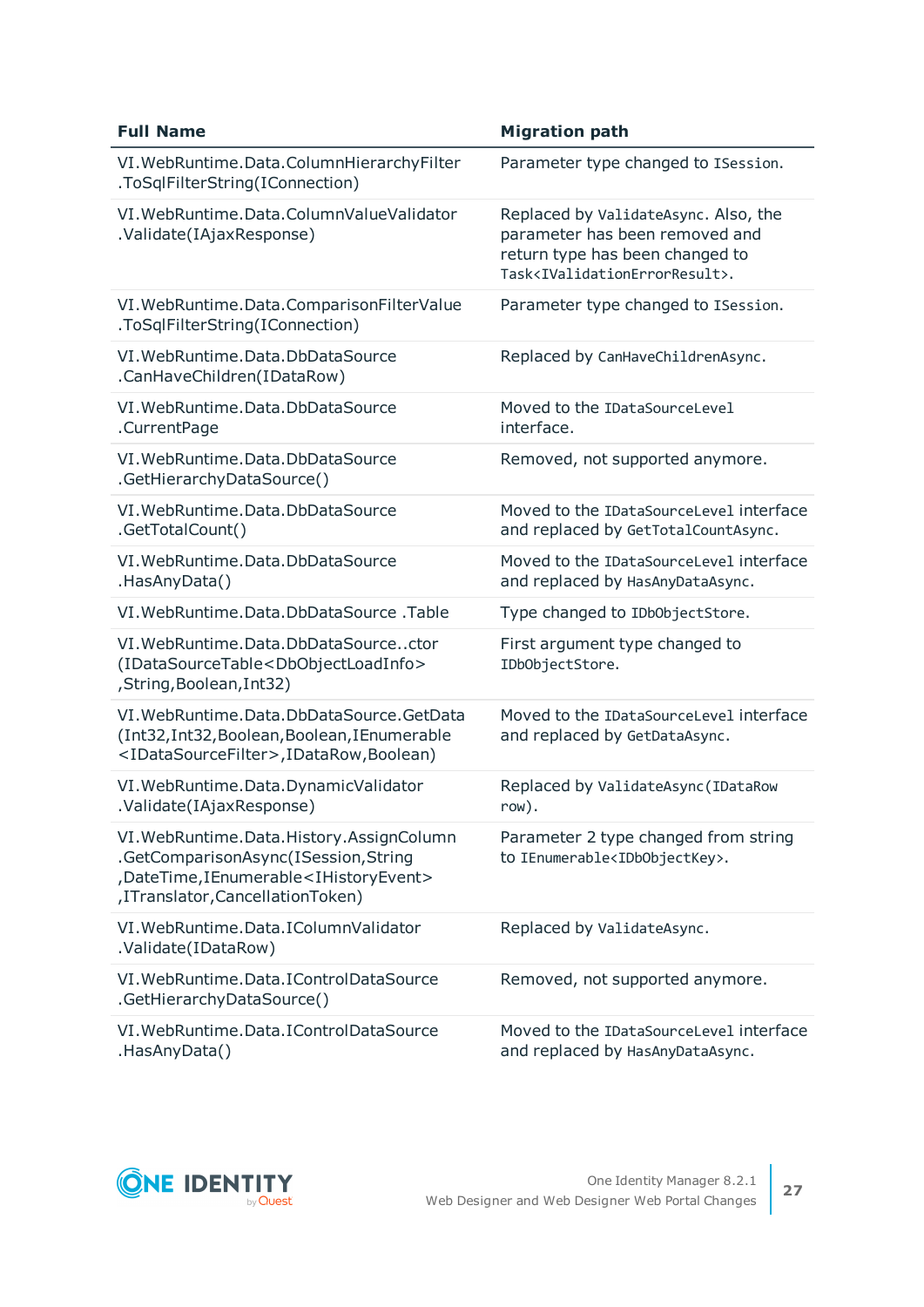| <b>Full Name</b>                                                                                                                                             | <b>Migration path</b>                                                                                                                                                               |
|--------------------------------------------------------------------------------------------------------------------------------------------------------------|-------------------------------------------------------------------------------------------------------------------------------------------------------------------------------------|
| VI. WebRuntime. Data. IDataFilterProvider<br>.Columns                                                                                                        | Type changed to<br>IEnumerable <imetacolumn>.</imetacolumn>                                                                                                                         |
| VI. WebRuntime. Data. IDataGroupDescription<br>.GetCountInGroupAsync(IConnection)                                                                            | Parameter type changed to ISession.                                                                                                                                                 |
| VI. WebRuntime. Data. IDataGroupProvider<br>.GetDataGroupDescriptions()                                                                                      | Replaced by<br>GetDataGroupDescriptionsAsync.                                                                                                                                       |
| VI. WebRuntime. Data. IDataGroupProvider<br>.GetDataGroupDescriptions(Boolean)                                                                               | Replaced by<br>GetDataGroupDescriptionsAsync.                                                                                                                                       |
| VI. WebRuntime. Data. IDataSourceBase<br>.CanHaveChildren(IDataRow)                                                                                          | Replaced by CanHaveChildrenAsync.                                                                                                                                                   |
| VI. WebRuntime. Data. IDataSourceBase<br>.GetData(Int32,Int32,Boolean,Boolean<br>,IEnumerable <idatasourcefilter>,IDataRow<br/>,Boolean)</idatasourcefilter> | Moved to the IDataSourceLevel interface<br>and replaced by GetDataAsync.                                                                                                            |
| VI. WebRuntime. Data. IDataSourceBase<br>.GetTotalCount(IDataRow)                                                                                            | Moved to the IDataSourceLevel interface<br>and replaced by GetTotalCountAsync.                                                                                                      |
| VI. WebRuntime. Data. IDataSourceFilter<br>.ToSqlFilterString(IConnection)                                                                                   | Parameter type changed to ISession.                                                                                                                                                 |
| VI. WebRuntime. Data. I Grouped Data Source<br>.GetGroups()                                                                                                  | Replaced by GetGroupsAsync.                                                                                                                                                         |
| VI. WebRuntime. Data. I Grouped Data Source<br>.GetGroups(Boolean)                                                                                           | Replaced by GetGroupsAsync.                                                                                                                                                         |
| VI. WebRuntime. Data. IPagedData<br>.GetTotalCount()                                                                                                         | Replaced by GetTotalCountAsync.                                                                                                                                                     |
| VI. WebRuntime. Data. IValidation Group<br>.Validate()                                                                                                       | Replaced by ValidateAsync.                                                                                                                                                          |
| VI. WebRuntime. Data. IValue Validator . Validate<br>(IAjaxResponse)                                                                                         | Replaced by ValidateAsync.<br>Additionally, the parameter has been<br>removed and the return type has been<br>changed to<br>Task <ivalidationerrorresult>.</ivalidationerrorresult> |
| VI. WebRuntime. Data. String Filter Base<br>.GetSqlFilterString(IConnection,IColDef<br>,String)                                                              | Parameter type changed from<br>IConnection to ISession and from<br>IColDef to IMetaColumn.                                                                                          |
| VI. WebRuntime. Data. String Filter Base<br>.ToSqlFilterString(IConnection)                                                                                  | Parameter type changed to ISession.                                                                                                                                                 |
| VI. WebRuntime. Data. String Prefix Filter                                                                                                                   | Parameter type changed from                                                                                                                                                         |

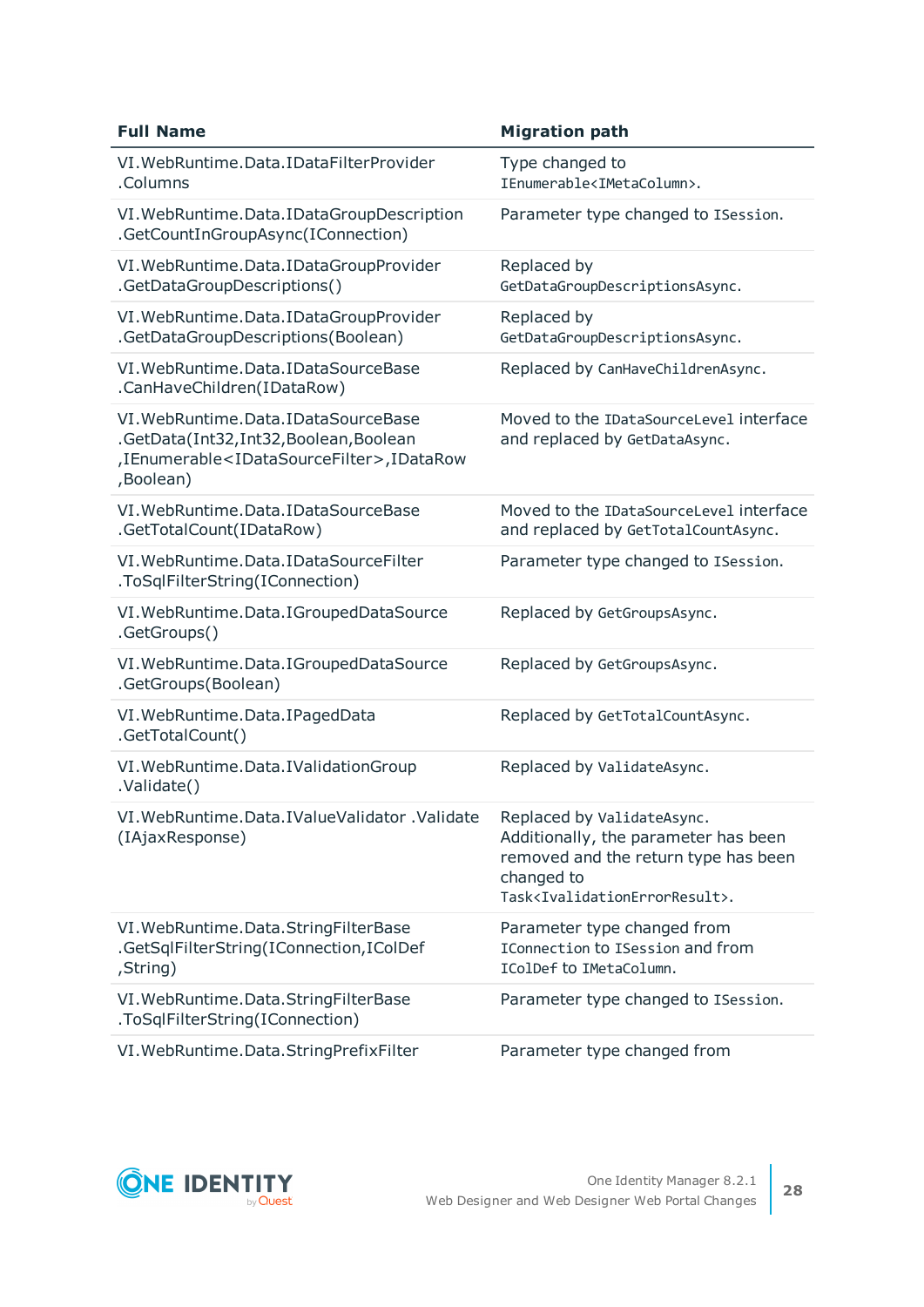| <b>Full Name</b>                                                                                                   | <b>Migration path</b>                                                                                            |
|--------------------------------------------------------------------------------------------------------------------|------------------------------------------------------------------------------------------------------------------|
| .GetSqlFilterString(IConnection,IColDef<br>,String)                                                                | IConnection to ISession and from<br>IColDef to IMetaColumn.                                                      |
| VI. WebRuntime. Data. StringSuffixFilter<br>.GetSqlFilterString(IConnection,IColDef<br>,String)                    | Parameter type changed from<br>IConnection to ISession and from<br>IColDef to IMetaColumn.                       |
| VI. WebRuntime. Data. StringTermsFilter<br>.GetSqlFilterString(IConnection,IColDef<br>,String)                     | Parameter type changed from<br>IConnection to ISession and from<br>IColDef to IMetaColumn.                       |
| VI. WebRuntime. Data. Validation Group . Validate<br>$\left( \right)$                                              | Replaced by ValidateAsync.                                                                                       |
| VI. WebRuntime. Data. WhereClauseFilter<br>.ToSqlFilterString(IConnection)                                         | Parameter type changed to ISession.                                                                              |
| VI. WebRuntime. Database Column.<br>RowInvalidated(EventHandler<br><eventargs<idatarow>&gt;)</eventargs<idatarow>  | Event replaced by IAsync0bservable<br>object.                                                                    |
| VI. WebRuntime. DatabaseColumn. RowUpdated<br>(RowValueUpdateHandler)                                              | Event replaced by IAsync0bservable<br>object.                                                                    |
| VI. WebRuntime. DatabaseColumn<br>.DatabaseSourceColumn                                                            | Type changed from IColDef to<br>IMetaColumn.                                                                     |
| VI. WebRuntime. DatabaseColumn<br>.RaiseRowUpdated(IDataRow,DbVal,DbVal)                                           | Replaced by RaiseRowUpdatedAsync.                                                                                |
| VI. WebRuntime. DatabaseColumn. GetValue<br>(IDataRow)                                                             | Replaced by GetValueAsync.                                                                                       |
| VI. WebRuntime. DatabaseColumn. SetValue<br>(IDataRow, Object)                                                     | Replaced by SetValueAsync.                                                                                       |
| VI. WebRuntime. DataRowStore. AddToRowList<br>(IDataRow)                                                           | Replaced by AddToRowListAsync.                                                                                   |
| VI. WebRuntime. DataRowStore. Insert<br>(ColumnInsertValues)                                                       | Replaced by InsertAsync.                                                                                         |
| VI. WebRuntime. DbObject. PermissionChanged<br>(EventHandler <eventargs<datacell>&gt;)</eventargs<datacell>        | Event replaced by IAsync0bservable<br>object.                                                                    |
| VI. WebRuntime. DbObject. TransactionOpen                                                                          | Replaced by the IAsyncTransactable<br>implementation.                                                            |
| VI. WebRuntime. DbObject<br>.CreateFromObjectWithParameter<br>(IRuntimeTable,ISingleDbObject<br>,IDialogParameter) | Not intended to be directly called. Use<br>IDbObjectStore. InsertEntityAsyncto<br>add an entity to a collection. |

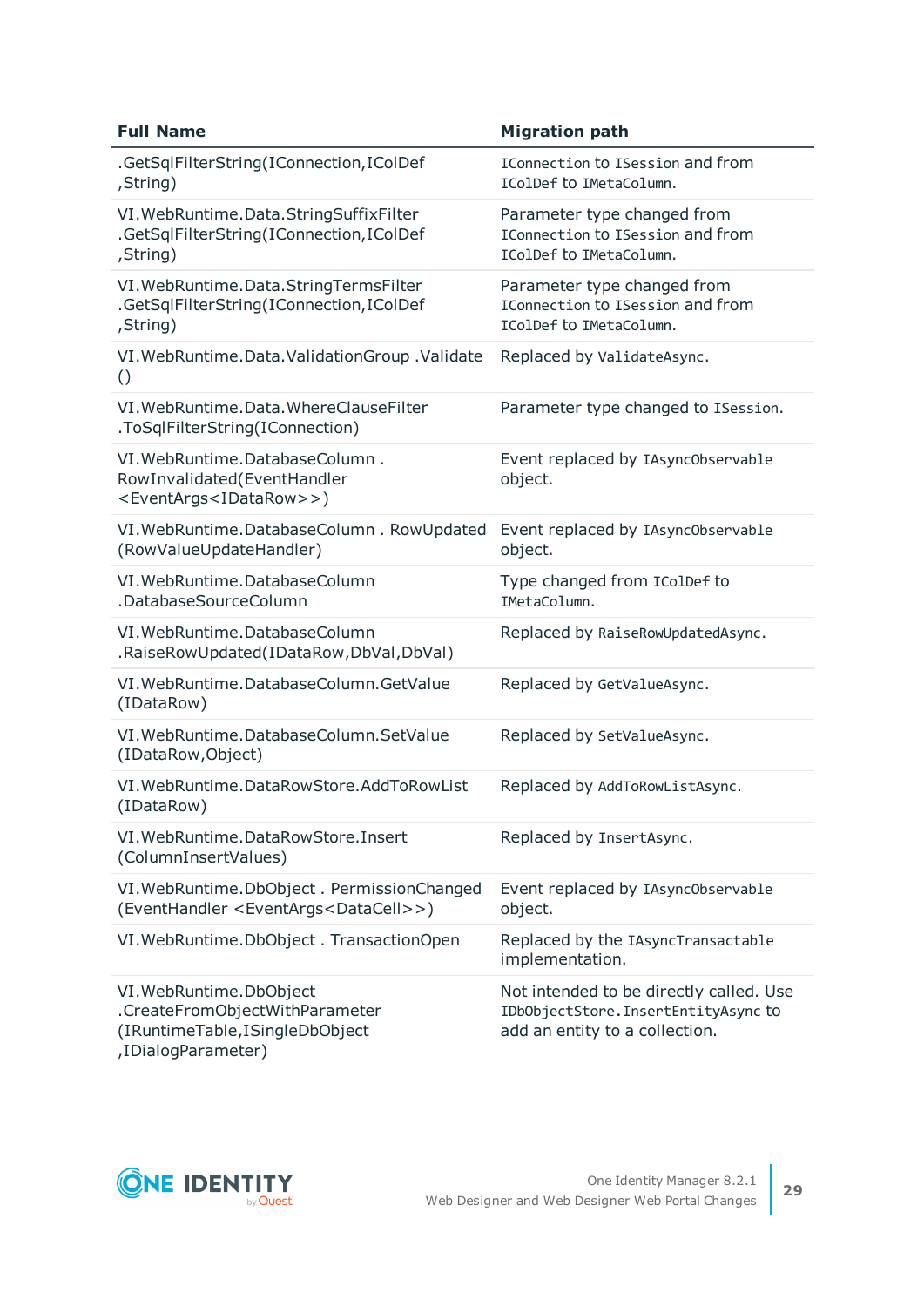| <b>Full Name</b>                                                              | <b>Migration path</b>                                                                                                                                      |
|-------------------------------------------------------------------------------|------------------------------------------------------------------------------------------------------------------------------------------------------------|
| VI. WebRuntime. DbObject<br>.GetDatabaseObjectDisplay(Boolean)                | Use Entity. Display or<br>Entity.LongDisplay.                                                                                                              |
| VI. WebRuntime. DbObject<br>.HasColElemFkDisplayValues                        | Removed because IColElem is not used<br>anymore.                                                                                                           |
| VI. WebRuntime. DbObject. HasSingleObject                                     | Removed because ISingleDbObject is<br>not used anymore. Examine the<br>wrapped entity to determine whether it<br>is fully loaded, writable or interactive. |
| VI. WebRuntime. DbObject. RollbackTransaction<br>$\left( \right)$             | Replaced by the IAsyncTransactable<br>implementation.                                                                                                      |
| VI. WebRuntime. DbObject. Saved<br>(EventHandler)                             | Event replaced by IAsync0bservable<br>object.                                                                                                              |
| VI. WebRuntime. DbObjectctor<br>(IRuntimeTable,DbObjectKey)                   | Not intended to be directly called. Use<br>IDbObjectStore. InsertEntityAsyncto<br>add an entity to a collection.                                           |
| VI. WebRuntime. DbObjectctor<br>(IRuntimeTable,IColDbObject,IColElem)         | Not intended to be directly called. Use<br>IDbObjectStore. InsertEntityAsyncto<br>add an entity to a collection.                                           |
| VI. WebRuntime. DbObjectctor<br>(IRuntimeTable,ISingleDbObject)               | Not intended to be directly called. Use<br>IDbObjectStore. InsertEntityAsyncto<br>add an entity to a collection.                                           |
| VI. WebRuntime. DbObject. BeginTransaction()                                  | Replaced by the IAsyncTransactable<br>implementation.                                                                                                      |
| VI. WebRuntime. DbObject. ColElem                                             | Removed because IColElem is not used<br>anymore. Use the Entity property to<br>obtain the entity.                                                          |
| VI. WebRuntime. DbObject. Collection                                          | Removed because IColDbobject is not<br>used anymore.                                                                                                       |
| VI. WebRuntime. DbObject. CommitTransaction<br>$\left( \right)$               | Replaced by the IAsyncTransactable<br>implementation.                                                                                                      |
| VI. WebRuntime. DbObject. CreateFrom<br>(IRuntimeTable,DbObjectKey)           | Not intended to be directly called. Use<br>IDbObjectStore. InsertEntityAsyncto<br>add an entity to a collection.                                           |
| VI. WebRuntime. DbObject. CreateFrom<br>(IRuntimeTable,IColDbObject,IColElem) | Not intended to be directly called. Use<br>IDbObjectStore. InsertEntityAsyncto<br>add an entity to a collection.                                           |
| VI. WebRuntime. DbObject. CreateFrom                                          | Not intended to be directly called. Use                                                                                                                    |

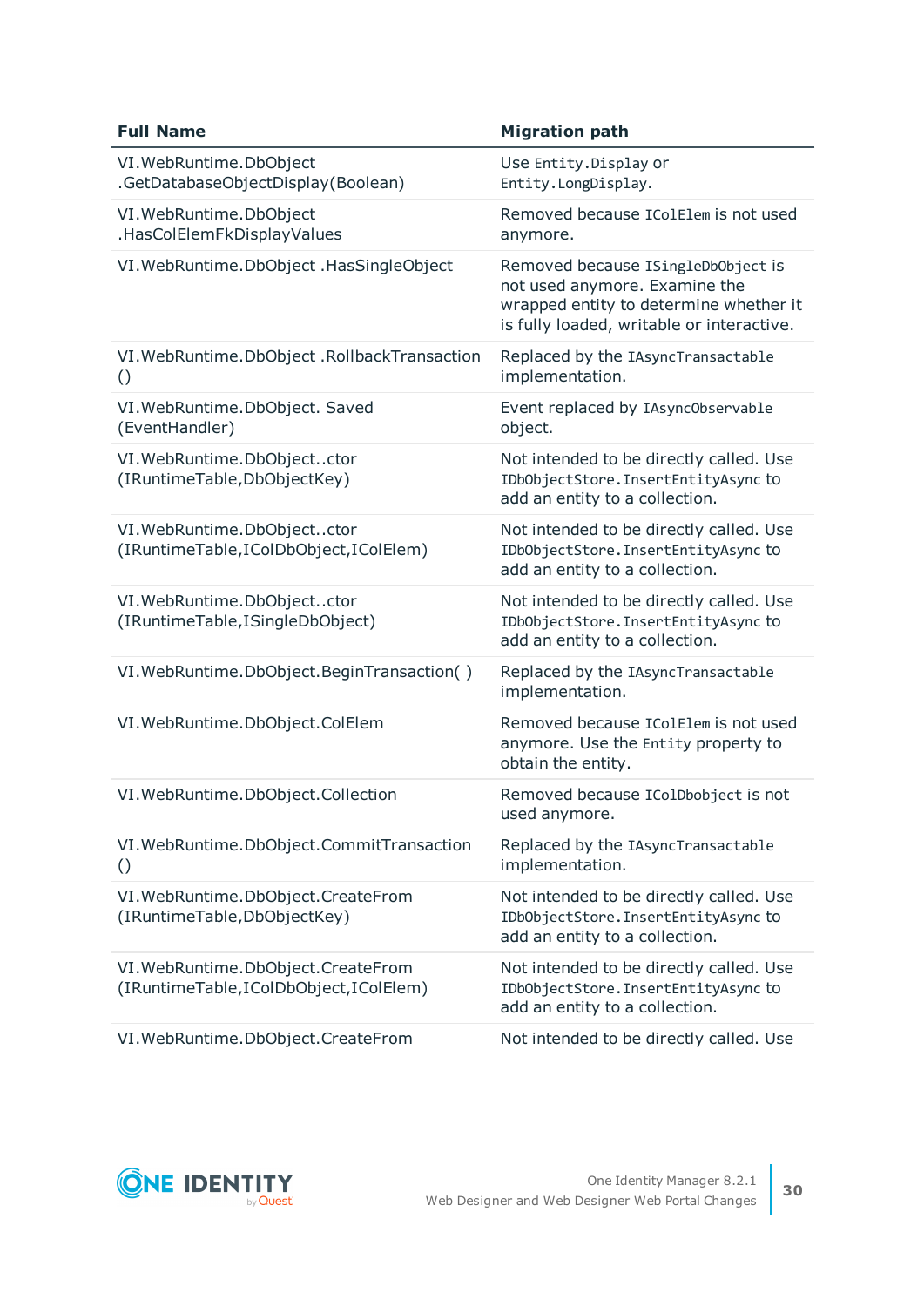| <b>Full Name</b>                                                                            | <b>Migration path</b>                                                                                                             |
|---------------------------------------------------------------------------------------------|-----------------------------------------------------------------------------------------------------------------------------------|
| (IRuntimeTable,IDbObjectRow)                                                                | IDbObjectStore. InsertEntityAsyncto<br>add an entity to a collection.                                                             |
| VI. WebRuntime. DbObject. CreateFrom<br>(IRuntimeTable,ISingleDbObject<br>,DialogParameter) | Not intended to be directly called. Use<br>IDbObjectStore. InsertEntityAsyncto<br>add an entity to a collection.                  |
| VI. WebRuntime. DbObject. DatabaseTable                                                     | Removed; use the Entity. Tablename<br>property to obtain the database table<br>name.                                              |
| VI. WebRuntime. DbObject. GetObjectWalker<br>(String)                                       | Removed, use the generic method.                                                                                                  |
| VI. WebRuntime. DbObject. GetObjectWalker <t<br>&gt;(String)</t<br>                         | Replaced by the extension method<br>VI.WebRuntime.Compatibility.GetObject<br>WalkerAsync.                                         |
| VI. WebRuntime. DbObject<br>.IsDeleted()                                                    | Removed, use the Entity. IsDeleted<br>property.                                                                                   |
| VI. WebRuntime. DbObject. Is Loaded()                                                       | Removed, use the Entity. Is Loaded<br>property.                                                                                   |
| VI. WebRuntime. DbObject. Save()                                                            | Removed. Use one of the Save<br>extension methods in the<br>VI.WebRuntime.Compatibility<br>namespace.                             |
| VI. WebRuntime. DbObject. SetValue (String<br>,Object)                                      | Replaced by SetValueAsync.                                                                                                        |
| VI. WebRuntime. DbObject. SingleObject                                                      | Removed, use the Entity property to<br>obtain the wrapped entity. Also see the<br>section "Using entities in Web<br>collections". |
| VI. WebRuntime. DbObject. TableDef                                                          | Renamed to DatabaseTable; type<br>changed to IMetaTable.                                                                          |
| VI. WebRuntime. DbObjectLoadInfo<br>.DbTableName                                            | Removed, use the Select property<br>instead.                                                                                      |
| VI. WebRuntime. DbObjectLoadInfo<br>.DbWhereClause                                          | Removed, use the Select property<br>instead.                                                                                      |
| VI. WebRuntime. DbObjectLoadInfo<br>.DisplayPattern                                         | Removed, use the Select property<br>instead.                                                                                      |
| VI. WebRuntime. DbObjectLoadInfo. OrderBy                                                   | Removed, use the Select property<br>instead.                                                                                      |

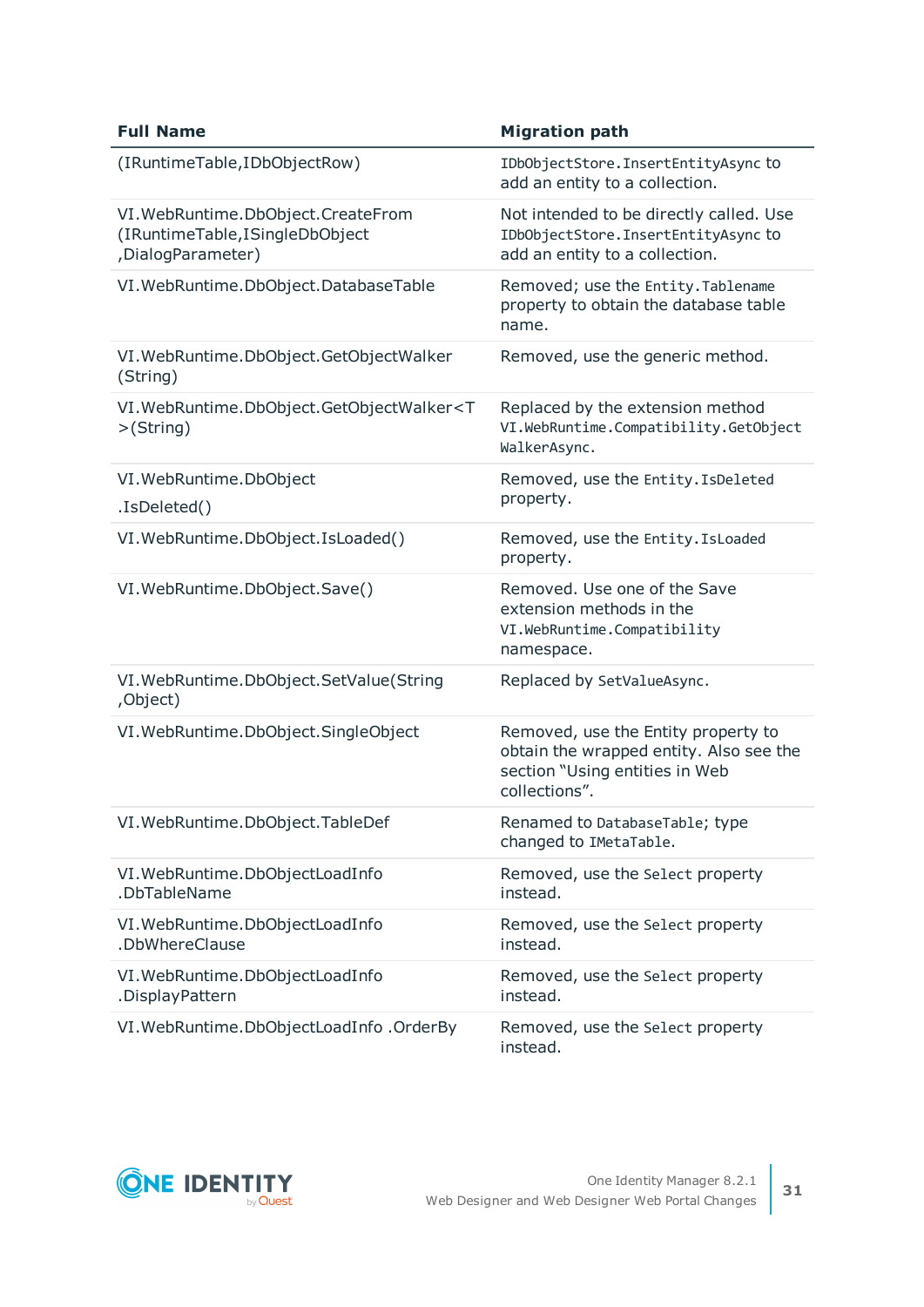| <b>Full Name</b>                                                                                                                                               | <b>Migration path</b>                                                                                                                                                                                                                  |
|----------------------------------------------------------------------------------------------------------------------------------------------------------------|----------------------------------------------------------------------------------------------------------------------------------------------------------------------------------------------------------------------------------------|
| VI. WebRuntime. DbObjectRelationViewBase<br>.InsertRowIfNew(IColElem,IColDbObject<br>,IDbObjectRow&)                                                           | Not intended to be called externally.                                                                                                                                                                                                  |
| VI. WebRuntime. DbObjectRelationViewBase<br>.Invalidate()                                                                                                      | Replaced by InvalidateAsync.                                                                                                                                                                                                           |
| VI. WebRuntime. DbObjectRelationViewBase<br>.LoadRelatedObjects()                                                                                              | Replaced by LoadRelatedObjectsAsync.                                                                                                                                                                                                   |
| VI. WebRuntime. DbObjectRelationViewBase<br>.Recalculate()                                                                                                     | Replaced by RecalculateAsync.                                                                                                                                                                                                          |
| VI. WebRuntime. DbObjectRelationViewBase<br>.RelationColumn                                                                                                    | Removed; now implemented by the<br>inheriting classes as required.                                                                                                                                                                     |
| VI. WebRuntime. DbObjectRelationViewBase<br>.SetSourceInternal<br>(IRuntimeTable,IEnumerable <idatarow>,ICol<br/>Def, Func <itabledef>)</itabledef></idatarow> | Replaced by SetSourceInternalAsync.<br>Type argument changed from IcolDef<br>to ImetaColumn, and ItableDef to<br>ImetaTable.                                                                                                           |
| VI. WebRuntime. DbObjectStore. DbCollection                                                                                                                    | Removed because IColDbObject is not<br>used anymore.                                                                                                                                                                                   |
| VI. WebRuntime. DbObjectStore<br>.AddDeferredDeletion(Func <idatarow<br>,Boolean&gt;)</idatarow<br>                                                            | Removed. Call DeleteDbObjectsAsync<br>with DeletionMode.DeleteDeferred to<br>add a deferred deletion.                                                                                                                                  |
| VI. WebRuntime. DbObjectStore<br>.AddRowsFromHistory(DateTime,String<br>,Object)                                                                               | Replaced by AddRowsFromHistoryAsync.                                                                                                                                                                                                   |
| VI. WebRuntime. DbObjectStore<br>.CreateDialogParameters(IDbObjectRow<br>, String, DbObject Store, String)                                                     | Replaced by an extension method:<br>public static void<br>CreateDialogParameters(this<br>IDbObjectStore psetTable,<br>IDbObjectRow row, string<br>objectKeyParent, IDbObjectStore<br>parameterTable,<br>string<br>newParameterSetName) |
| VI. WebRuntime. DbObjectStore<br>.FillFromFKRelation(IDataRow,IDataColumn<br>, String, I Load Table Options)                                                   | Moved to the extension method<br>FillFromFKRelationAsync.                                                                                                                                                                              |
| VI. WebRuntime. DbObjectStore<br>.HandleDeferredDeletions()                                                                                                    | Replaced by<br>HandleDeferredDeletionsAsync.                                                                                                                                                                                           |
| VI. WebRuntime. DbObjectStore . InsertFromXml<br>(String, Int32, ColumnInsertValues)                                                                           | Use the new XmlDbObjectImporter class<br>to import entities from a XML                                                                                                                                                                 |

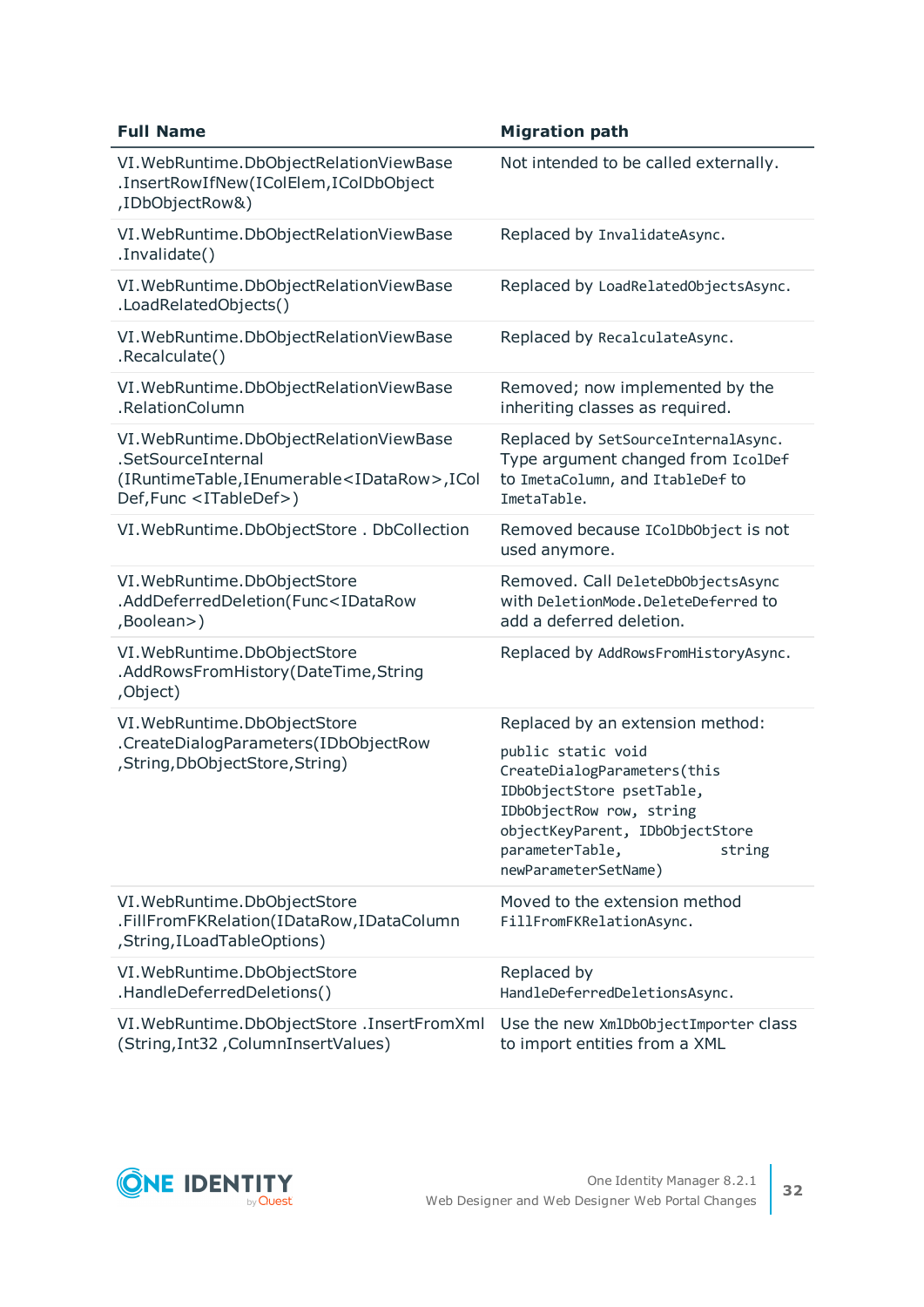| <b>Full Name</b>                                                                                                       | <b>Migration path</b>                                                                                                          |
|------------------------------------------------------------------------------------------------------------------------|--------------------------------------------------------------------------------------------------------------------------------|
|                                                                                                                        | representation.                                                                                                                |
| VI. WebRuntime. DbObjectStore<br>.JumpToHistoryDate(DateTime,IEnumerable<br><idatarow>)</idatarow>                     | Replaced by JumpToHistoryDateAsync.                                                                                            |
| VI. WebRuntime. DbObjectStore<br>.LoadDbCollection(ILoadTableOptions<br>,IColDbObject)                                 | Call LoadAsync to load entities and add<br>them to the collection.                                                             |
| VI. WebRuntime. DbObjectStore<br>.PrepareDbColObject(IColDbObject)                                                     | Removed because IColDbObject is not<br>used anymore.                                                                           |
| VI. WebRuntime. DbObjectStore<br>.SetDeletionFlag(Func <idatarow,boolean>)</idatarow,boolean>                          | Removed. Call Entity. MarkForDeletion<br>to mark an entity for deletion.                                                       |
| VI. WebRuntime. DbObjectStore. AddRows<br>(IColDbObject,DbObjectLoadInfo<br>,ILoadTableOptions)                        | Call InsertRowAsync to add a new entity<br>to the collection; or LoadAsync to load<br>entities and add them to the collection. |
| VI. WebRuntime. DbObjectStore. AddRows<br>(IColDbObject, ILoadTableOptions)                                            | Call InsertRowAsync to add a new entity<br>to the collection; or LoadAsync to load<br>entities and add them to the collection. |
| VI. WebRuntime. DbObjectStore. Insert<br>(ColumnInsertValues)                                                          | Replaced by InsertAsync.                                                                                                       |
| VI. WebRuntime. DbObjectStore. InsertRow<br>(IDbObjectRow)                                                             | Replaced by InsertRowAsync.                                                                                                    |
| VI. WebRuntime. DbObjectStore. Load<br>(DbObjectLoadInfo,ILoadTableOptions)                                            | Replaced by LoadAsync.                                                                                                         |
| VI. WebRuntime. DbObjectStore. Loaded<br>(EventHandler)                                                                | Event replaced by IAsync0bservable<br>object.                                                                                  |
| VI. WebRuntime. DbObjectStore. OnLoaded()                                                                              | Replaced by OnDataLoadedAsync.                                                                                                 |
| VI. WebRuntime. DialogParameterObjectProxy                                                                             | This class no longer inherits from<br>IDbObjectRow and is not intended to be<br>called directly.                               |
| VI. WebRuntime. DialogParameterValueColumn<br>.SetValue(IDataRow,Object)                                               | Replaced by SetValueAsync.                                                                                                     |
| VI. WebRuntime. DownloadFormMethod. Execute<br>(HttpContextBase, IFormRenderPart)                                      | Replaced by ExecuteAsync.                                                                                                      |
| VI. WebRuntime. ExpressionColumnBase.<br>RowInvalidated(EventHandler<br><eventargs<idatarow>&gt;)</eventargs<idatarow> | Event replaced by IAsync0bservable<br>object.                                                                                  |

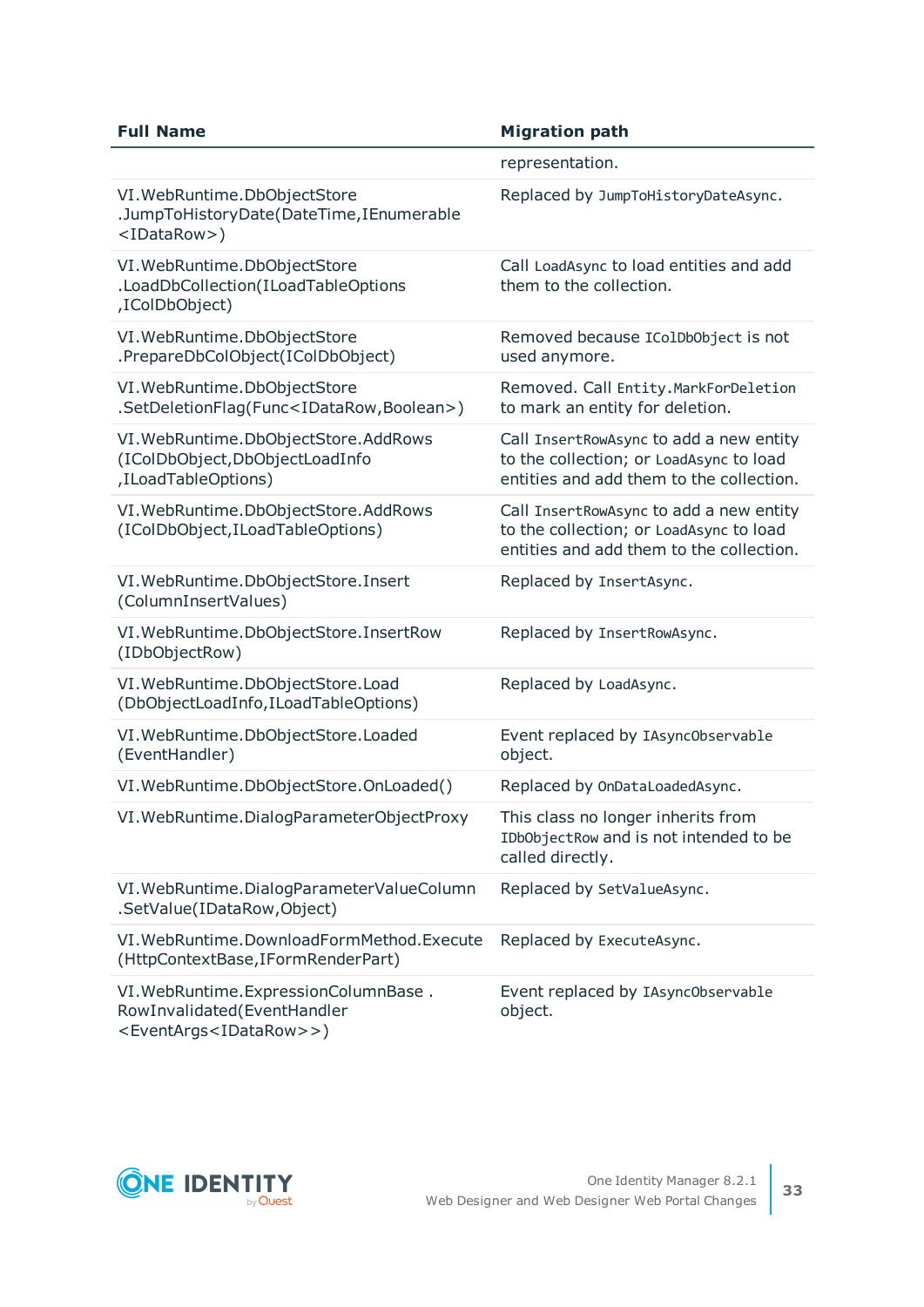| <b>Full Name</b>                                                                                                                                | <b>Migration path</b>                                                                           |
|-------------------------------------------------------------------------------------------------------------------------------------------------|-------------------------------------------------------------------------------------------------|
| VI. WebRuntime. ExpressionColumnBase.<br>RowUpdated(RowValueUpdateHandler)                                                                      | Event replaced by IAsync0bservable<br>object.                                                   |
| VI. WebRuntime. ExpressionColumnBase<br>.DatabaseSourceColumn                                                                                   | Type changed from IColDef to<br>IMetaColumn.                                                    |
| VI. WebRuntime. ExpressionColumnBase<br>.GetValue(IDataRow)                                                                                     | Replaced by GetValueAsync.                                                                      |
| VI. WebRuntime. ExpressionColumnBase<br>.Invalidate(IDataRow)                                                                                   | Replaced by InvalidateAsync.                                                                    |
| VI. WebRuntime. ExpressionColumnBase<br>.InvalidateAllRows()                                                                                    | Replaced by InvalidateAllRowsAsync.                                                             |
| VI. WebRuntime. ExpressionColumnBase<br>.SetValue(IDataRow,Object)                                                                              | Replaced by SetValueAsync.                                                                      |
| VI. WebRuntime. ExpressionColumnBase.query                                                                                                      | Type changed to Func <idatarow,<br>CancellationToken, Task<object>&gt;.</object></idatarow,<br> |
| VI. WebRuntime. ExpressionColumnUpdater<br>.RaiseDataEventOccurred(IRuntimeTable<br>,IDataColumn,IDataRow)                                      | Replaced by<br>RaiseDataEventOccurredAsync.                                                     |
| VI. WebRuntime. ExpressionEvent<br>.RaiseDataEventOccurred(IRuntimeTable<br>,IDataColumn,IDataRow)                                              | Replaced by<br>RaiseDataEventOccurredAsync.                                                     |
| VI. WebRuntime. Extension Methods . Get Db Count<br>(IConnection, String, String<br>,IEnumerable <idataparameter>,Boolean)</idataparameter>     | Replaced by GetDbCountAsync; first<br>argument type changed from<br>IConnection to ISession.    |
| VI. WebRuntime. ExtensionMethods<br>.InvalidateAllColumnsData(IDataRow)                                                                         | Replaced by<br>InvalidateAllColumnsDataAsync.                                                   |
| VI. WebRuntime. ExtensionMethods<br>.PreloadDisplayValueCache(IDataColumn<br>, Boolean, Cancellation Token)                                     | Replaced by<br>PreloadDisplayValueCacheAsync.                                                   |
| VI. WebRuntime. ExtensionMethods<br>.PreloadDisplayValueCache(IDataColumn<br>,IEnumerable <idatarow>,Boolean<br/>,CancellationToken)</idatarow> | Replaced by<br>PreloadDisplayValueCacheAsync.                                                   |
| VI. WebRuntime. ExtensionMethods<br>.PreventEnhancingByJqm (AttributeCollection)                                                                | jQuery Mobile is not used anymore.                                                              |
| VI. WebRuntime. ExtensionMethods<br>.PreventEnhancingByJqm(HtmlTextWriter)                                                                      | jQuery Mobile is not used anymore.                                                              |
| VI. WebRuntime. ExtensionMethods. Delete                                                                                                        | Use one of the Delete/DeleteAsync                                                               |

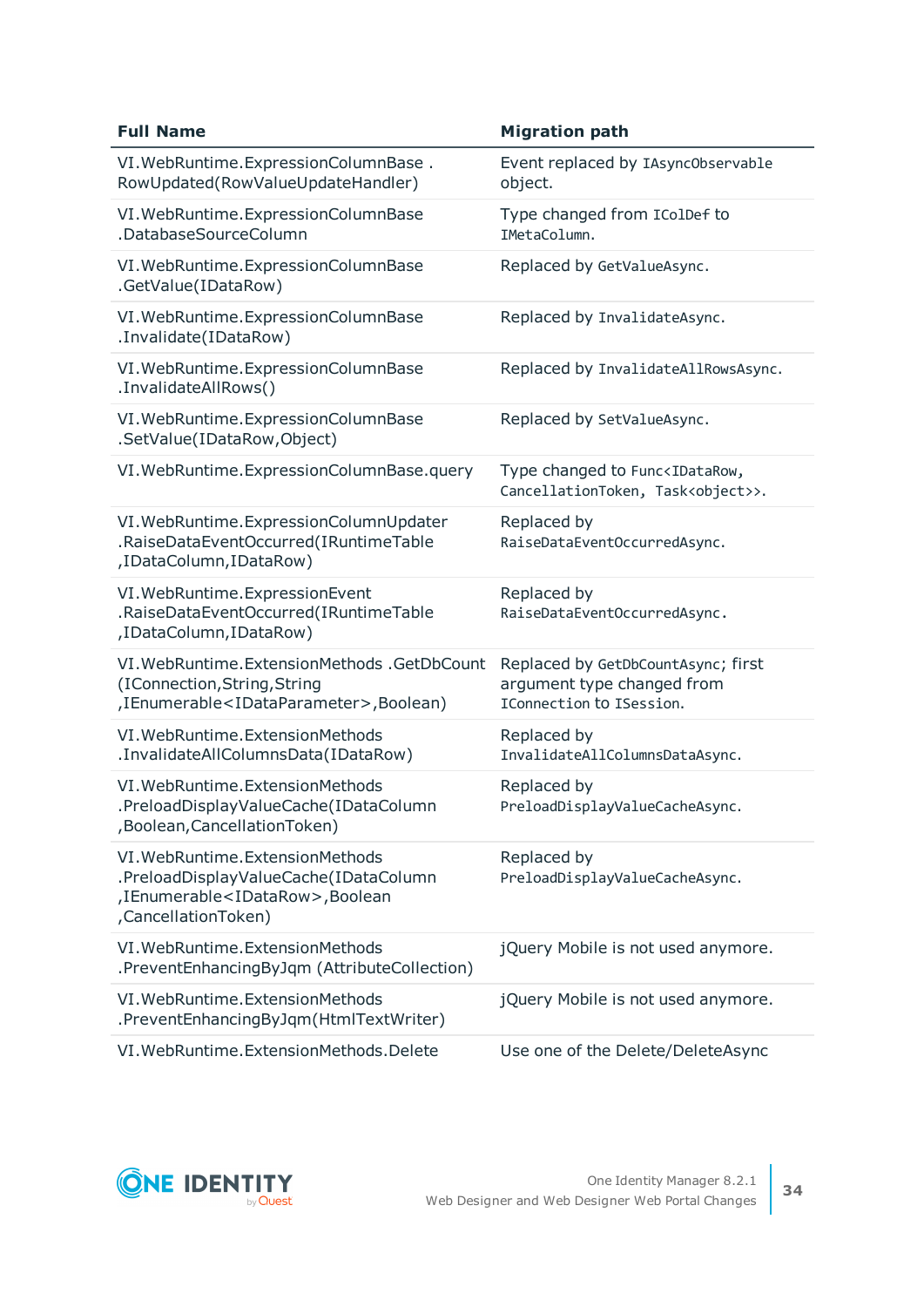| <b>Full Name</b>                                                                                                                          | <b>Migration path</b>                                                                                                                                          |
|-------------------------------------------------------------------------------------------------------------------------------------------|----------------------------------------------------------------------------------------------------------------------------------------------------------------|
| (IRuntimeTable)                                                                                                                           | extension methods in<br>VI.WebRuntime.Compatibility; see also<br>the section "Using entities in Web<br>Designer collections".                                  |
| VI. WebRuntime. ExtensionMethods. Save<br>(IEnumerable <idatarow>)</idatarow>                                                             | Use one of the Save/SaveAsync<br>extension methods in<br>VI.WebRuntime.Compatibility; see also<br>the section "Using entities in Web<br>Designer collections". |
| VI. WebRuntime. FileUploadFormMethod<br>.Execute(HttpContextBase,IFormRenderPart)                                                         | Replaced by ExecuteAsync.                                                                                                                                      |
| VI. WebRuntime. FKViewTable<br>.LoadRelatedObjects()                                                                                      | Replaced by LoadRelatedObjectsAsync.                                                                                                                           |
| VI. WebRuntime. FKViewTable. SetSource<br>(IRuntimeTable,IEnumerable <idatarow><br/>,IColDef)</idatarow>                                  | Replaced by SetSourceAsync.                                                                                                                                    |
| VI. WebRuntime. FormMethods<br>.MultiFormMethod.Execute(HttpContextBase<br>,IFormRenderPart)                                              | Replaced by ExecuteAsync.                                                                                                                                      |
| VI. WebRuntime. FormMethods<br>.MultiFormMethod.Execute(IDictionary<br><string, string="">, IFormRenderPart<br/>,IAjaxResponse)</string,> | Replaced by ExecuteAsync.                                                                                                                                      |
| VI. WebRuntime. FormMethods<br>.ReportExportPdfMethod.Execute<br>(HttpContextBase, IFormRenderPart)                                       | Replaced by ExecuteAsync.                                                                                                                                      |
| VI. WebRuntime. FormMethods<br>.ReportExportXIsMethod.Execute<br>(HttpContextBase, IFormRenderPart)                                       | Replaced by ExecuteAsync.                                                                                                                                      |
| VI. WebRuntime. GenericControl Form Method<br>. Execute(HttpContextBase, IFormRenderPart)                                                 |                                                                                                                                                                |
| VI. WebRuntime. GenericRowListUpdater<br>.RaiseDataEventOccurred(IRuntimeTable<br>,IDataColumn,IDataRow)                                  | Replaced by<br>RaiseDataEventOccurredAsync.                                                                                                                    |
| VI. WebRuntime. Generic Row List Updater. . ctor<br>(Action, Func <ienumerable<idatarow>&gt;)</ienumerable<idatarow>                      | First argument type changed to<br>Func <cancellationtoken, task="">.</cancellationtoken,>                                                                      |
| VI. WebRuntime. IApplicationInfo<br>.GetMenuStructure                                                                                     | Type changed to<br>IMenuStructureProvider.                                                                                                                     |

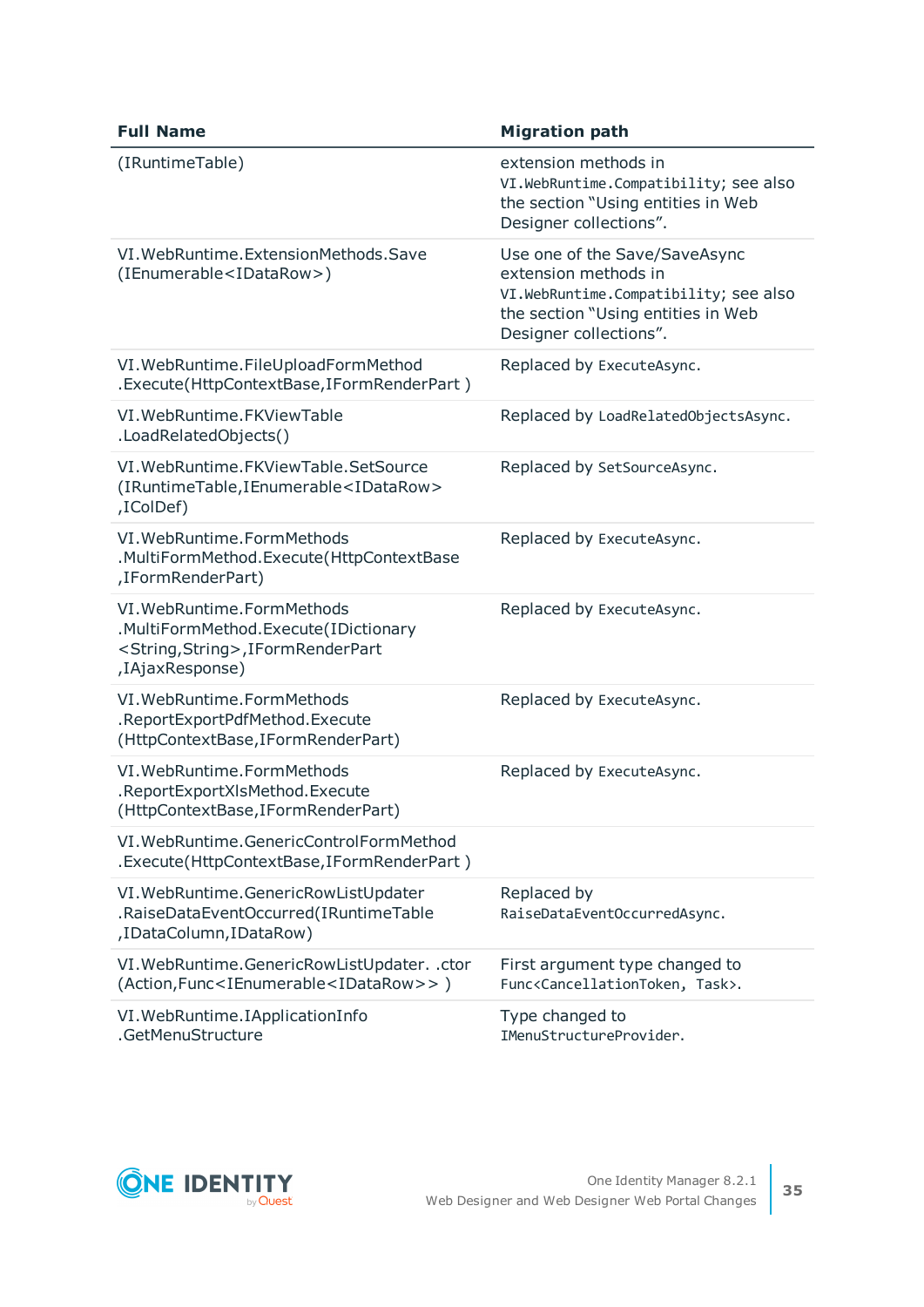| <b>Full Name</b>                                                                                            | <b>Migration path</b>                                                                                       |
|-------------------------------------------------------------------------------------------------------------|-------------------------------------------------------------------------------------------------------------|
| VI. WebRuntime. IApplicationInfo<br>.UserSessionCount                                                       | Removed.                                                                                                    |
| VI. WebRuntime. I ConfigDocument. CookieDomai<br>n                                                          | Support for cookie domains has been<br>removed.                                                             |
| VI. WebRuntime. IDataColumn. RowInvalidated<br>(EventHandler <eventargs<idatarow>&gt;)</eventargs<idatarow> | Event replaced by IAsync0bservable<br>object.                                                               |
| VI. WebRuntime. IDataColumn<br>.DatabaseSourceColumn                                                        | Type changed from IColDef to<br>IMetaColumn.                                                                |
| VI. WebRuntime. IDataColumn<br>.RaiseRowUpdated(IDataRow,DbVal,DbVal)                                       | Replaced by RaiseRowUpdatedAync.                                                                            |
| VI. WebRuntime. IDataColumn. RowUpdated<br>(RowValueUpdateHandler)                                          | Event replaced by IAsync0bservable<br>object.                                                               |
| VI. WebRuntime. IDataColumn. GetValue<br>(IDataRow)                                                         | Replaced by GetValueAsync.                                                                                  |
| VI. WebRuntime. IDataColumn. SetValue<br>(IDataRow, Object)                                                 | Replaced by SetValueAsync.                                                                                  |
| VI. WebRuntime. IDataRow. RowValueUpdated<br>(RowValueUpdateHandler)                                        | Event replaced by IAsync0bservable<br>object.                                                               |
| VI. WebRuntime. IDataRow. RowValueUpdating<br>(RowValueUpdateHandler)                                       | Event replaced by IAsync0bservable<br>object.                                                               |
| VI. WebRuntime. IDataRow. DatabaseTable ()                                                                  | Moved to the IDbObjectRow interface.                                                                        |
| VI. WebRuntime. IDataRow. SetForeignKey<br>(IDbObjectRow, IDataColumn)                                      | Replaced by an extension method<br>SetForeignKey[Async] in the<br>VI.WebRuntime.Compatibility<br>namespace. |
| VI. WebRuntime. IDataRow. SetValue(String<br>,Object)                                                       | Replaced by SetValueAsync.                                                                                  |
| VI.WebRuntime.IDataSourceTable <t>.<br/>Loaded(EventHandler)</t>                                            | Event replaced by IAsync0bservable<br>object.                                                               |
| VI.WebRuntime.IDataSourceTable <t>.Load(T<br/>,ILoadTableOptions)</t>                                       | Replaced by LoadAsync.                                                                                      |
| VI. WebRuntime. IDbColumnAdapterFactory<br>.GetColumnAdapter(IColDef,IRuntimeTable)                         | First argument type changed from<br>IColDef to IMetaColumn.                                                 |
| VI. WebRuntime. IDbObjectRow.<br>HasColElemFkDisplayValues()                                                | Removed because IColElem is not used<br>anymore. Use the Entity property.                                   |
| VI. WebRuntime. IDbObjectRow . Collection                                                                   | Removed because IColDbObject is not                                                                         |

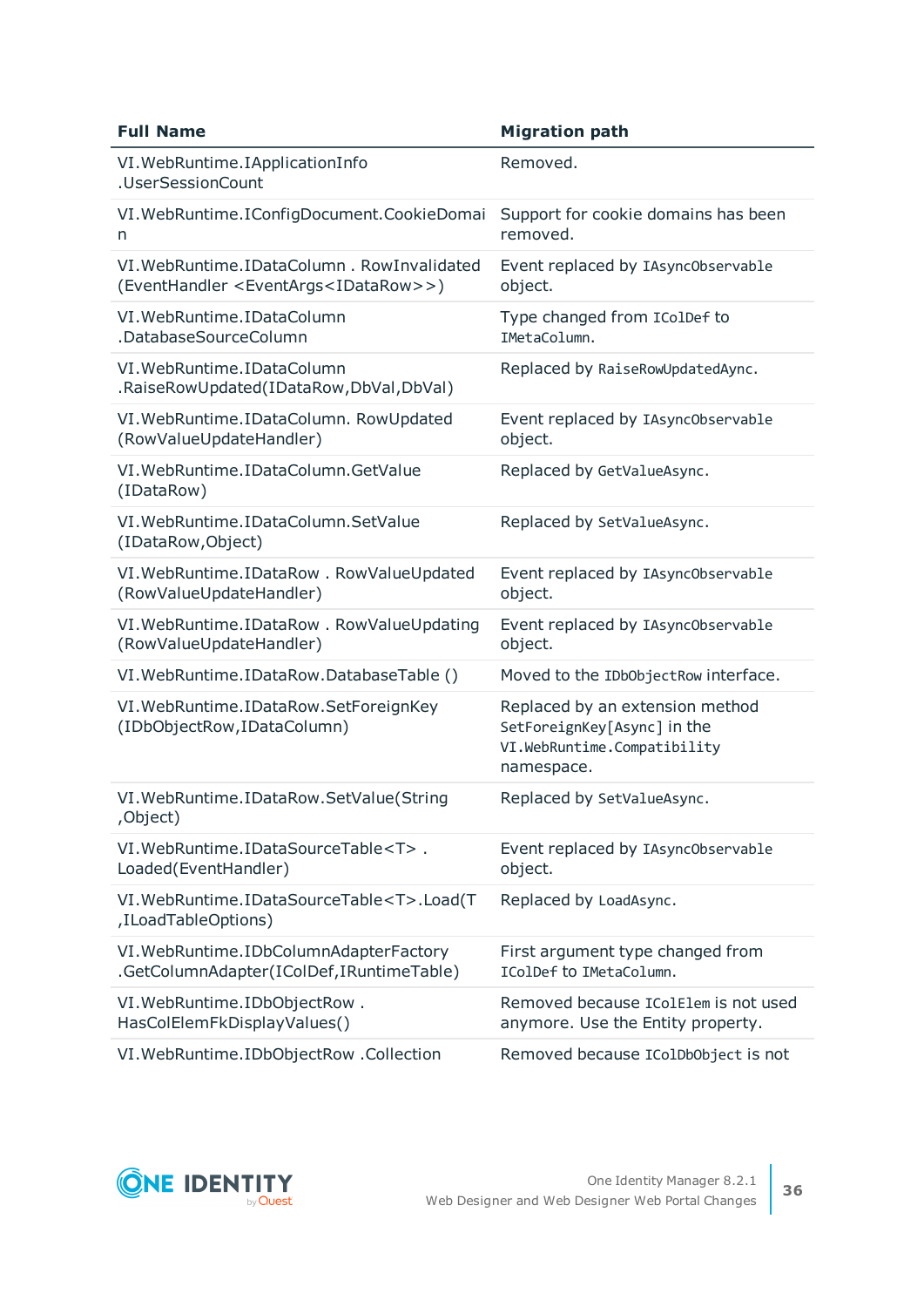| <b>Full Name</b>                                                                                                                                     | <b>Migration path</b>                                                                                 |
|------------------------------------------------------------------------------------------------------------------------------------------------------|-------------------------------------------------------------------------------------------------------|
|                                                                                                                                                      | used anymore. Use the Entity<br>property.                                                             |
| VI. WebRuntime. IDbObjectRow<br>.GetDatabaseObjectDisplay(Boolean)                                                                                   | Call Entity. Display or<br>Entity.LongDisplay.                                                        |
| VI. WebRuntime. IDbObjectRow<br>.GetObjectWalker <t>(String)</t>                                                                                     | Replaced by the extension method<br>GetObjectWalkerAsync.                                             |
| VI. WebRuntime. IDbObjectRow<br>.HasSingleObject                                                                                                     | Removed because IColDbObject is not<br>used anymore. Use the Entity<br>property.                      |
| VI. WebRuntime. IDbObjectRow<br>.PermissionChanged(EventHandler<br><eventargs<datacell>&gt;)</eventargs<datacell>                                    | Event replaced by IAsync0bservable<br>object.                                                         |
| VI. WebRuntime. IDbObjectRow . SingleObject                                                                                                          | Removed because IColDbObject is not<br>used anymore. Use the Entity<br>property.                      |
| VI. WebRuntime. IDbObjectRow. ColElem                                                                                                                | Removed because IColElem is not used<br>anymore.                                                      |
| VI. WebRuntime. IDbObjectRow. IsDeleted                                                                                                              | Removed, use the Entity. IsDeleted<br>property.                                                       |
| VI. WebRuntime. IDbObjectRow. Is Loaded                                                                                                              | Removed, use the Entity. Is Loaded<br>property.                                                       |
| VI. WebRuntime. IDbObjectRow. Save()                                                                                                                 | Removed. Use one of the Save<br>extension methods in the<br>VI.WebRuntime.Compatibility<br>namespace. |
| VI. WebRuntime. IDbObjectRow. Saved<br>(EventHandler)                                                                                                | Event replaced by IAsync0bservable<br>object.                                                         |
| VI. WebRuntime. IForm. ListViewHost                                                                                                                  | Support for the ListView control has<br>been removed.                                                 |
| VI. WebRuntime. IForm. Redirect To MenuItem<br>(String, Boolean, IEnumerable <keyvaluepair<br><string,string>&gt;)</string,string></keyvaluepair<br> | Replaced by RedirectToMenuItemAsync.                                                                  |
| VI. WebRuntime. IFormMethod. Execute<br>(HttpContextBase, IFormRenderPart)                                                                           | Replaced by ExecuteAsync.                                                                             |
| VI. WebRuntime. IFormMethodAjax. Execute<br>(IDictionary <string,string><br/>,IFormRenderPart,IAjaxResponse)</string,string>                         | Replaced by ExecuteAsync.                                                                             |

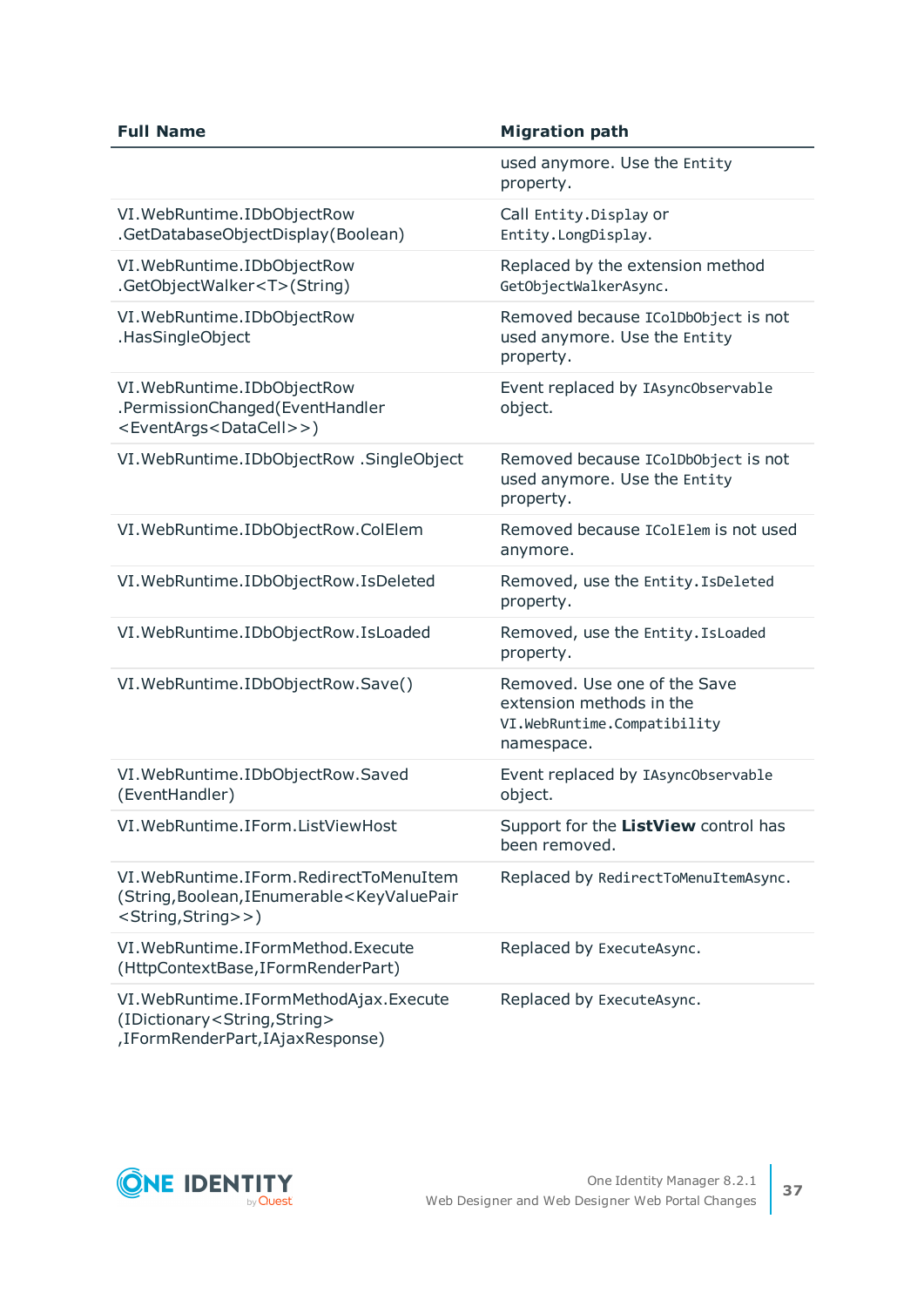| <b>Full Name</b>                                                                                                              | <b>Migration path</b>                           |
|-------------------------------------------------------------------------------------------------------------------------------|-------------------------------------------------|
| VI. WebRuntime. I Load Table Options                                                                                          | Use EntityCollectionLoadType.Bulk to            |
| .PrepareBulkLoad                                                                                                              | load complete entities.                         |
| VI. WebRuntime. IMenuItem. Tooltip                                                                                            | Changed to get-only for consistency<br>reasons. |
| VI. WebRuntime. I Module . Get Request Parameter                                                                              | Moved to an extension method in                 |
| (String)                                                                                                                      | VI.WebRuntime.                                  |
| VI. WebRuntime. I Module. Recalculate()                                                                                       | Replaced by RecalculateAsync.                   |
| VI. WebRuntime. IoC. IObjectFactory<br>.RouteHandlerFunc                                                                      | Not intended to be called directly.             |
| .WebRuntime.IoC.IObjectFactory FormFunc()                                                                                     | Not intended to be called directly.             |
| VI. WebRuntime. I Runtime Table . Row Deleted                                                                                 | Event replaced by IAsync0bservable              |
| (EventHandler <eventargs <idatarow="">&gt;)</eventargs>                                                                       | object.                                         |
| VI. WebRuntime. IRuntimeTable . BulkOperation                                                                                 | Event replaced by IAsync0bservable              |
| (EventHandler <eventargs<iruntimetable>&gt;)</eventargs<iruntimetable>                                                        | object.                                         |
| VI. WebRuntime. IRuntime Table . Database Table                                                                               | Moved to the IDbObjectStore interface.          |
| VI. WebRuntime. I Runtime Table<br>.DataStateChanged(EventHandler<br><eventargs<iruntimetable>&gt;)</eventargs<iruntimetable> | Event replaced by IAsync0bservable<br>object.   |
| VI. WebRuntime. IRuntime Table . Invalidated                                                                                  | Event replaced by IAsync0bservable              |
| (EventHandler <eventargs <iruntimetable="">&gt;)</eventargs>                                                                  | object.                                         |
| VI. WebRuntime. IRuntimeTable . ObjectSaved                                                                                   | Event replaced by IAsync0bservable              |
| (EventHandler <eventargs <idatarow="">&gt;)</eventargs>                                                                       | object.                                         |
| VI. WebRuntime. I Runtime Table<br>.PermissionChanged(EventHandler<br><eventargs<datacell>&gt;)</eventargs<datacell>          | Event replaced by IAsync0bservable<br>object.   |
| VI. WebRuntime. I Runtime Table<br>.RowDisplayChanged(EventHandler<br><eventargs<idatarow>&gt;)</eventargs<idatarow>          | Event replaced by IAsync0bservable<br>object.   |
| VI. WebRuntime. IRuntimeTable . Row Inserted                                                                                  | Event replaced by IAsync0bservable              |
| (EventHandler <eventargs <idatarow="">&gt;)</eventargs>                                                                       | object.                                         |
| VI. WebRuntime. IRuntimeTable . RowInserting                                                                                  | Event replaced by IAsync0bservable              |
| (EventHandler <eventargs <idatarow="">&gt;)</eventargs>                                                                       | object.                                         |
| VI. WebRuntime. IRuntimeTable . RowUpdated                                                                                    | Event replaced by IAsync0bservable              |
| (RowValueUpdateHandler)                                                                                                       | object.                                         |
| VI. WebRuntime. IRuntimeTable . RowUpdating                                                                                   | Event replaced by IAsync0bservable              |
| (RowValueUpdateHandler)                                                                                                       | object.                                         |

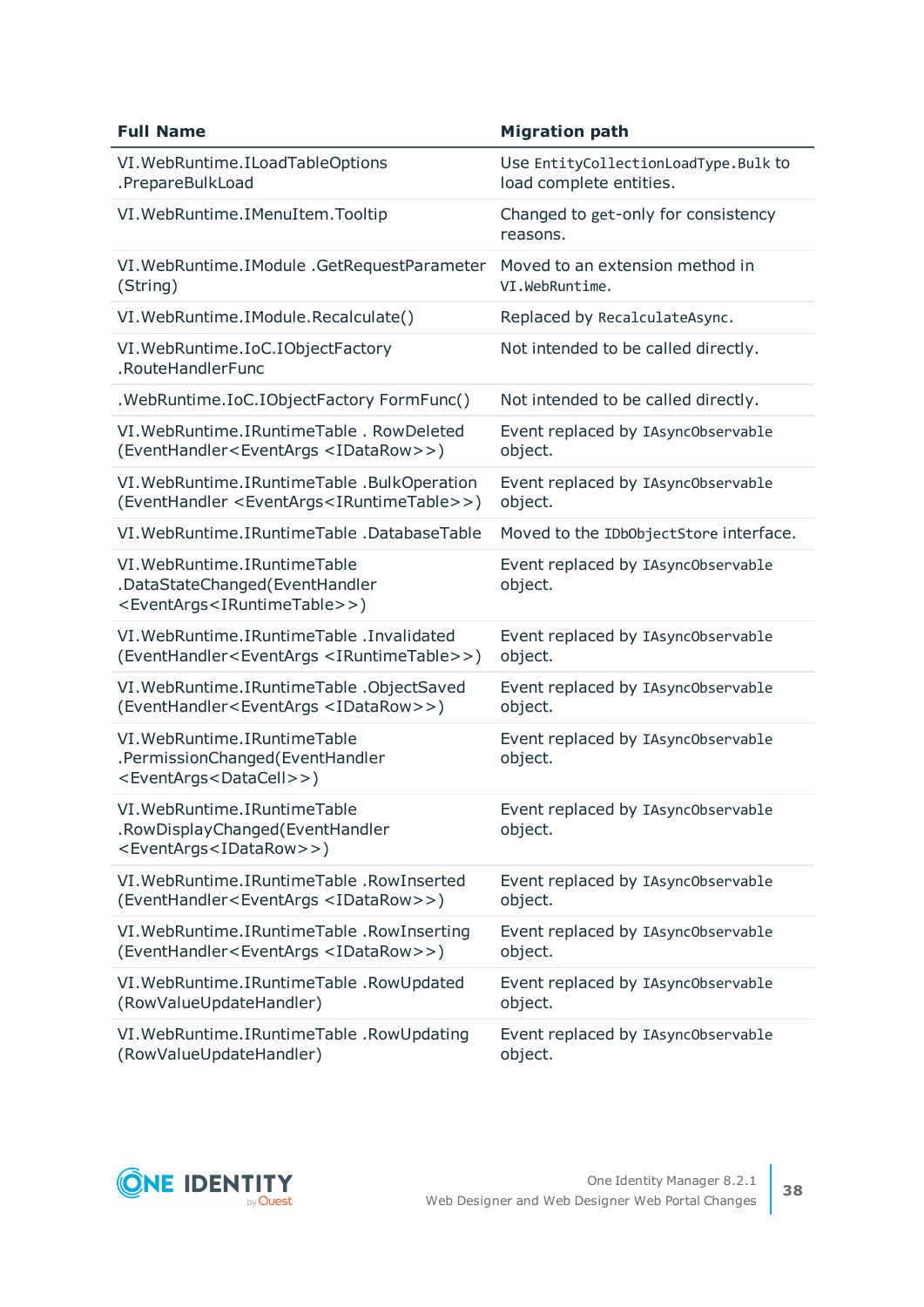| <b>Full Name</b>                                                                                                                        | <b>Migration path</b>                                                                                   |
|-----------------------------------------------------------------------------------------------------------------------------------------|---------------------------------------------------------------------------------------------------------|
| VI. WebRuntime. I Runtime Table. Delete<br>(IDataRow)                                                                                   | Removed. Use one of the Delete<br>extension methods in the<br>VI.WebRuntime.Compatibility<br>namespace. |
| VI. WebRuntime. IRuntimeTable. Delete (Func<br><idatarow,boolean>,DeletionMode)</idatarow,boolean>                                      | Removed. Use one of the Delete<br>extension methods in the<br>VI.WebRuntime.Compatibility<br>namespace. |
| VI. WebRuntime. I Runtime Table. Insert<br>(ColumnInsertValues)                                                                         | Replaced by InsertAsync.                                                                                |
| VI. WebRuntime. IRuntimeTable. Insert<br>(ResultSet, Int32, ColumnInsertValues)                                                         | Replaced by InsertAsync.                                                                                |
| VI. WebRuntime. IRuntimeTable. SuspendBulkEv<br>ents()                                                                                  | Return type changed to<br>IAsyncActionBlock.                                                            |
| VI. WebRuntime. ISqlHelper<br>.GetSqlSearchColumns(ITableDef)                                                                           | Argument type changed from ITableDef<br>to IMetaTable.                                                  |
| VI. WebRuntime. ISqlHelper<br>.GetSqlSearchString(String,IColDef, String)                                                               | Argument type changed from IColDef to<br>IMetaColumn.                                                   |
| VI. WebRuntime. ISqlHelper<br>.GetSqlSearchString(String,IColDef<br>, String, Boolean, Boolean)                                         | Argument type changed from IColDef<br>to IMetaColumn.                                                   |
| VI. WebRuntime. ISqlHelper<br>.GetSqlSearchString(String,ITableDef,String)                                                              | Argument type changed from ITableDef<br>to IMetaTable.                                                  |
| VI. WebRuntime. ISqlHelper<br>.GetSqlSearchString(String,ITableDef)                                                                     | Argument type changed from ITableDef<br>to IMetaTable.                                                  |
| VI. WebRuntime. ITablePermission.<br>PermissionsChanged(EventHandler<br><eventargs<itablepermission>&gt;)</eventargs<itablepermission>  | Event replaced by IAsync0bservable<br>object.                                                           |
| VI. WebRuntime. ITablePermissions.<br>PermissionsChanged(EventHandler<br><eventargs<itablepermission>&gt;)</eventargs<itablepermission> | Event replaced by IAsync0bservable<br>object.                                                           |
| VI. WebRuntime. ITableStore.<br>DataSourceChanged(EventHandler<br><eventargs<idatasourcebase>&gt;)</eventargs<idatasourcebase>          | Event replaced by IAsync0bservable<br>object.                                                           |
| VI. WebRuntime. ITableStore<br>.NotifyDataSourceUpdated(IDataSourceBase)                                                                | Replaced by<br>NotifyDataSourceUpdatedAsync.                                                            |
| VI. WebRuntime. ITableStore. Recalculate()                                                                                              | Replaced by RecalculateAsync.                                                                           |

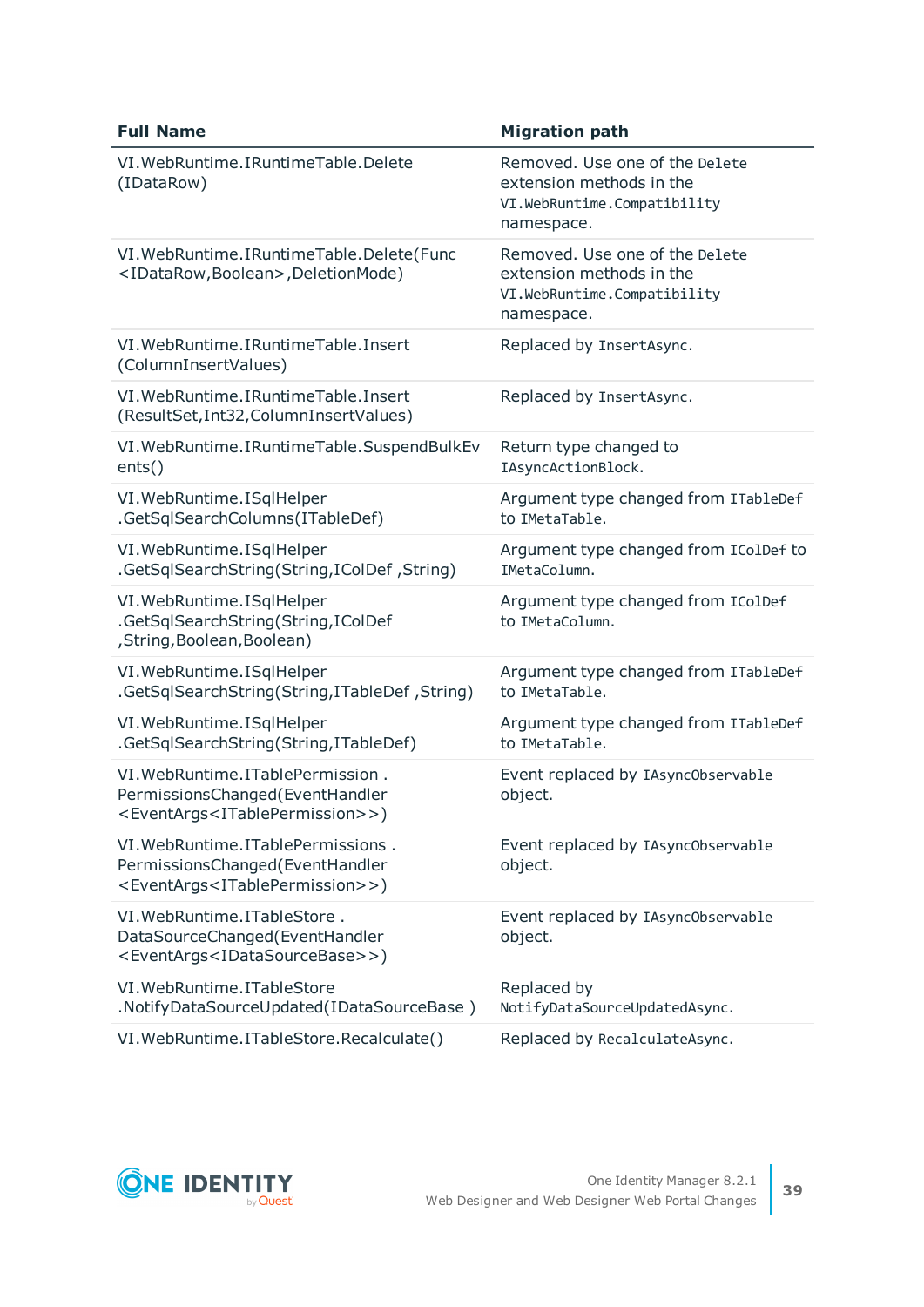| <b>Full Name</b>                                                                                                                 | <b>Migration path</b>                                           |
|----------------------------------------------------------------------------------------------------------------------------------|-----------------------------------------------------------------|
| VI. WebRuntime. ITableStore. SetValue<br>(ITableStoreColumn, IDataRow, Object)                                                   | Replaced by SetValueAsync.                                      |
| VI. WebRuntime. IValueChangeEvent<br>.ValueChanged(RowValueUpdateHandler)                                                        | Event replaced by IAsync0bservable<br>object.                   |
| VI. WebRuntime. IValueChangeEvent<br>.ValueChanging(RowValueUpdateHandler)                                                       | Event replaced by IAsync0bservable<br>object.                   |
| VI. WebRuntime. IValueMetadata<br>.ForeignKeyColumn                                                                              | Type changed from IColDef to<br>IMetaColumn.                    |
| VI. WebRuntime. IValueMetadata<br>.ForeignKeyDynamicTables                                                                       | Type changed to<br>IEnumerable <imetatable>.</imetatable>       |
| VI. WebRuntime. IValueMetadata . GetDataState<br>(IDataRow)                                                                      | Replaced by GetDataStateAsync.                                  |
| VI. WebRuntime. IValueMetadata<br>.GetDisplayValue(IDataRow)                                                                     | Replaced by GetDisplayValueAsync.                               |
| VI. WebRuntime. IView. Invalidate()                                                                                              | Replaced by InvalidateAsync.                                    |
| VI. WebRuntime. IView. Recalculate()                                                                                             | Replaced by RecalculateAsync.                                   |
| VI. WebRuntime. JavascriptBaseFormMethod<br>.Execute(HttpContextBase,IFormRenderPart)                                            | Replaced by ExecuteAsync.                                       |
| VI. WebRuntime. LoadTableOptions<br>.PrepareBulkLoad                                                                             | Use EntityCollectionLoadType.Bulk to<br>load complete entities. |
| VI. WebRuntime. Local Column . Row Invalidated<br>(EventHandler <eventargs<idatarow>&gt;)</eventargs<idatarow>                   | Event replaced by IAsync0bservable<br>object.                   |
| VI. WebRuntime. Local Column. GetValue<br>(IDataRow)                                                                             | Replaced by GetValueAsync.                                      |
| VI. WebRuntime. LocalColumn. RowUpdated<br>(RowValueUpdateHandler)                                                               | Event replaced by IAsync0bservable<br>object.                   |
| VI. WebRuntime. Local Column. Set Value<br>(IDataRow, Object)                                                                    | Replaced by SetValueAsync.                                      |
| VI. WebRuntime. Member Relation<br>.ChangeMemberStatus(IDataRow,String<br>,Boolean)                                              | Replaced by ChangeMemberStatusAsync.                            |
| WebRuntime.MemberRelation<br>.MemberStatusChangedBulk<br>(EventHandler <eventargs<memberrelation>&gt;</eventargs<memberrelation> | Event replaced by IAsync0bservable<br>object.                   |
| VI. WebRuntime. Member Relation                                                                                                  | Replaced by                                                     |

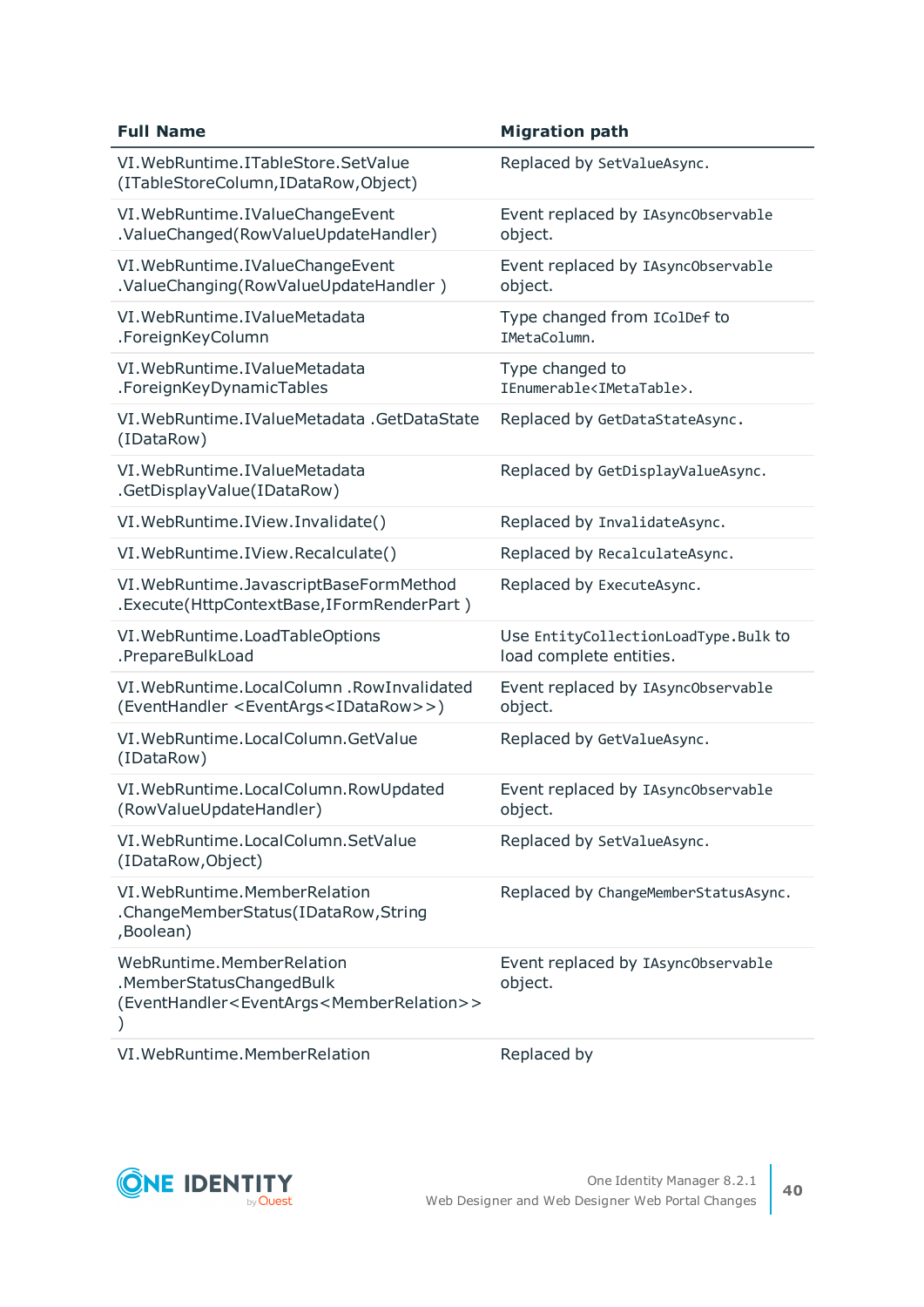| <b>Full Name</b>                                                                                                                                   | <b>Migration path</b>                                                                       |
|----------------------------------------------------------------------------------------------------------------------------------------------------|---------------------------------------------------------------------------------------------|
| .RaiseMemberStatusBulk()                                                                                                                           | RaiseMemberStatusBulkAsync.                                                                 |
| VI. WebRuntime. Member Relation<br>.ResetChanges()                                                                                                 | Replaced by ResetChangesAsync.                                                              |
| VI. WebRuntime. Member Relationctor<br>(IConnection, IDataRow, IDataColumn<br>, DbObjectStore, String, String)                                     | Argument type changed from<br>IConnection to ISession and from<br>IDataRow to IDbObjectRow. |
| VI. WebRuntime. MemberRelation. LoadMembers<br>$\left( \right)$                                                                                    | Replaced by LoadMembersAsync.                                                               |
| VI. WebRuntime. Member Relation. Owner                                                                                                             | Type changed to IDbObjectRow.                                                               |
| VI. WebRuntime. Member Relation. SaveChanges<br>$\circ$                                                                                            | Replaced by SaveChangesAsync.                                                               |
| VI. WebRuntime. Member Relation Column<br>.CandidateTable                                                                                          | Type changed to string.                                                                     |
| VI. WebRuntime. Member Relation Column<br>.GetMemberRelation(IDataRow)                                                                             | Replaced by GetMemberRelationAsync.                                                         |
| VI. WebRuntime. Member Relation Column<br>.SetSource(String,String)                                                                                | Replaced by SetSourceAsync.                                                                 |
| VI. WebRuntime. Member Relation Column<br>ColumnRelation                                                                                           | Type changed to<br>VI.WebRuntime.ColumnRelation.                                            |
| VI. WebRuntime. MenuItem. Tooltip                                                                                                                  | Type changed to Func <string>.</string>                                                     |
| VI. WebRuntime. MenuItemBase<br>.MenuItemClicked(EventHandler<br><eventargs<menuitemclick>&gt;)</eventargs<menuitemclick>                          | Event replaced by the IAsync0bservable<br>property Click.                                   |
| VI. WebRuntime. MenuItemBase. Condition                                                                                                            | Removed because the value was not<br>used.                                                  |
| VI. WebRuntime. MenuItemBase. ExecuteAction<br>(IForm, IDataRow)                                                                                   | Replaced by ExecuteActionAsync.                                                             |
| VI. WebRuntime. MenuItemBase. Redirect<br>(IForm, IDataRow, Boolean, IEnumerable<br><keyvaluepair<string,string>&gt;)</keyvaluepair<string,string> | Replaced by RedirectAsync.                                                                  |
| VI. WebRuntime. MenuStructure. FindItem<br>(String)                                                                                                | Moved to an extension method in<br>VI.WebRuntime.                                           |
| VI. WebRuntime. Module. GetRequestParameter<br>(String)                                                                                            | Moved to an extension method in the<br>VI. WebRuntime namespace.                            |
| VI. WebRuntime. Module. Recalculate()                                                                                                              | Replaced by RecalculateAsync.                                                               |

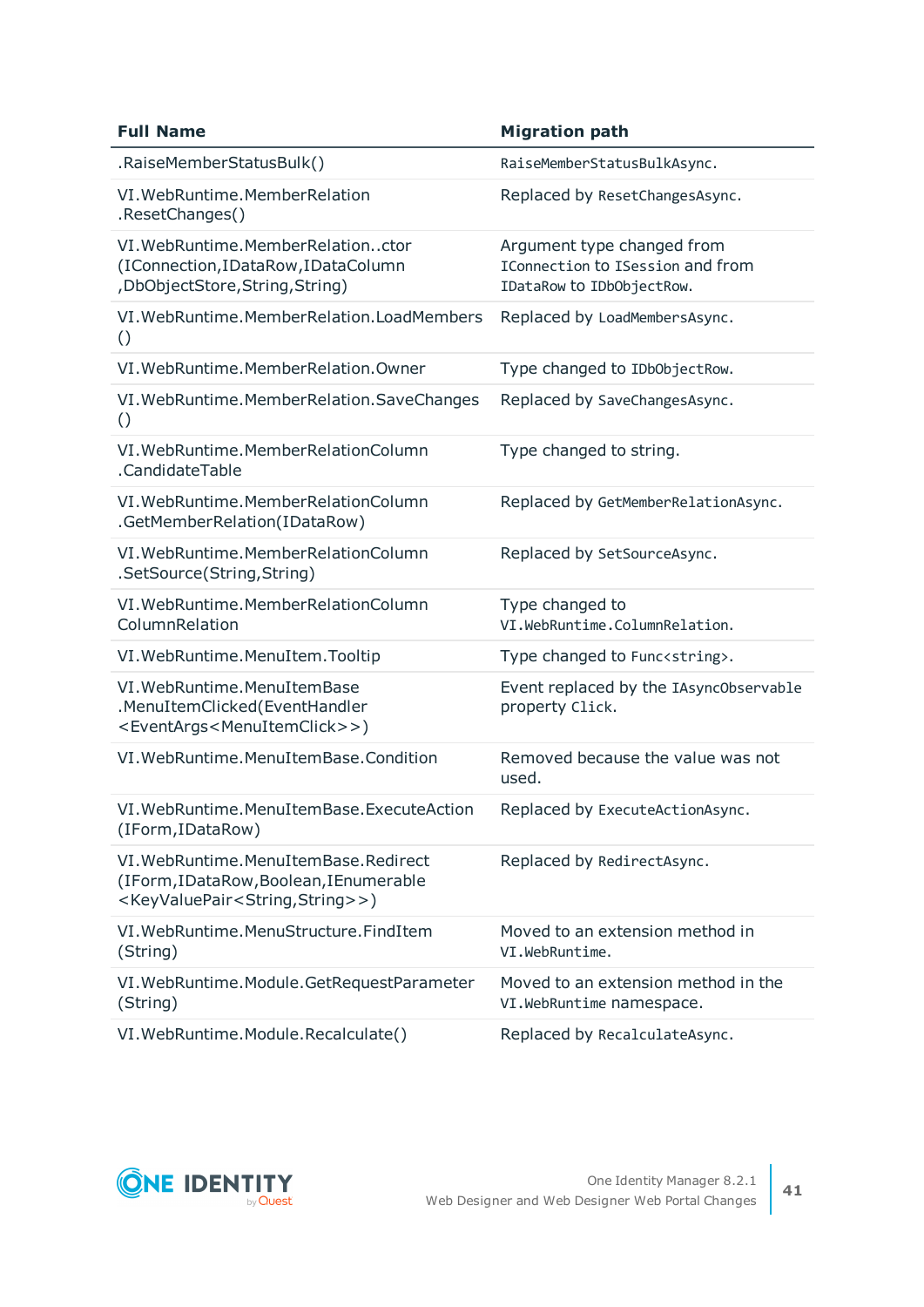| <b>Full Name</b>                                                                                                               | <b>Migration path</b>                                                                                                         |
|--------------------------------------------------------------------------------------------------------------------------------|-------------------------------------------------------------------------------------------------------------------------------|
| VI. WebRuntime. ObjectImageFormMethod<br>.Execute(HttpContextBase,IFormRenderPart)                                             | Replaced by ExecuteAsync.                                                                                                     |
| VI. WebRuntime. ObjectKeyBulkLoader. Dispose<br>$\left( \right)$                                                               | This class does not implement<br>IDisposable anymore; call LoadAsync<br>instead to load the results.                          |
| VI. WebRuntime. ObjectKeyBulkLoader<br>.InsertObjectKey(IDataRow<br>, ResolveMNObjectMode, IDataColumn<br>,ColumnInsertValues) | Replaced by InsertObjectKeyAsync. The<br>ResolveMNObjectMode argument has been<br>moved to the ResolveObjectMode<br>property. |
| VI. WebRuntime. ObjectKeyBulkLoader<br>.InsertObjectKey(ResolveMNObjectMode<br>, DbObjectKey, ColumnInsertValues, String)      | Replaced by InsertObjectKeyAsync. The<br>ResolveMNObjectMode argument has been<br>moved to the ResolveObjectMode<br>property. |
| VI. WebRuntime. ObjectKeyBulkLoaderctor<br>(DbObjectStore)                                                                     | Type changed to IDb0bjectStore.                                                                                               |
| VI. WebRuntime. ObjectKeyBulkLoader. Table                                                                                     | Type changed to IDbObjectStore.                                                                                               |
| VI. WebRuntime. ObjectReferenceService<br>.GetComponent(String,String)                                                         | Replaced by GetComponentAsync.                                                                                                |
| VI. WebRuntime. ObjectReferenceService<br>.GetComponentName(String,DbObjectKey)                                                | Replaced by an extension method.                                                                                              |
| VI. WebRuntime. ObjectReferenceService<br>.GetComponentName(String,String)                                                     | Replaced by GetComponentNameAsync.                                                                                            |
| VI. WebRuntime. Object Reference Service. Setup<br>(IApplicationInfo)                                                          | Not intended to be called directly.                                                                                           |
| VI. WebRuntime. ObjectReferenceService. . ctor<br>(IApplicationInfo)                                                           | Not intended to be called directly.                                                                                           |
| VI. WebRuntime. ObjectUpdater <tobj, tprop=""><br/>.RaiseDataEventOccurred(IRuntimeTable<br/>,IDataColumn,IDataRow)</tobj,>    | Replaced by<br>RaiseDataEventOccurredAsync.                                                                                   |
| VI. WebRuntime. ObjectViewProperty <t>.<br/>RowInvalidated(EventHandler<br/><eventargs<idatarow>&gt;)</eventargs<idatarow></t> | Event replaced by IAsync0bservable<br>object.                                                                                 |
| VI. WebRuntime. ObjectViewProperty <t>.<br/>RowUpdated(RowValueUpdateHandler)</t>                                              | Event replaced by IAsync0bservable<br>object.                                                                                 |
| VI. WebRuntime. ObjectViewProperty <t><br/>.DatabaseSourceColumn</t>                                                           | Type changed from IColDef to<br>IMetaColumn.                                                                                  |

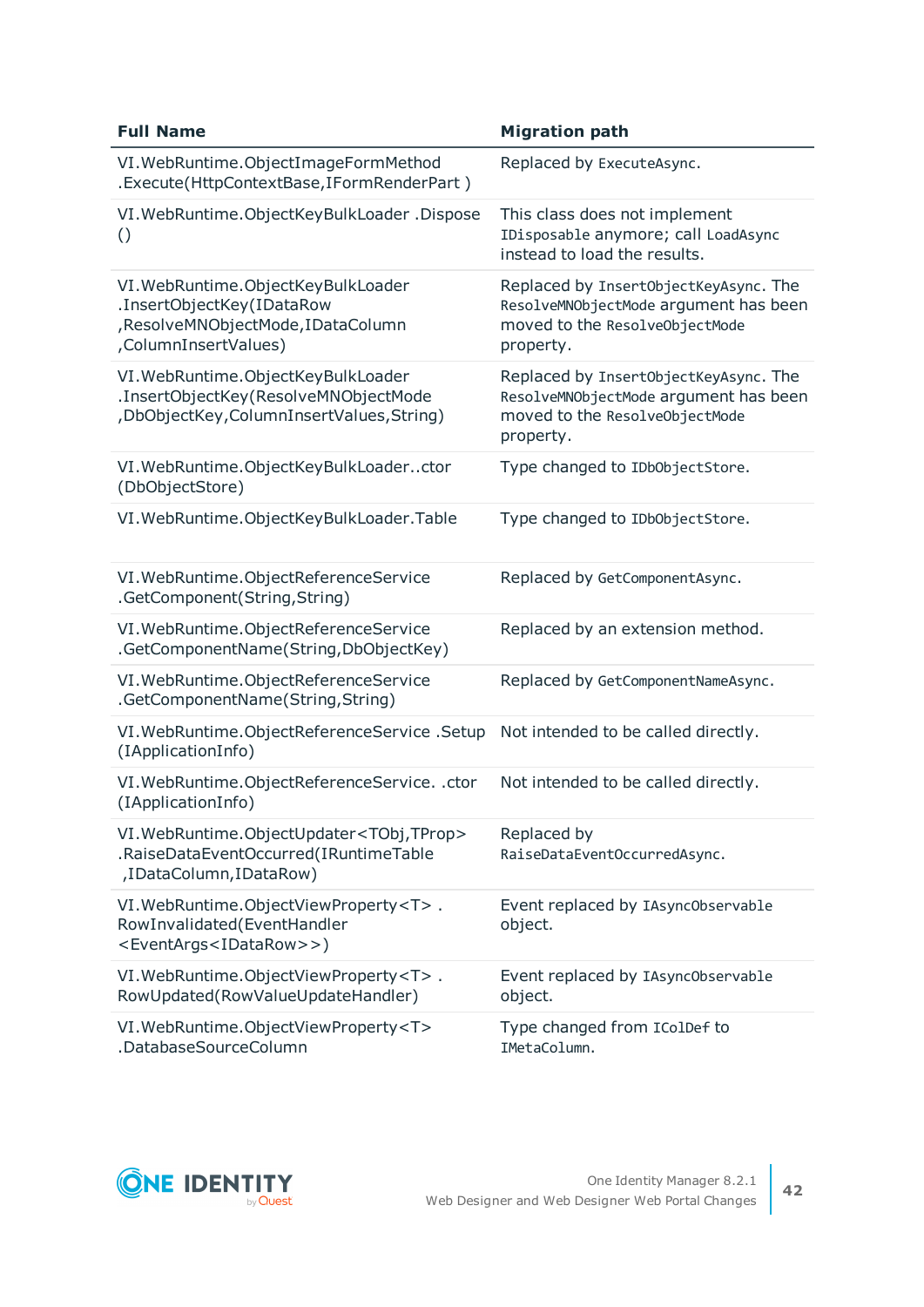| <b>Full Name</b>                                                                                                              | <b>Migration path</b>                                                                                    |
|-------------------------------------------------------------------------------------------------------------------------------|----------------------------------------------------------------------------------------------------------|
| VI. WebRuntime. ObjectViewProperty <t><br/>.GetValue(IDataRow)</t>                                                            | Replaced by GetValueAsync.                                                                               |
| VI. WebRuntime. ObjectViewProperty <t><br/>.RaiseRowUpdated(IDataRow,DbVal,DbVal)</t>                                         | Replaced by RaiseRowUpdatedAsync.                                                                        |
| VI. WebRuntime. ObjectViewProperty <t><br/>.SetValue(IDataRow,Object)</t>                                                     | Replaced by SetValueAsync.                                                                               |
| VI. WebRuntime. ObjectViewRow <t>.<br/>TransactionOpen</t>                                                                    | Replaced by the IAsyncTransactable<br>implementation.                                                    |
| VI. WebRuntime. ObjectViewRow <t><br/>.BeginTransaction()</t>                                                                 | Replaced by the IAsyncTransactable<br>implementation.                                                    |
| VI. WebRuntime. ObjectViewRow <t><br/>.CommitTransaction()</t>                                                                | Replaced by the IAsyncTransactable<br>implementation.                                                    |
| VI. WebRuntime. ObjectViewRow <t><br/>.DatabaseTable</t>                                                                      | Moved to the IDbObjectTable interface.                                                                   |
| VI. WebRuntime. ObjectViewRow <t><br/>.RollbackTransaction()</t>                                                              | Replaced by the IAsyncTransactable<br>implementation.                                                    |
| VI. WebRuntime. ObjectViewTable <t>. Insert<br/>(ColumnInsertValues)</t>                                                      | Replaced by InsertAsync.                                                                                 |
| VI. WebRuntime. PopupHost. PopupClosed<br>(EventHandler <eventargs<popupinfo>&gt;)</eventargs<popupinfo>                      | Type changed to<br>EventHandler <eventargs<popupcloseinf<br><math>0</math>.</eventargs<popupcloseinf<br> |
| VI. WebRuntime. PopupHost. ClosePopup()                                                                                       | Added argument of type<br>HttpContextBase.                                                               |
| VI. WebRuntime. PopupInfo.<br>PopupClosedWithPendingActions<br>(EventHandler <eventargs<popupinfo>&gt;)</eventargs<popupinfo> | Event replaced by IAsync0bservable<br>object.                                                            |
| VI. WebRuntime. PopupInfo. PopupClosed<br>(EventHandler <eventargs<popupinfo>&gt;)</eventargs<popupinfo>                      | Event replaced by IAsync0bservable<br>object.                                                            |
| VI. WebRuntime. RedirectUserMenu. Execute()                                                                                   | Method now returns a Task object.                                                                        |
| VI. WebRuntime. ResultSetRow.<br>RowValueUpdated (RowValueUpdateHandler)                                                      | Event replaced by IAsync0bservable<br>object.                                                            |
| VI. WebRuntime. ResultSetRow.<br>RowValueUpdating (RowValueUpdateHandler)                                                     | Event replaced by IAsync0bservable<br>object.                                                            |
| VI. WebRuntime. ResultSetRow<br>.TransactionOpen                                                                              | Replaced by the IAsyncTransactable<br>implementation.                                                    |
| VI. WebRuntime. RuntimeDisplayColumn                                                                                          | Type changed from IColDef to                                                                             |

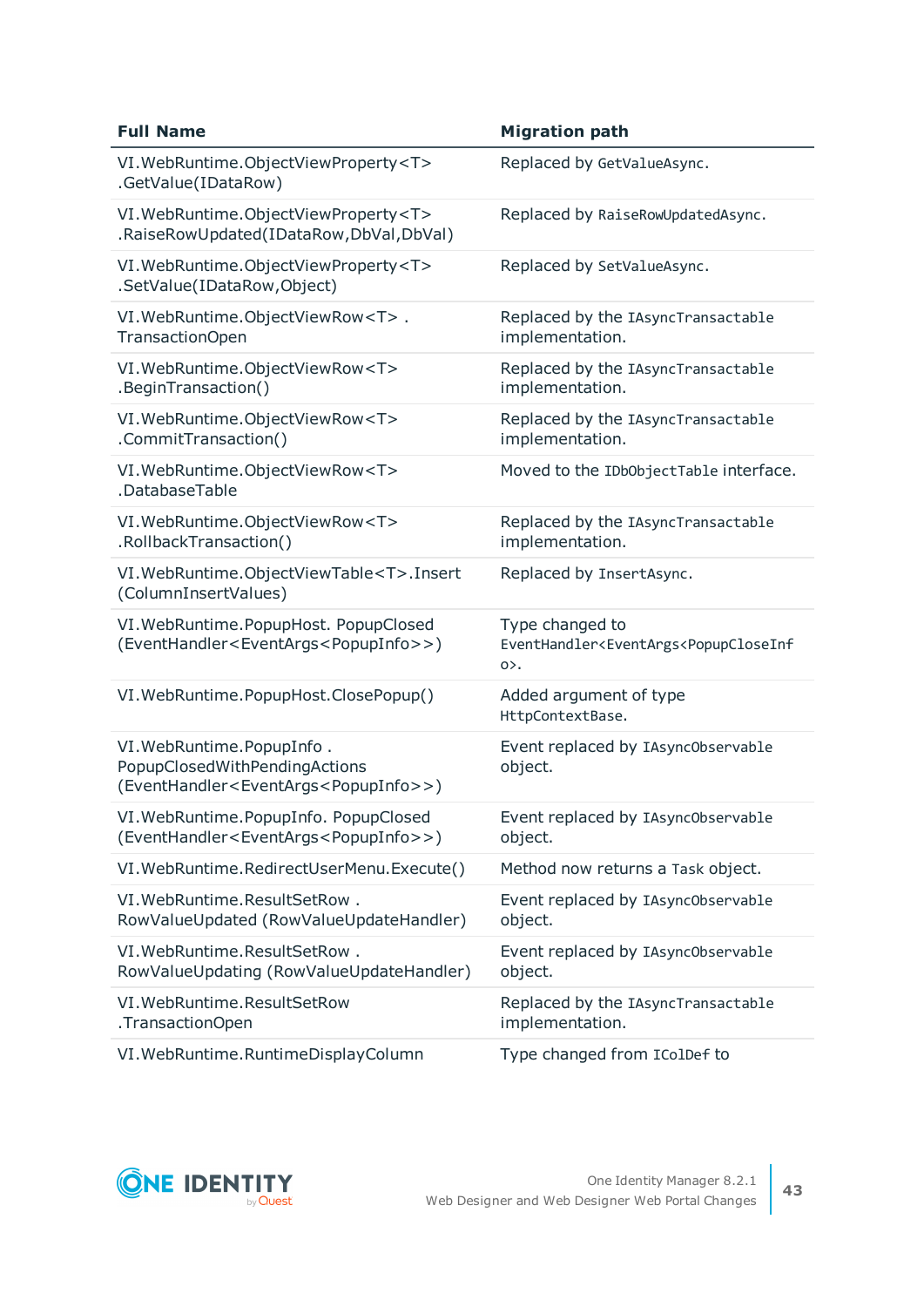| <b>Full Name</b>                                                                                                                          | <b>Migration path</b>                                                      |
|-------------------------------------------------------------------------------------------------------------------------------------------|----------------------------------------------------------------------------|
| .DatabaseSourceColumn                                                                                                                     | IMetaColumn.                                                               |
| VI. WebRuntime. Services<br>.SessionTempFileHandler.ProcessRequest<br>(HttpContextBase)                                                   | Replaced by ProcessRequestAsync.                                           |
| VI. WebRuntime. SessionModule                                                                                                             | Type changed to                                                            |
| GetMenuStructure                                                                                                                          | IMenuStructureProvider.                                                    |
| VI. WebRuntime. SessionModule<br>.ReloadMenuStructure()                                                                                   | Replaced by ReloadMenuStructureAsync.                                      |
| VI. WebRuntime. SqlHelper                                                                                                                 | Argument type changed from ITableDef                                       |
| .GetDisplayPatternColumns(String, ITableDef)                                                                                              | to IMetaTable.                                                             |
| VI. WebRuntime. SqlHelper                                                                                                                 | Argument type changed from ITableDef                                       |
| .GetSqlSearchColumns(ITableDef)                                                                                                           | to IMetaTable.                                                             |
| VI. WebRuntime. SqlHelper . GetSqlSearchString                                                                                            | Argument type changed from IColDef to                                      |
| (String, IColDef, String)                                                                                                                 | IMetaColumn.                                                               |
| VI. WebRuntime. SqlHelper . GetSqlSearchString                                                                                            | Argument type changed from IColDef to                                      |
| (String, IColDef, String, Boolean, Boolean)                                                                                               | IMetaColumn.                                                               |
| VI. WebRuntime. SqlHelper . GetSqlSearchString                                                                                            | Argument type changed from ITableDef                                       |
| (String, ITableDef, Boolean, Boolean)                                                                                                     | to IMetaTable.                                                             |
| VI. WebRuntime. SqlHelper . GetSqlSearchString                                                                                            | Argument type changed from ITableDef                                       |
| (String, ITableDef, String)                                                                                                               | to IMetaTable.                                                             |
| VI. WebRuntime. SqlHelper . GetSqlSearchString                                                                                            | Argument type changed from ITableDef                                       |
| (String, ITableDef, String, Boolean, Boolean)                                                                                             | to IMetaTable.                                                             |
| VI. WebRuntime. SqlHelper . GetSqlSearchString                                                                                            | Argument type changed from ITableDef                                       |
| (String, ITableDef)                                                                                                                       | to IMetaTable.                                                             |
| VI. WebRuntime. TablePermissionBase<br>.PermissionsChanged(EventHandler<br><eventargs<itablepermission>&gt;)</eventargs<itablepermission> | Event replaced by IAsync0bservable<br>object.                              |
| VI. WebRuntime. TablePermissionBase                                                                                                       | Replaced by                                                                |
| .RaisePermissionsChanged()                                                                                                                | RaisePermissionsChangedAsync.                                              |
| VI. WebRuntime. TimedAction. ExecuteAction                                                                                                | Type changed to<br>Func <cancellationtoken, task="">.</cancellationtoken,> |
| VI. WebRuntime. UpdateFormMethod. Execute<br>(HttpContextBase, IFormRenderPart)                                                           | Replaced by ExecuteAsync.                                                  |
| VI. WebRuntime. UpdateFormMethod. Execute<br>(IDictionary <string,string><br/>,IFormRenderPart,IAjaxResponse)</string,string>             | Replaced by ExecuteAsync.                                                  |

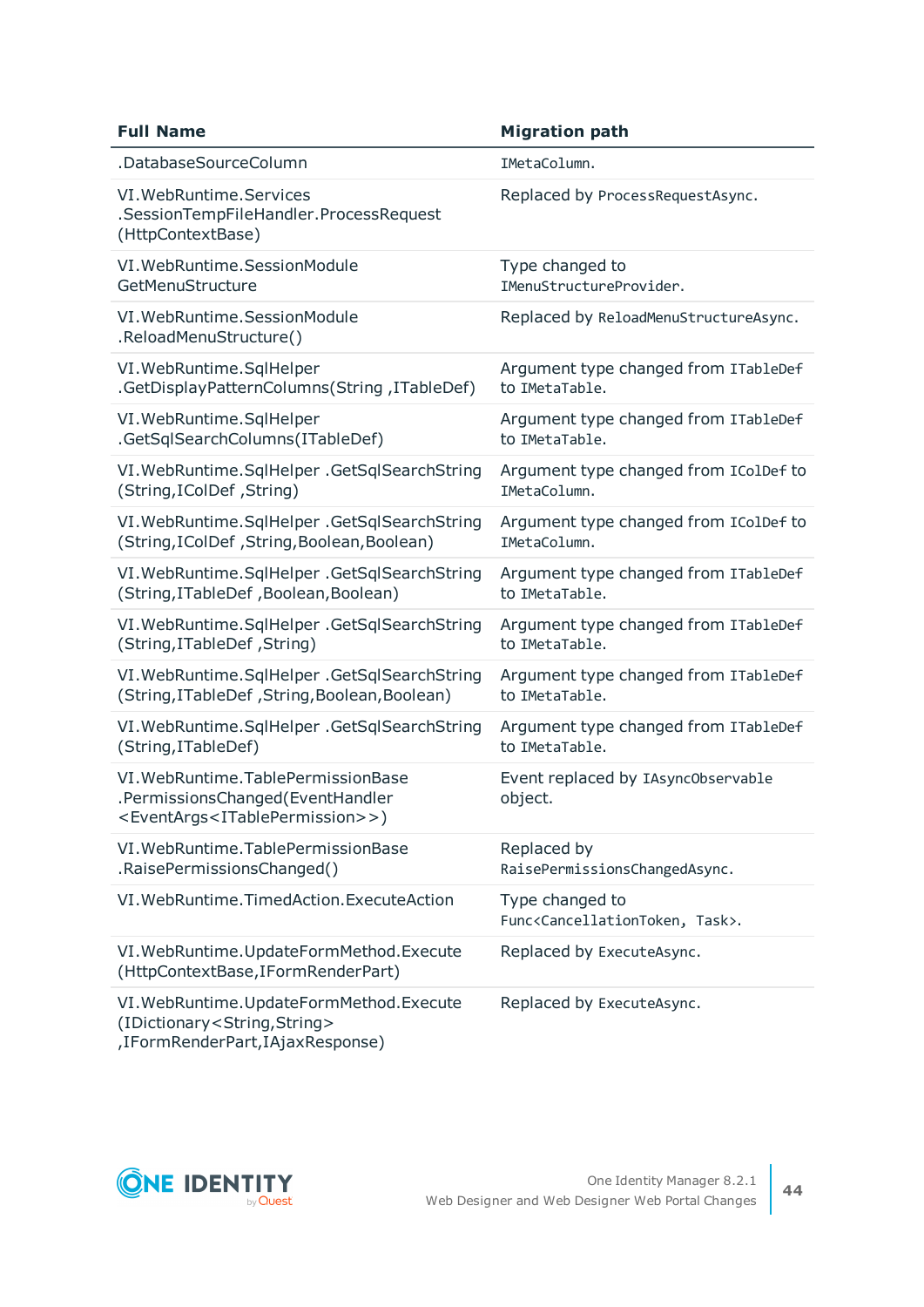| <b>Full Name</b>                                                                                                | <b>Migration path</b>                                                                                                   |
|-----------------------------------------------------------------------------------------------------------------|-------------------------------------------------------------------------------------------------------------------------|
| VI. WebRuntime. UpdaterBase<br>.RaiseDataEventOccurred(IRuntimeTable<br>,IDataColumn,IDataRow)                  | Replaced by<br>RaiseDataEventOccurredAsync.                                                                             |
| VI. WebRuntime. UserSession. Log(LogLevel<br>,String)                                                           | Removed; call the extension method<br>VI.WebRuntime.IUserSession.GetLogSess<br>ion to obtain a session-specific logger. |
| VI. WebRuntime. UserTable<br>.GetLimitedSqlDataReader(String<br>,IEnumerable <queryparameter>)</queryparameter> | Replaced by GetLimitedSqlAsync.                                                                                         |
| VI. WebRuntime. UserTable. Loaded<br>(EventHandler)                                                             | Event replaced by IAsync0bservable<br>object.                                                                           |
| VI. WebRuntime. UserTable. Load(IDataReader<br>,ILoadTableOptions)                                              | Replaced by LoadAsync.                                                                                                  |
| VI. WebRuntime. ValueMetadata<br>.ForeignKeyColumn                                                              | Type changed from IColDef to<br>IMetaColumn.                                                                            |
| VI. WebRuntime. ValueMetadata<br>.ForeignKeyColumnFunc(Func <icoldef>)</icoldef>                                | Type changed from IColDef to<br>IMetaColumn.                                                                            |
| VI. WebRuntime. ValueMetadata<br>.GetDisplayValue(IDataRow)                                                     | Replaced by GetDisplayValueAsync.                                                                                       |
| VI. WebRuntime. ValueMetadata. GetDataState<br>(IDataRow)                                                       | Replaced by GetDataStateAsync.                                                                                          |
| VI. WebRuntime. VariableTable. Delete<br>(IDataRow)                                                             | Replaced by DeleteAsync.                                                                                                |
| VI. WebRuntime. VariableTable. Insert<br>(ColumnInsertValues)                                                   | Replaced by InsertAsync.                                                                                                |
| VI. WebRuntime. View. Invalidate()                                                                              | Replaced by InvalidateAsync.                                                                                            |
| VI. WebRuntime. View. Recalculate()                                                                             | Replaced by RecalculateAsync.                                                                                           |
| VI. WebRuntime. ViewUpdater<br>.RaiseDataEventOccurred(IRuntimeTable<br>,IDataColumn,IDataRow)                  | Replaced by<br>RaiseDataEventOccurredAsync.                                                                             |
| VI. WebRuntime. WebControls.<br>ActivatorControl.ActionToExecute                                                | Return type changed to<br>Func <cancellationtoken, task="">.</cancellationtoken,>                                       |
| VI. WebRuntime. WebControls<br>.ControlChangeUpdaterBase <t><br/>.RaiseDataEventOccurred(IRuntimeTable</t>      | Replaced by<br>RaiseDataEventOccurredAsync.                                                                             |

,IDataColumn,IDataRow)

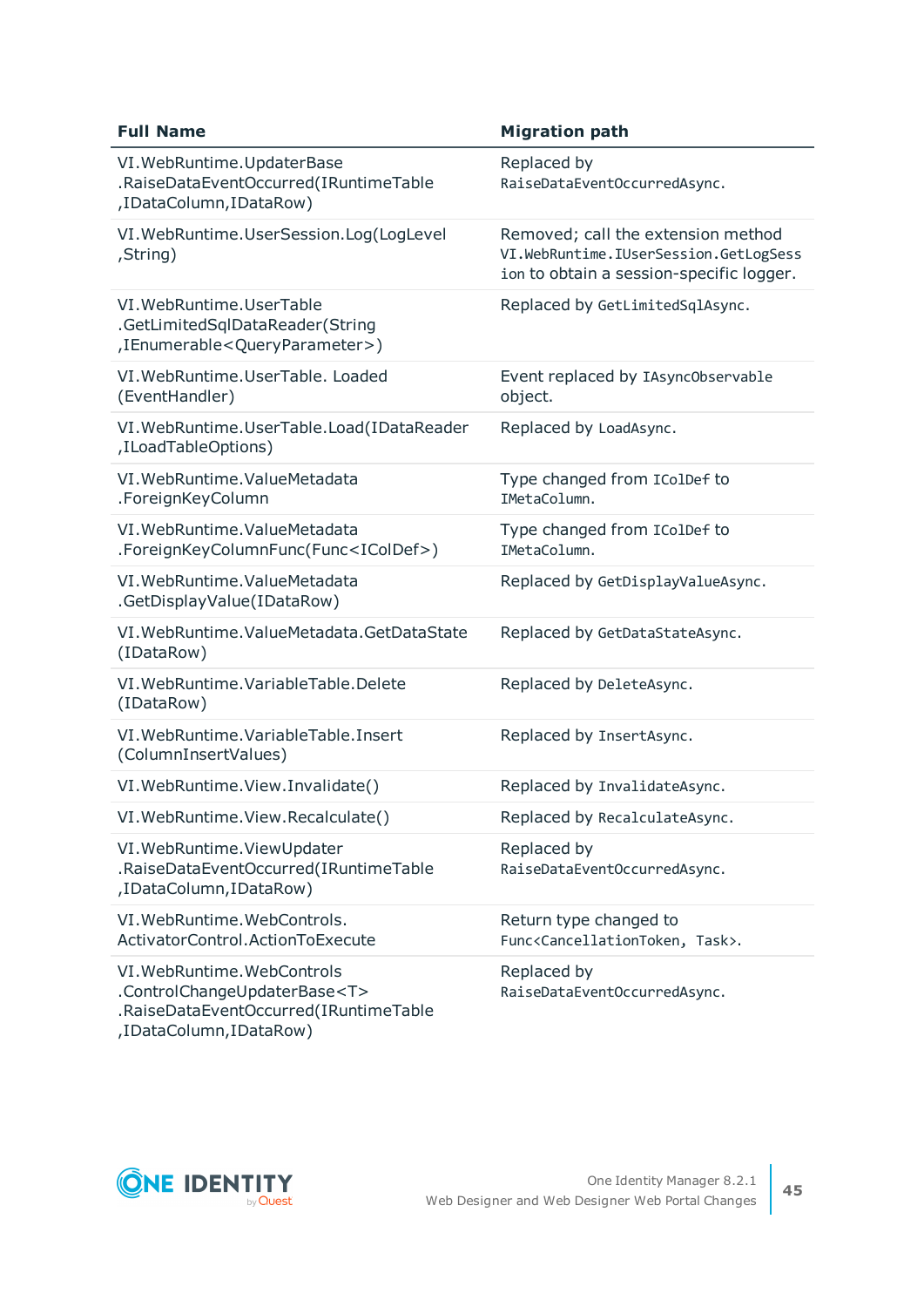| <b>Full Name</b>                                                                                                              | <b>Migration path</b>                                                                  |
|-------------------------------------------------------------------------------------------------------------------------------|----------------------------------------------------------------------------------------|
| VI. WebRuntime. WebControls<br>.DialogImageSourcector(ITableDef<br>,ImageSize)                                                | Replaced argument type ITableDef by<br>IMetaTable.                                     |
| VI. WebRuntime. WebControls                                                                                                   | Type changed from IColDef to                                                           |
| .FilterByTableSelection .ParentConnectColumn                                                                                  | IMetaColumn.                                                                           |
| VI. WebRuntime. WebControls                                                                                                   | Type changed from ITableDef to                                                         |
| .FilterByTableSelection.TargetTable                                                                                           | IMetaTable.                                                                            |
| VI. WebRuntime. WebControls<br>.GridBlockContent.DataSourceBase                                                               | Type changed to IDataSourceLevel.                                                      |
| VI. WebRuntime. WebControls                                                                                                   | Type changed from ITableDef to                                                         |
| .IFilterByTableSelection.TargetTable                                                                                          | IMetaTable.                                                                            |
| VI. WebRuntime. WebControls.                                                                                                  | A second optional parameter of type                                                    |
| IWebDesignerGeneratedControl.InitComponent                                                                                    | CancellationToken was added.                                                           |
| VI. WebRuntime. WebControls<br>.RenderPartIterationUpdater<br>.RaiseDataEventOccurred(IRuntimeTable<br>,IDataColumn,IDataRow) | Replaced by<br>RaiseDataEventOccurredAsync.                                            |
| VI. WebRuntime. WebControls<br>.RenderPartUpdater .RaiseDataEventOccurred<br>(IRuntimeTable, IDataColumn, IDataRow)           | Replaced by<br>RaiseDataEventOccurredAsync.                                            |
| VI. WebRuntime. WebControls. Angular<br>.IMasterDetailControl .FixedDetailPane                                                | Removed, not supported anymore.                                                        |
| VI. WebRuntime. WebControls. Angular                                                                                          | Removed because the orientation of the                                                 |
| .IMasterDetailControl .HasFixedOrientation                                                                                    | master-detail view is managed by CSS.                                                  |
| VI. WebRuntime. WebControls. Angular                                                                                          | Removed because the orientation of the                                                 |
| .IMasterDetailControl. Orientation                                                                                            | master-detail view is managed by CSS.                                                  |
| VI. WebRuntime. WebControls. Angular                                                                                          | Removed because the sizing of the                                                      |
| .MasterDetailControl                                                                                                          | master-detail view is managed entirely                                                 |
| .TabletScreensMediaQuery                                                                                                      | by CSS.                                                                                |
| VI. WebRuntime. WebControls. Angular                                                                                          | Removed because the orientation of the                                                 |
| .MasterDetailControl .HasFixedOrientation                                                                                     | master-detail view is managed by CSS.                                                  |
| VI. WebRuntime. WebControls. Angular<br>.MasterDetailControl .SmallScreensMediaQuery                                          | Removed because the sizing of the<br>master-detail view is managed entirely<br>by CSS. |
| VI. WebRuntime. WebControls. Angular<br>.MasterDetailControl.FixedDetailPane                                                  | Removed, not supported anymore.                                                        |

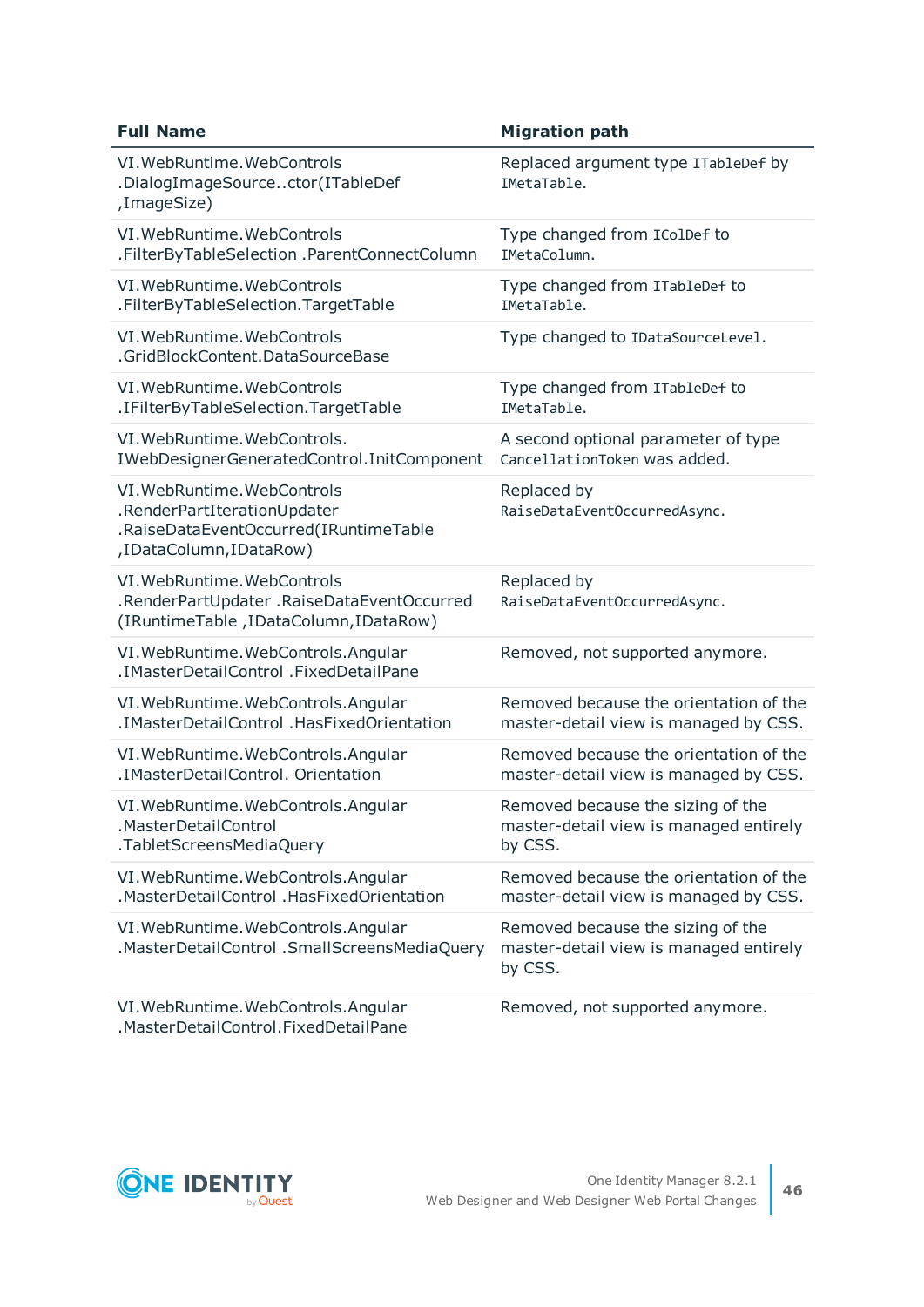| <b>Full Name</b>                                                                                  | <b>Migration path</b>                                               |
|---------------------------------------------------------------------------------------------------|---------------------------------------------------------------------|
| VI. WebRuntime. WebControls. Angular                                                              | Removed because the orientation of the                              |
| .MasterDetailControl.Orientation                                                                  | master-detail view is managed by CSS.                               |
| VI. WebRuntime. WebControls. BaseScripts.                                                         | Direct support for remote client                                    |
| LocalIpForRemoteDebugging                                                                         | debugging has been removed.                                         |
| VI. WebRuntime. WebControls. BaseScripts                                                          | Direct support for remote client                                    |
| EnableRemoteDebugging                                                                             | debugging has been removed.                                         |
| VI. WebRuntime. WebContols. TreeBlock<br>.DataSource                                              | Type changed from<br>IHierarchyDataSource to<br>IControlDataSource. |
| VI. WebRuntime. WebSql. GetMRCandidateTable                                                       | Argument type changed from ITableDef                                |
| (IConnection, ITableDef, String)                                                                  | to IMetaTable.                                                      |
| VI. WebRuntime. WebSql. SendFileDownload<br>(IFormRenderPart, String, String, Boolean<br>,String) | Additional optional parameter<br>HttpContextBase appended.          |
| VI. WebRuntime. WebSql. SendFileDownload<br>(IFormRenderPart,String,String,Boolean,Byte<br>$\Box$ | Additional optional parameter<br>HttpContextBase appended.          |
| VI. WebRuntime. WebSql. WriteFile(String                                                          | Additional optional parameter                                       |
| ,String)                                                                                          | HttpContextBase appended.                                           |

# **Changes in Web Designer and in Web Portal 7.0**

This section provides an overview of changes in Web Designer and Web Portal 7.0 in comparison to previous versions.

# **Migrating customized projects**

# **Loading objects that were migrated from versions prior to 6.1**

Web Designer 7.0 supports loading objects that were last saved in Web Designer 6.1. However, when attempting to load an object that was last saved in a version prior to 6.1, you may see the following error message:

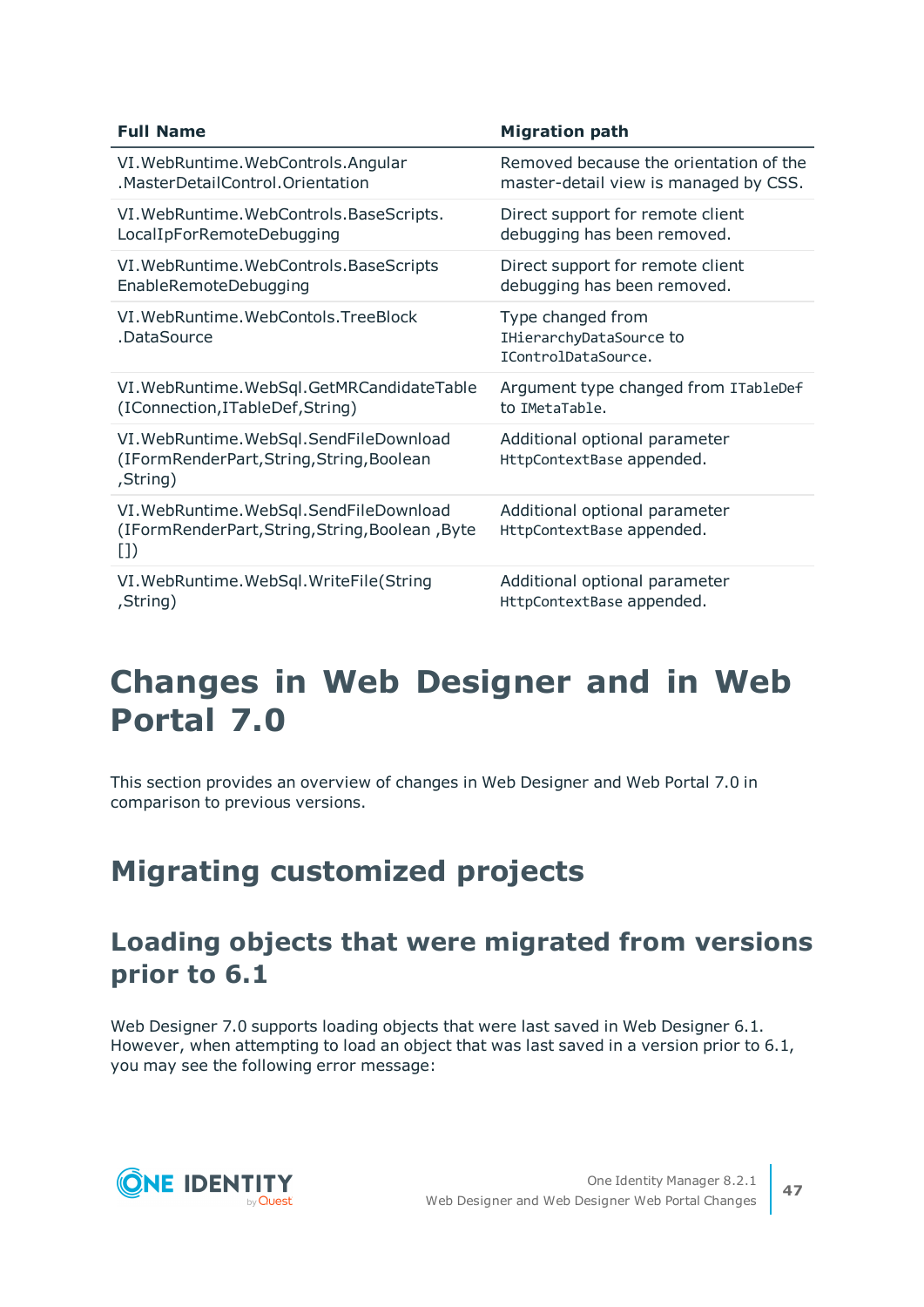"The model version  $\langle X \rangle$  of the object  $\langle Y \rangle$  is unknown. Please verify that you are using the correct product version for your database."

#### *To migrate these objects, perform the following steps*

- 1. Open Web Designer and authenticate to the database.
- 2. Select the menu item **Migration assistant**.
- 3. In the migration assistant, there will be some items that start with **Migrate XML document**. Select these items and click **Run selected tasks**.
- 4. You are now able to load the objects in Web Designer.

### **Table-dependent references**

Table-dependent references have been replaced by object-dependent references. This may affect all web projects that were defined in versions up to (and including) 6.1.

#### *To create object-dependent references for these web projects, perform the following steps*

- 1. Open Web Designer and authenticate to the database.
- 2. Select the menu item **Migration assistant**.
- 3. In the migration assistant, there will be some items that start with **Create objectdependent references**. Select these items and click **Run selected tasks**.

### **Handling compiler error messages**

This section provides details about some common error messages that you may see when first compiling a web project with custom components.

**Message:** The return type of the function  $\langle x \rangle$  is ambiguous.

**Details:** All functions must have well-defined return types. In some cases, the types of the argument must also be made explicit.

**Solution:** Double-click the error message to select the function definition. Select the proper return data type of the function.

If the function has any arguments, define the argument type in the function signature. For example, if the function has the signature Process(inputParameter), add the argument type **string**. The new function signature reads: Process(string inputParameter).

**Message:** There is no cursor defined on the collection <x>

**Details:** In previous versions, it was allowed for cursors to be used implicitly. All cursors must now be explicitly declared.

**Solution:** You may see this message when you are referencing an implicit cursor below one of these node types:

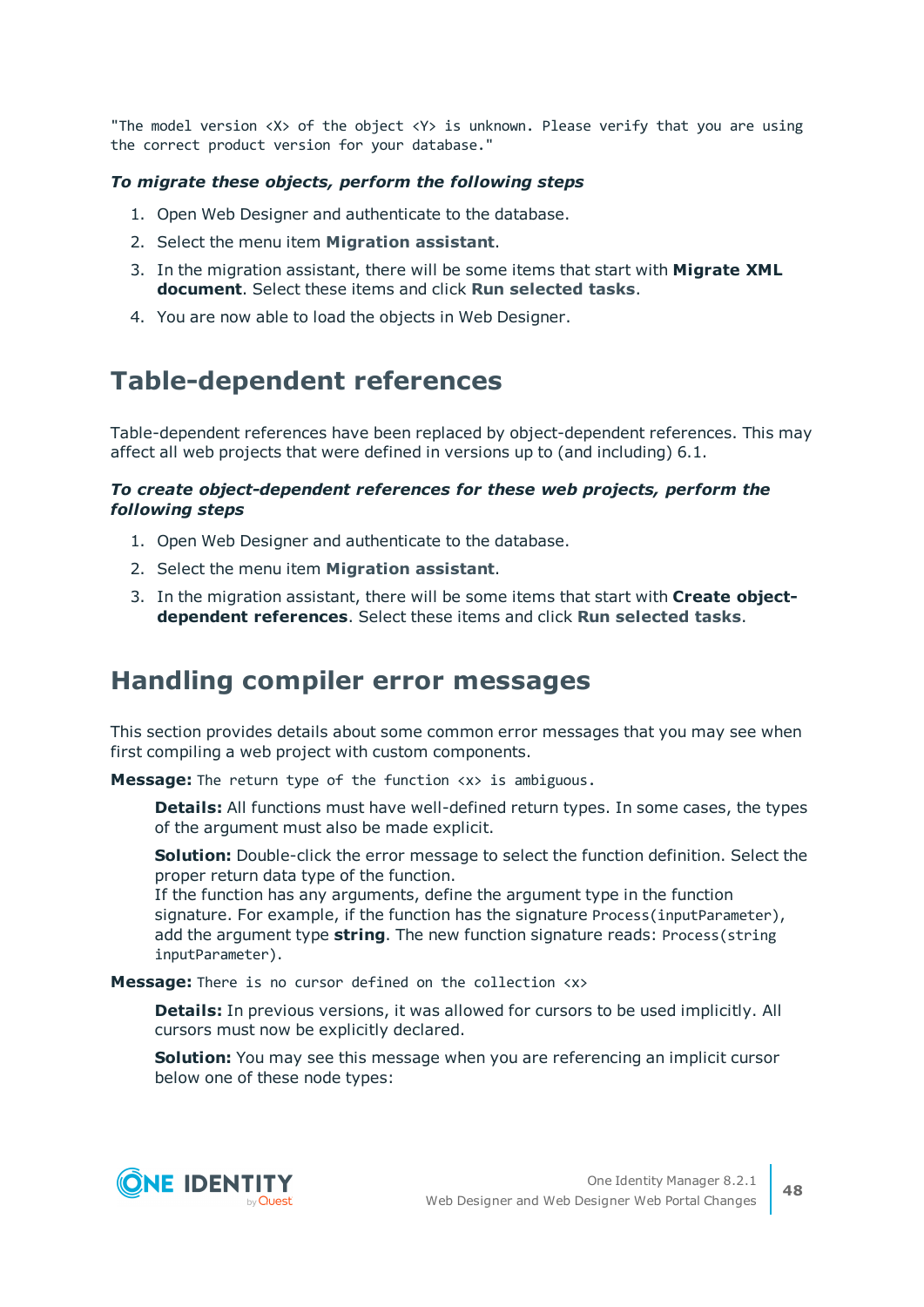- Virtual node mapping
- Local component
- Function

Double-click the error message to select the node, then look for the closest parent node that corresponds to one of these node types. Note that this can be the node itself. Right-click the node and add a cursor declaration for the collection.

**Message:** The component must implement the interface <x>.

**Details:** In Web Designer 8.2.1, components that are used as object-dependent references or column editors must explicitly implement the corresponding component interface.

**Solution**: Double-click the error message to select the node. Look for the **Component interface** node and select it. Assign the interface that is named in the error message.

**Message:** The module <x> was not found

**Details:** Some modules have been removed from the Web Portal.

**Solution:** Remove the reference to the module.

**Message:** The function {0} is not marked as a property iteration function.

**Details:** Functions that are used in property iterations must be explicitly marked as such.

**Solution:** Double-click the error message to select the function definition. Mark the function as a property iteration function.

# **Changes to Web SQL functions**

# **Removed Web SQL functions**

- The GetToXML function has been removed.
- The Eval function has been removed.

# **Semantic changes**

The following Web SQL functions have changed their internal implementation. This may cause unexpected behavior in custom components that rely on details of the old implementation.

• The TranslateColumn function does not recognize % as a place holder character anymore. This change was made to increase performance for the general case, where place holders are not required.

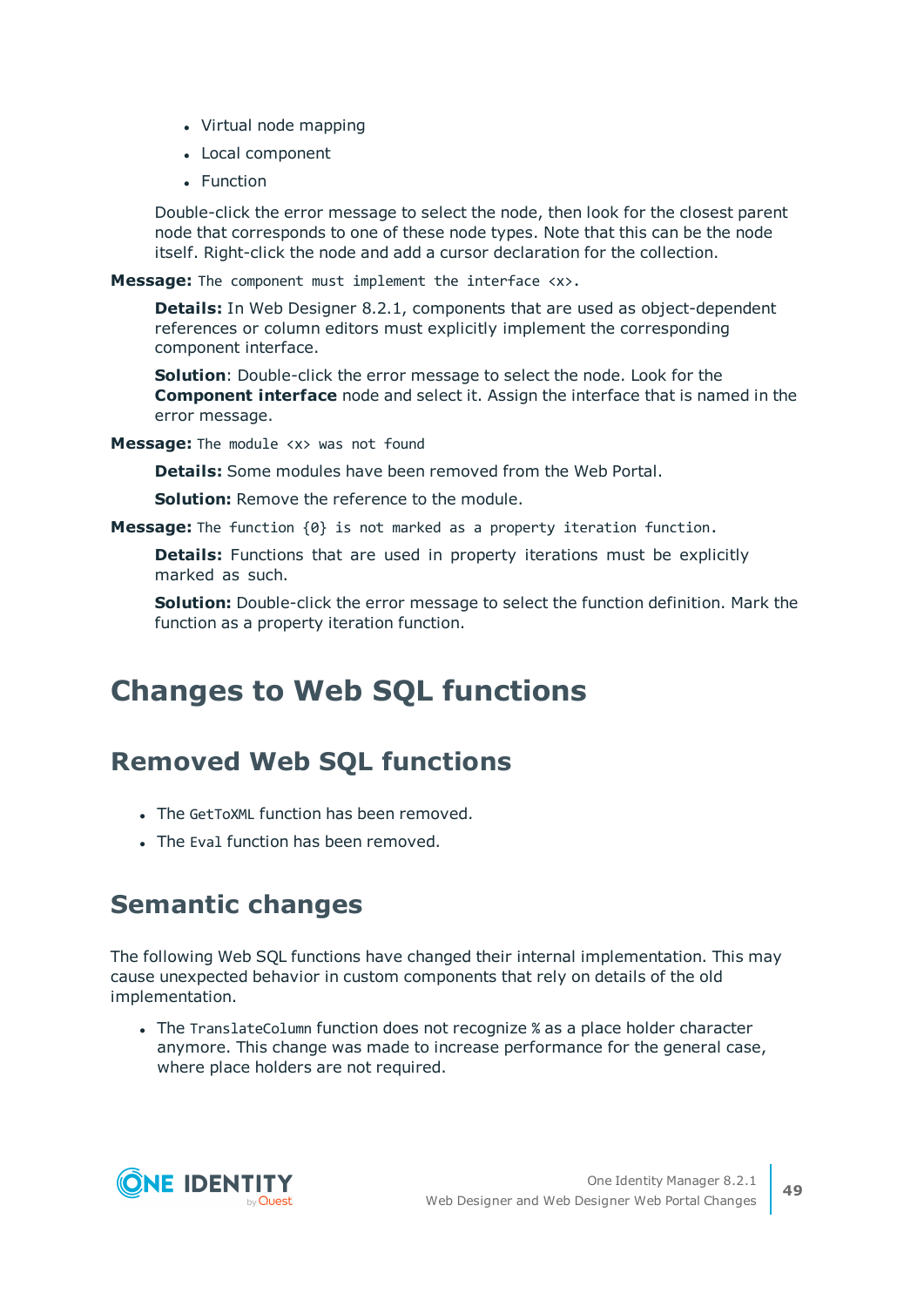- The Concat function now behaves differently when the input set is empty. In the case where the input does not contain any rows, the result is not NULL but an empty string.
- The GetViPrimaryKey function has been removed. It is no longer necessary to handle the special case where an artificial internal primary key was created for database objects. Use the PrimaryKeyfunction instead.

# **Changed features**

# **Run arbitrary SQL statements**

Due to security considerations, it is not recommended to run arbitrary SQL statements from the web application layer. When the web application is installed on the new application server, an exception is generated when any SQL statements are performed.

This change affects all Database query type collections defined in Web Designer components.

All SQL statements must be encapsulated as **predefined SQL statements** (QBMLimitedSQL-type objects) and stored in the database. Refer to the *One Identity Manager Configuration Guide* for more information on how to define predefined SQL statements.

For additional security, predefined SQL statements must be assigned to permission groups. Running of predefined SQL statements always occurs with the permissions of the user who is logged in to the web application can.

Note that WHERE clauses, as well as the WebSQL functions Exists and GetSingleProperty, are not considered arbitrary SQL statements and may be used as before.

# **Removed features**

- The drop down container control has been removed.
- . The drop down button control does not support sub menu items anymore.
- The control events Click a control, Move parent container, Expand/collapse grids and Flush client commands have been removed.
- The Allow special HTML sequences property on the label control has been removed.
- The Skip condition for this band property on the grid control has been removed.
- The Filter condition for nodes to be expanded property on the grid control has been removed.
- On the Fill collection action, the Load candidates for M:N relation option has been removed.

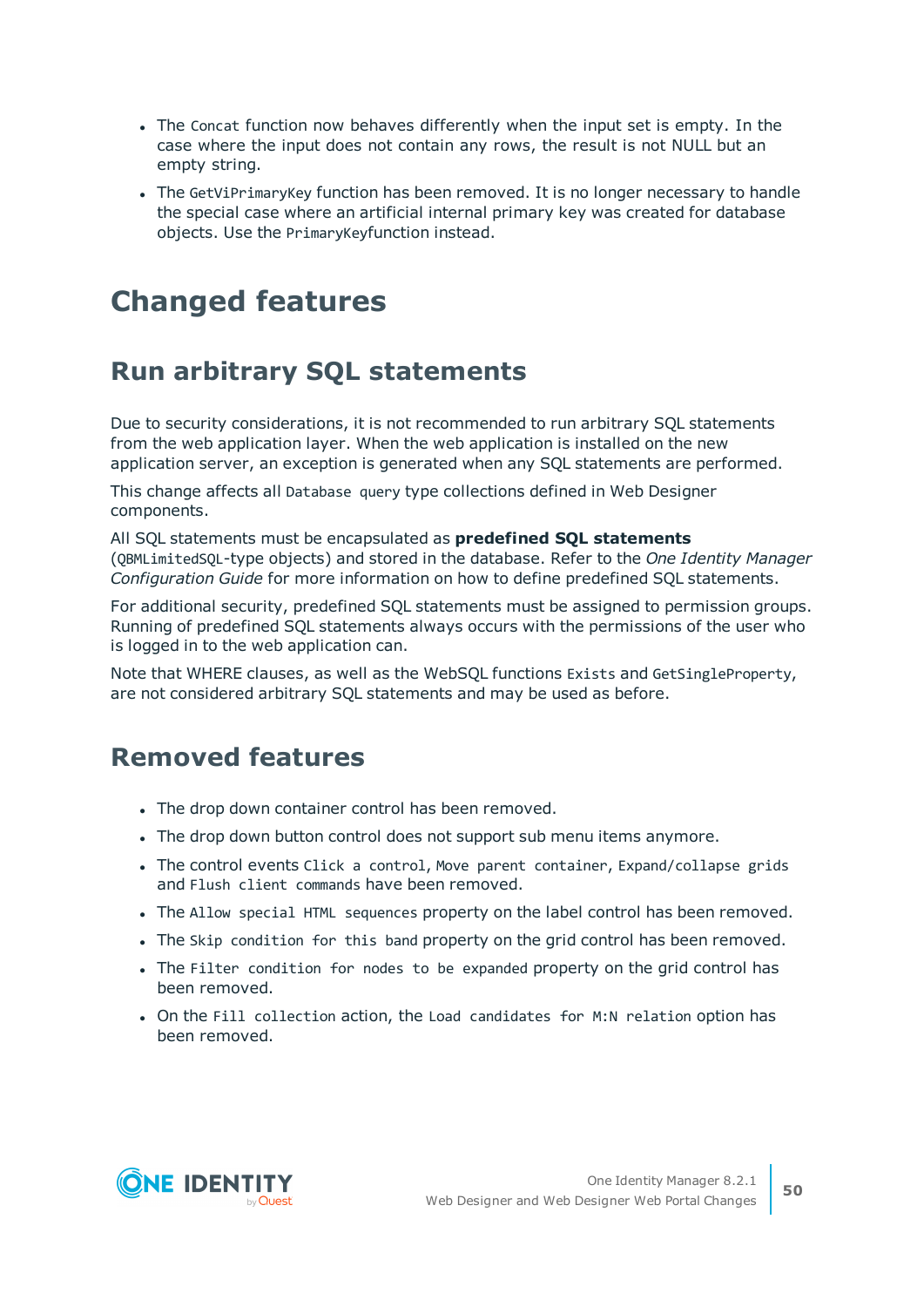- Special pages that were defined as raw HTML are no longer supported. Specifically, the login page, logout page and the error page cannot be defined as raw HTML.
- Configuration parameters with the type Expression are no longer supported.
- The Report Viewer node type does not support directly exporting a PDF file. To directly transmit a compiled report as a PDF file, see the component VI Common ShowReport for an implementation example.
- The ability to record and run scripts in Web Designer has been removed.

# **Property write protection**

The semantics of the write protection functionality has been modified.

When defining a write protection on a property, the write protection will affect all controls bound to that property. Previously, only controls defined in the sub tree of the write protection node were affected. This change was made to reduce ambiguity in some situations, and to allow for cleaner separation of UI and permission-related code.

If you have both read-only and read-write use cases in a component, you can define a socalled proxy property to build a read-only proxy property.

# **Boolean values and NULL**

In versions up to 6.1, the internal data storage allowed for Boolean-typed values to be NULL. This is no longer the case, and the C# non-nullable System.Boolean type is now used.

WebSQL expressions such as IsNull(BooleanFunction(), true) are now considered invalid and will generate the following compiler error:

"The expression is of type System.Boolean and is never NULL."

# **Modified session timeout handling**

Previous versions included a heartbeat functionality to keep a user's session open as long as the browser window was open. This was implemented by sending a ping from the browser to the server. As this may cause heavy server load in certain scenarios, this feature has been removed.

As a consequence, the session timeout configured for the web application will now cause inactive sessions to time out, even if the user's browser window is still open.

# **Selectable IT Shop products**

There are two minor changes to the requestable products filter in the Web Portal, managed by the VI\_ITShop\_AccProduct\_Filter configuration key .

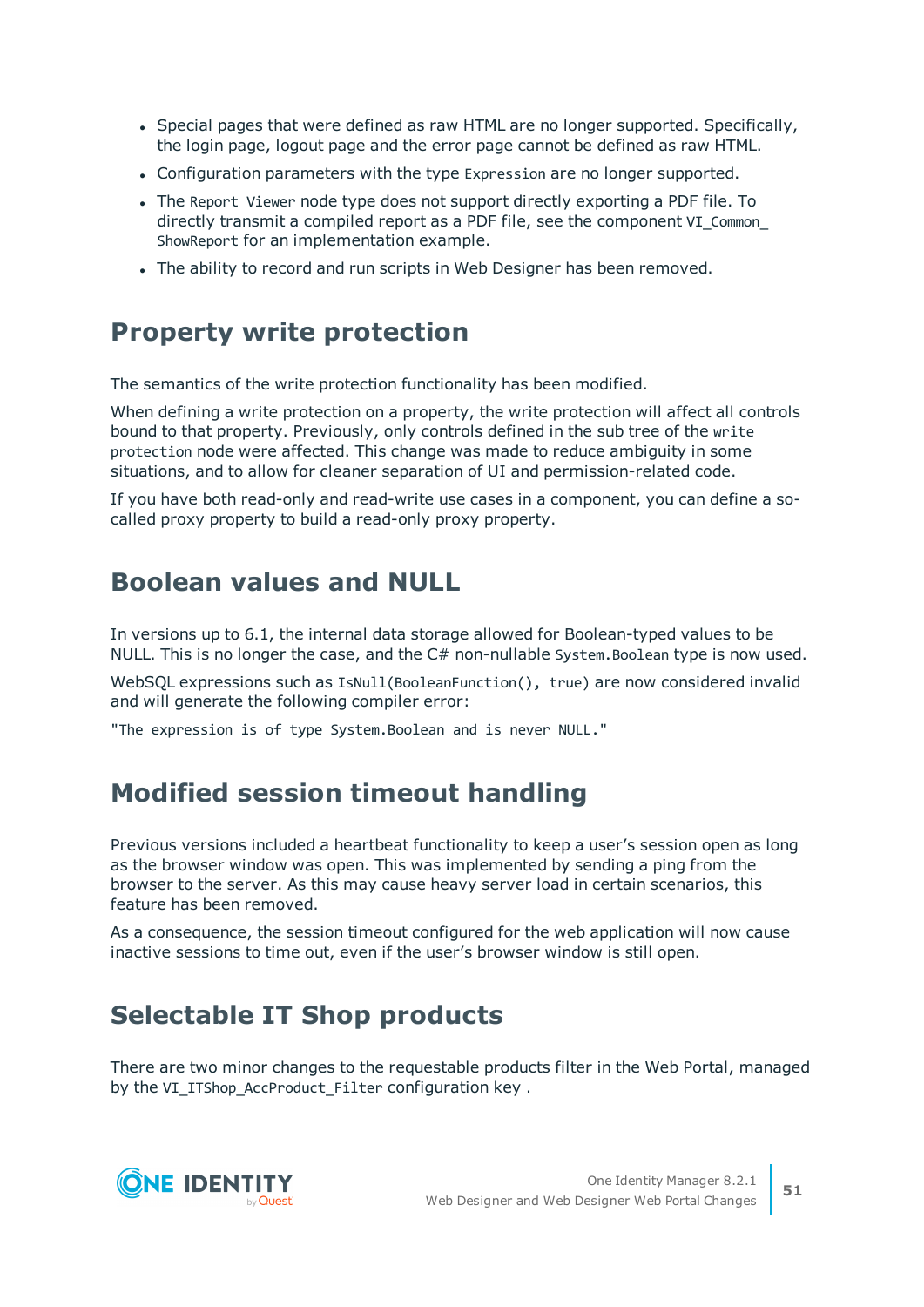- By default, IT Shop products (AccProduct) that are not assigned to any service category are not displayed as requestable products (e.g. the delegation product).
- Assignment resources (objects in the QERAssign table) are displayed as requestable products in the IT Shop.

### **Object collection and selection components**

As mentioned above, the grid and tree controls now support true on-demand loading of data.

In previous versions, it was necessary to load a collection before displaying its content in a grid or a tree. This is no longer necessary. If you configure a control to use the database as its data source, the control will then automatically load the required data. (The control will never remove objects from the collection, it only adds new ones.)

- The grid control implements page-based loading. By default, only the first page of objects is loaded. Grouping works the same way: only the data required for the selected group is loaded.
- The tree control implements hierarchical loading. By default, only the first level of the hierarchical structure objects is loaded. When expanding a tree node, the next level of the data structure is loaded.

It is important to note two consequences of this new mode.

- At any time, the collection will only hold a subset of the logical data set. Depending on how the user has configured paging and filtering on the control, the collection will only hold the data which is displayed. For example, the logical data set could consist of all PersonWantsOrg objects for a specific employee. If you configure a databasebound grid, only PersonWantsOrg required to display the first grid page will be present in the collection after the page is first rendered. If you need to perform an operation on all PersonWantsOrg objects, you will need to manually load them.
- Data events will be raised for every load operation. Specifically, insert and bulk-load events will be raised whenever a paging, sorting or filtering operation causes new objects to be added to the collection.

The standard components have been changed as follows in order to benefit from performance improvements.

- <sup>l</sup> Object collection components are now expected to load the data that they need to display. There is no need to load data into a collection before the collection is given to an object collection component. Instead, just supply the TableName() and DbWhereClause() functions and the object collection component will load and display the data accordingly.
- Object selection components do not actually load the data anymore. Object selection components are expected to provide a WHERE clause, without loading data.

Object selection and Object collection components are designed to work well with each other. The WHERE clause supplied by the object selection component can be directly mapped to the object collection component, so that a change to the WHERE clause triggers a refresh of the data display.

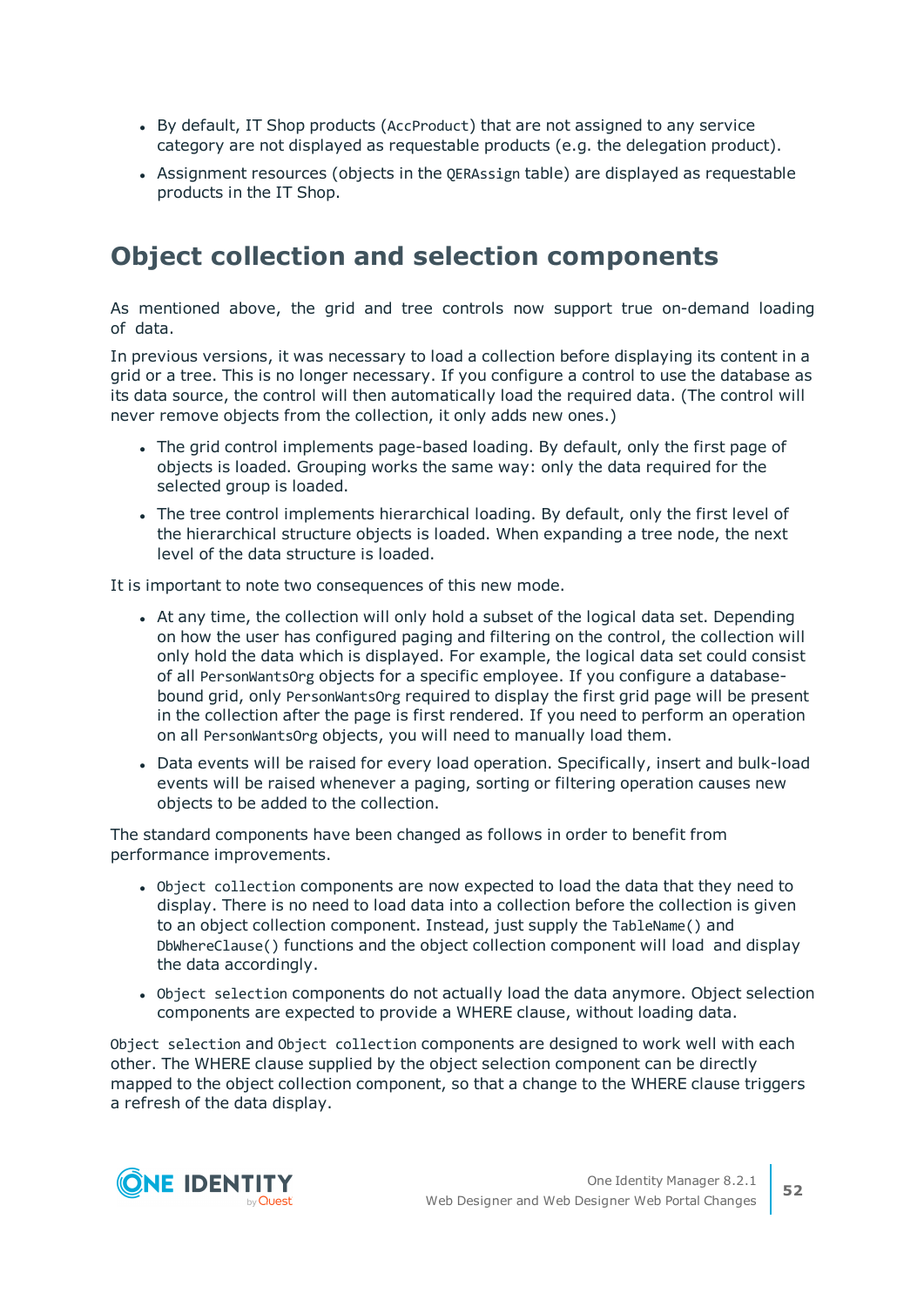The standard component VI\_Edit\_FK provides an implementation example of this model.

For more information about the data source API, refer to the documentation for the VI.WebRuntime.Data.DbDataSource class.

# **Removed control layout properties**

The following control layout properties are no longer supported. References to these properties will result in Web Designer compilation errors. In some cases, the properties have been renamed and references will need to be updated to reflect the new name.

| <b>Control</b> | <b>Property</b>                                              |
|----------------|--------------------------------------------------------------|
| Grid band      | ImagePagingBack                                              |
|                | ImagePagingForward                                           |
|                | CsvSeperator                                                 |
|                | Image_SortDesc                                               |
|                | Image_SortAsc                                                |
|                | Image_SortNone                                               |
|                | PagesInSelector                                              |
|                | CssClassNameContainerResizeInactive                          |
|                | <b>CssClassNameContainerResize</b>                           |
|                | UseSplitTables                                               |
|                | <b>IconPlus</b>                                              |
|                | IconWhite                                                    |
|                | <b>IconMinus</b>                                             |
|                | RenderSortingWithCss                                         |
|                | CssClassNameSortImage                                        |
|                | <b>CssClassNameNaviCell</b>                                  |
|                | <b>CssClassNameAutoFilterText</b>                            |
|                | <b>CssClassNameFilter</b>                                    |
|                | <b>InteriorNaviCell</b>                                      |
|                | <b>AutoFilterMode</b>                                        |
|                | AutoNormalizeLayout (is now called DoNotAutoNormalizeLayout) |
| Tree band      | <b>TreeLevelCssClassPrefix</b>                               |
|                | LineMode                                                     |
|                | ShowRootLines                                                |

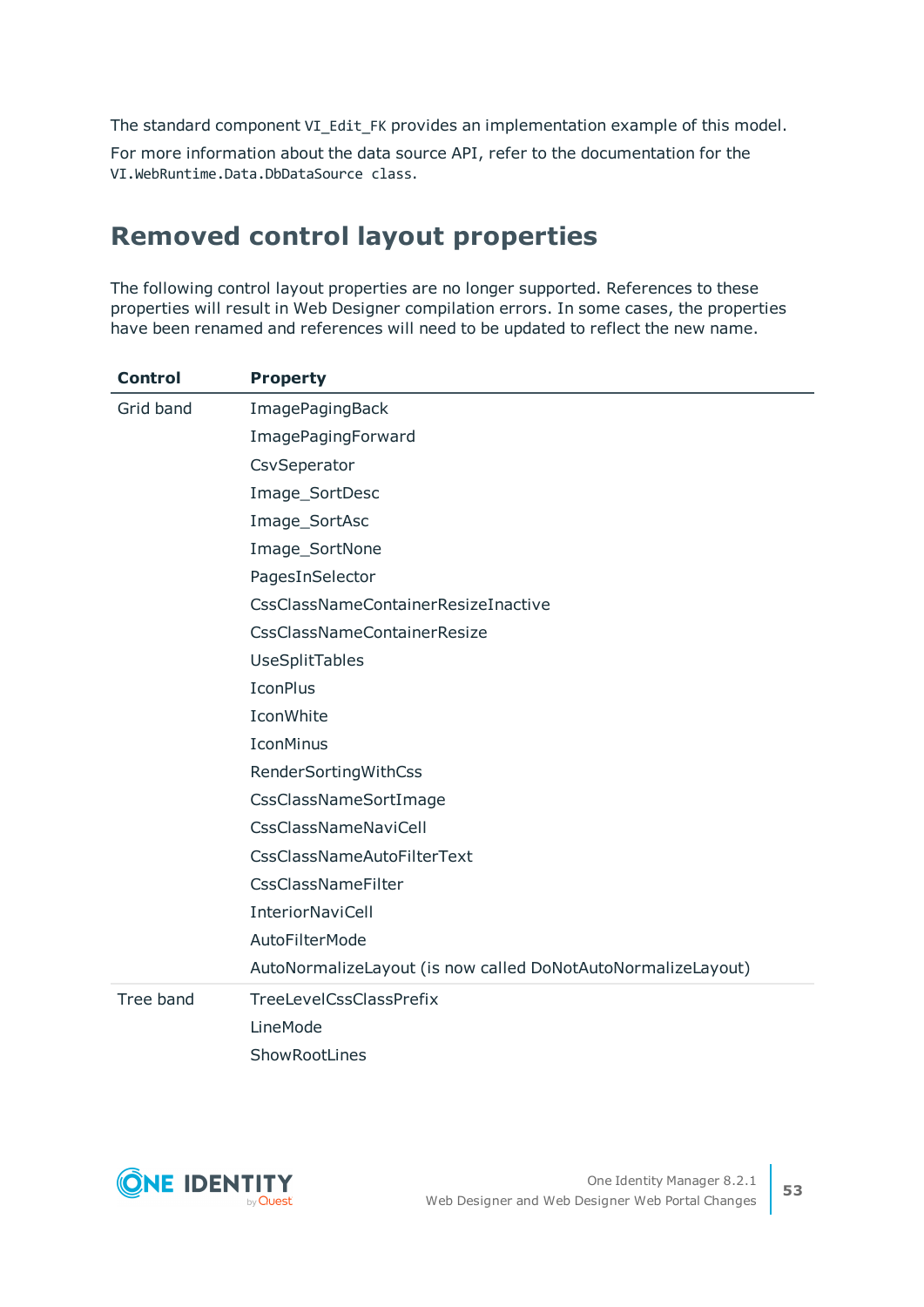| <b>Control</b> | <b>Property</b>                                               |
|----------------|---------------------------------------------------------------|
|                | IndentationWidth                                              |
|                | <b>CssClassNameContent</b>                                    |
|                | CssClassNameBlockDiv                                          |
| Label          | AppendImage                                                   |
| <b>Button</b>  | AppendImage                                                   |
|                | <b>CssClassNameContainer</b>                                  |
| Table          | WrapInContainer                                               |
|                | CssClassNameWrapper                                           |
| Container      | Wrap (is now called AutoGenSubContainers)                     |
| <b>TextBox</b> | CssClassNameWatermark                                         |
|                | CssClassNameTextarea                                          |
|                | CssClassNameMandatory (is now called CssClassNameIfMandatory) |
|                | CssClassName (is now called CssClass)                         |
| Drop down list | CssClassName (is now called CssClass)                         |
| Radio button   | CssClassName (is now called CssClass)                         |
| Date control   | CssClassNameTableNavigation                                   |
|                | CssClassNameTableDays                                         |
|                | CssClassNameHeaderRow                                         |
|                | <b>CssClassNameCellDefault</b>                                |
|                | CssClassNameCellSelected                                      |
|                | <b>CssClassNameCellCurrent</b>                                |
|                | CssClassNameCellCurrentAndSelected                            |
|                | CssClassNameDayLink                                           |
|                | CalendarTable                                                 |
|                | <b>DateSelectBox</b>                                          |
|                | CalendarNavigationlink                                        |
|                | CalendarTableDays                                             |
|                | CalHeaderCell                                                 |
|                | CalHeaderRow                                                  |
|                | <b>ButtonCSSName</b>                                          |
|                | NoEnterDateManual                                             |
|                | CssClassNametextBox                                           |

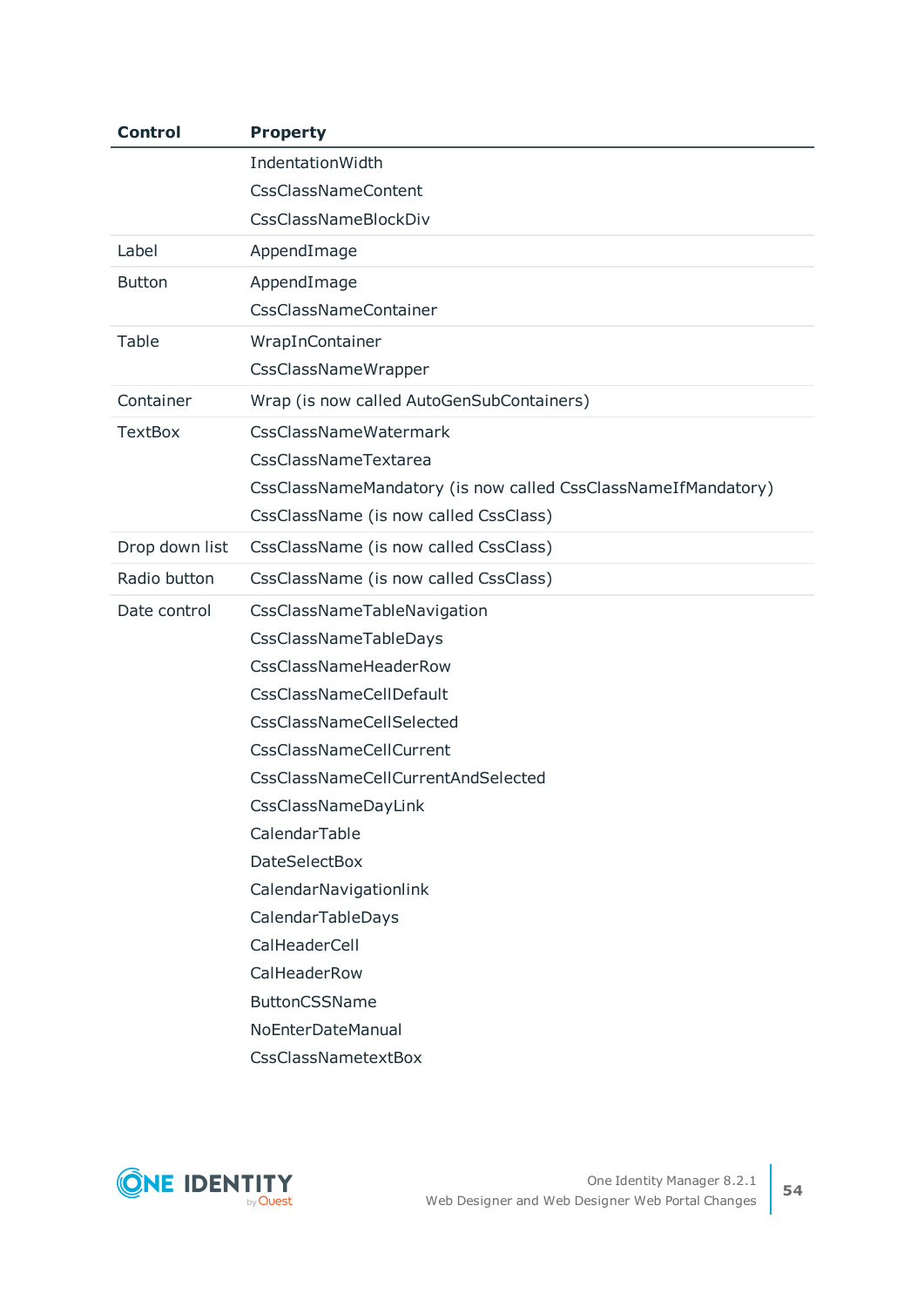| Control      | <b>Property</b>                               |
|--------------|-----------------------------------------------|
|              | CssclassNameButton                            |
|              | CssClassNameCalendar                          |
| Layout panel | RowCssClass (is now called CssClassNameRow)   |
|              | CellCssClass (is now called CssClassNameCell) |
|              | RenderMode (is now called IsTableMode)        |
| Tab control  | CssClassNameNaviCell                          |
|              | RenderMode                                    |

# **Changes to standard objects**

# **Removed configuration keys**

The following configuration keys have been removed.

| <b>Configuration key</b>                                                                                                                                                                                                                                                                                                | <b>Remarks</b>                                                                                                                      |
|-------------------------------------------------------------------------------------------------------------------------------------------------------------------------------------------------------------------------------------------------------------------------------------------------------------------------|-------------------------------------------------------------------------------------------------------------------------------------|
| VI_History_StateOverview_Person_MembershipTables                                                                                                                                                                                                                                                                        | The list of tables is now<br>defined as a function.                                                                                 |
| VI_History_StateOverview_Person_EntitlementTables                                                                                                                                                                                                                                                                       | The list of tables is now<br>defined as a function.                                                                                 |
| VI_Reporting_DefaultTemplate                                                                                                                                                                                                                                                                                            | The name of the default<br>report template is now<br>stored in the configuration<br>parameter QER   RPS  <br>DefaultReportTemplate. |
| VI_Common_Color_SmallButton_Font<br>VI_Common_Color_LinkAndHeader<br>VI_Common_Color_Link_Hover<br>VI_Common_Color_Gradient_WebPart1<br>VI_Common_Color_Gradient_WebPart2<br>VI_Common_Color_Gradient_Generic1<br>VI_Common_Color_Gradient_Generic2<br>VI_Common_Color_HeadingColor<br>VI_Common_Color_Border_LightGray | The configuration keys have<br>been removed due to layout<br>changes.                                                               |

VI\_Common\_Color\_Border\_DarkGray

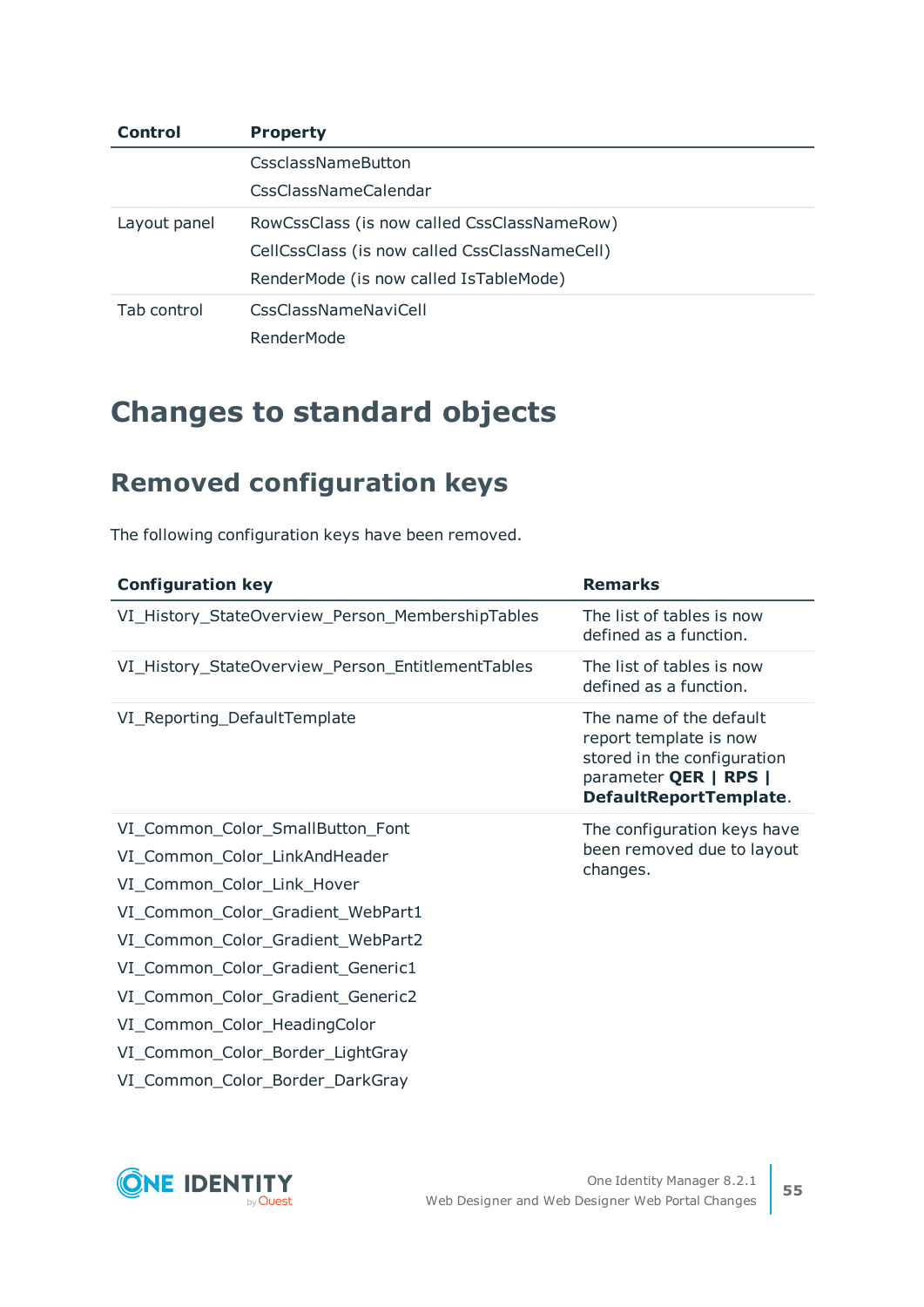#### **Configuration key Remarks**

VI Common Color Border Gray

VI\_Common\_Color\_Border\_Blue

VI\_Common\_Color\_Border\_Header

VI Common Color Border SmallGroup

VI\_Common\_Color\_Border\_SeparatorLine

VI\_Common\_Color\_PagingComponent\_Border

VI\_Common\_Color\_VeryLightGray

VI Common Color Deactivated

VI\_Common\_Color\_Background\_Signaled

VI\_Common\_Color\_ShapeSignaled

VI\_Common\_Color\_FKControl\_LimitExceeded

VI Common Color Hyperview Separator

VI Common Color Combobox Item Hover Background

VI Common Color Combobox Item Hover Font

VI\_Common\_Color\_ErrorBox\_TitleFont

VI Common Color UserNotification Background

VI\_Common\_Color\_UserNotification\_Border

VI Common Color Background Calendar Day

VI Common Color Background Calendar Header

VI\_Common\_Color\_Font\_Calendar\_Header

VI Common Color Font Calendar Day Hover

VI\_Common\_Color\_TreeItemSelected\_or\_Hover

VI Common Color TreeItemHover Border

VI Common Color DropDown Calendar Background

VI Common Color Popup Background

VI\_Common\_Color\_Popup\_Border

VI\_Common\_ChartTitle

VI Common Chart Background

VI\_Common\_Color\_GridRow\_Hover\_Background

VI Common Color GridRow StaticBelow Background

VI Common Color GridHeader Font

VI Common Color GridHeader Border

VI\_Common\_Color\_GridTable\_Border

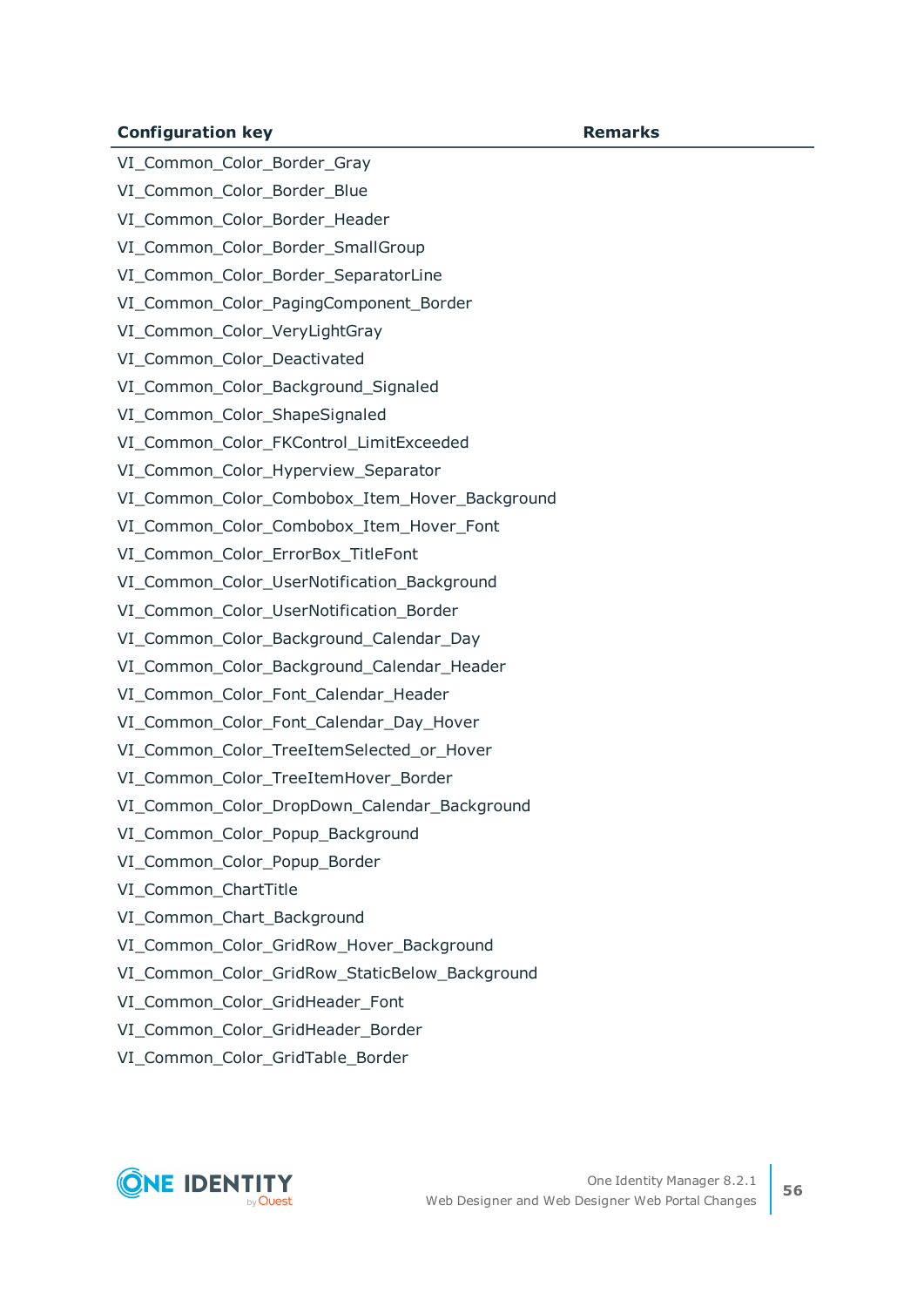#### **Configuration key Remarks**

VI Common Color Tab Inactive Gradient Color1 VI\_Common\_Color\_Tab\_Inactive\_Gradient\_Color2 VI\_Common\_Color\_Tab\_Inactive\_Background VI Common Color Tab Inactive Font VI\_Common\_Color\_Tab\_Border VI\_Common\_Color\_Tab\_Active\_Background VI\_Common\_Color\_Tab\_Active\_Link VI Common Color Tab Link VI\_Common\_Color\_NoScript\_Link VI\_Common\_Color\_NoScript\_ButtonFont VI\_Common\_Color\_Dojo\_DropDownButton\_Hover VI\_Common\_Color\_Dojo\_DropDownButton\_Focused VI\_Common\_Color\_Dojo\_Menu\_Border VI Common Color Dojo Menu Background VI\_Common\_Color\_Dojo\_Menu\_Focused\_Font VI\_Common\_PleaseWait\_Border VI Common Color Menu Font VI Common Color MenuOpenItems Font VI Common Color ToolbarButton Font VI\_Common\_Color\_ColorBaseHighlight VI\_Common\_Color\_Button\_Border VI\_Common\_Color\_Button\_Font VI Common Color Button Font Secondary VI\_Common\_Color\_Button\_Font\_Disabled VI Common Color Button Blue Background Default1 VI Common Color Button Blue Background Default2 VI Common Color Button Blue Background Hover1 VI Common Color Button Blue Background Hover2 VI Common Color Button Blue Background Disabled VI Common Color Button Blue Border Focused VI Common Color Button Silver Background Default1 VI Common Color Button Silver Background Default2 VI\_Common\_Color\_Button\_Silver\_Background\_Hover1

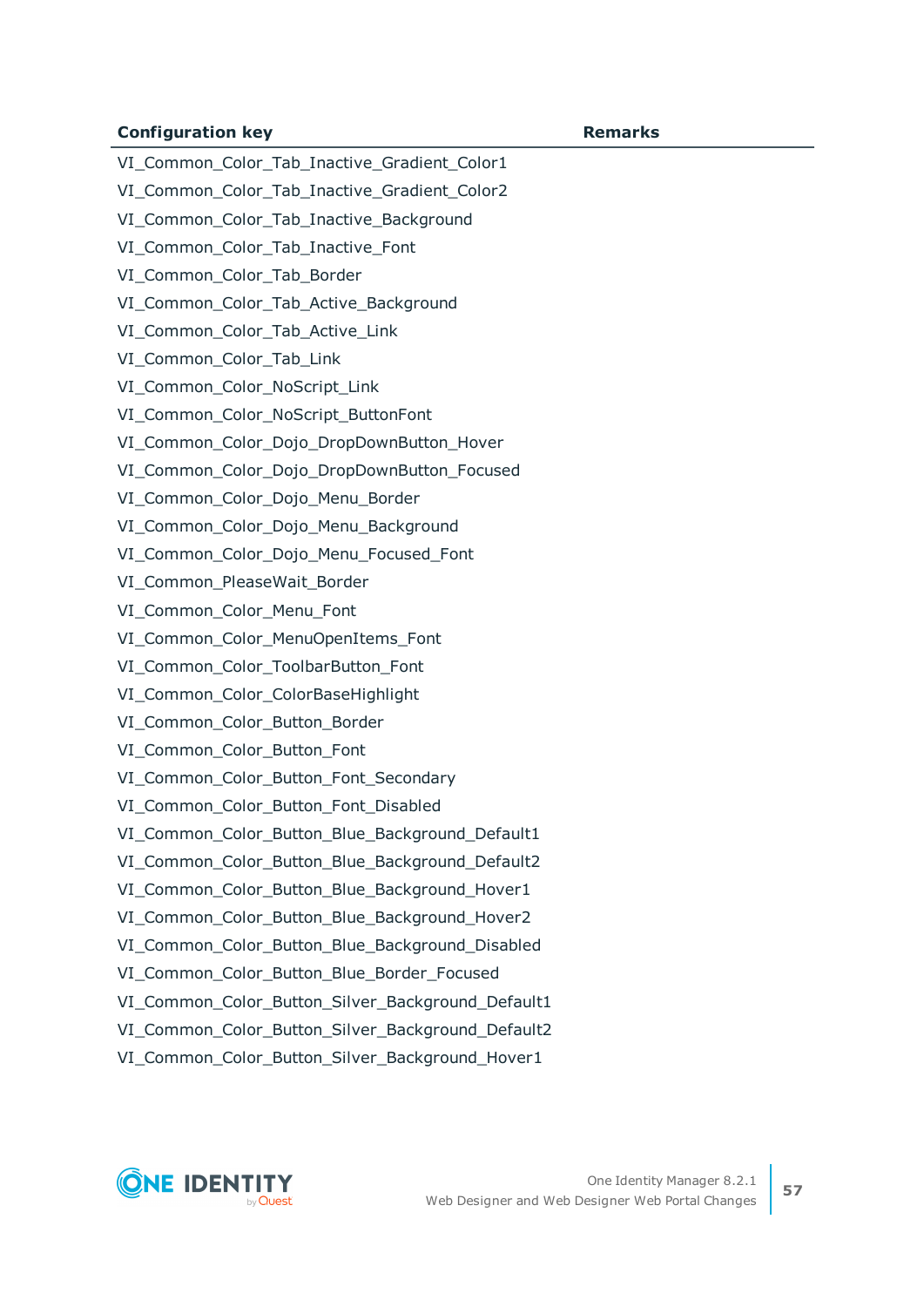| <b>Configuration key</b>                          | <b>Remarks</b> |
|---------------------------------------------------|----------------|
| VI_Common_Color_Button_Silver_Background_Hover2   |                |
| VI_Common_Color_Button_Silver_Background_Disabled |                |
| VI Common Color Button Silver Border Focused      |                |
| VI_Common_Color_Button_Silver_Border_default      |                |

### **Removed modules**

| <b>Module name</b>                | <b>Description</b>                                                                                                                                    |
|-----------------------------------|-------------------------------------------------------------------------------------------------------------------------------------------------------|
| VI_ActionHistory_Main             | All modules corresponding to                                                                                                                          |
| VI_Approvals_Main                 | overview pages in version<br>6.1 have been removed from                                                                                               |
| VI_Audit_Main                     | the application.                                                                                                                                      |
| VI_BusinessOwner_Main             |                                                                                                                                                       |
| VI_Compliance_Main                | The navigation control has                                                                                                                            |
| VI_Compliance_Policies_Main       | been updated to allow for<br>direct access to all menu                                                                                                |
| VI_Compliance_RuleViolations_Main | items.                                                                                                                                                |
| VI_Employee_Main                  |                                                                                                                                                       |
| VI_Infosystem_Main                |                                                                                                                                                       |
| VI_ITShop_Main                    |                                                                                                                                                       |
| VI_MyData_Main                    |                                                                                                                                                       |
| VI_MyData_MyPassword_Main         |                                                                                                                                                       |
| VI_QAM_Taxonomy_Main              |                                                                                                                                                       |
| VI_RelatedApplications_Main       |                                                                                                                                                       |
| VI_Infosystem_DashboardWithObject | The Infosystem module has<br>been removed from the<br>application.                                                                                    |
| VI_Reporting_Subscription         | The module is not referenced<br>anymore. Instead of<br>referencing this module, use<br>a reference to the VI<br>Reporting_Subscriptions<br>component. |
| VI_Roles_SPSResources             | Not required anymore.                                                                                                                                 |
| VI_QAM_CategorizationManager      | Not required anymore.                                                                                                                                 |

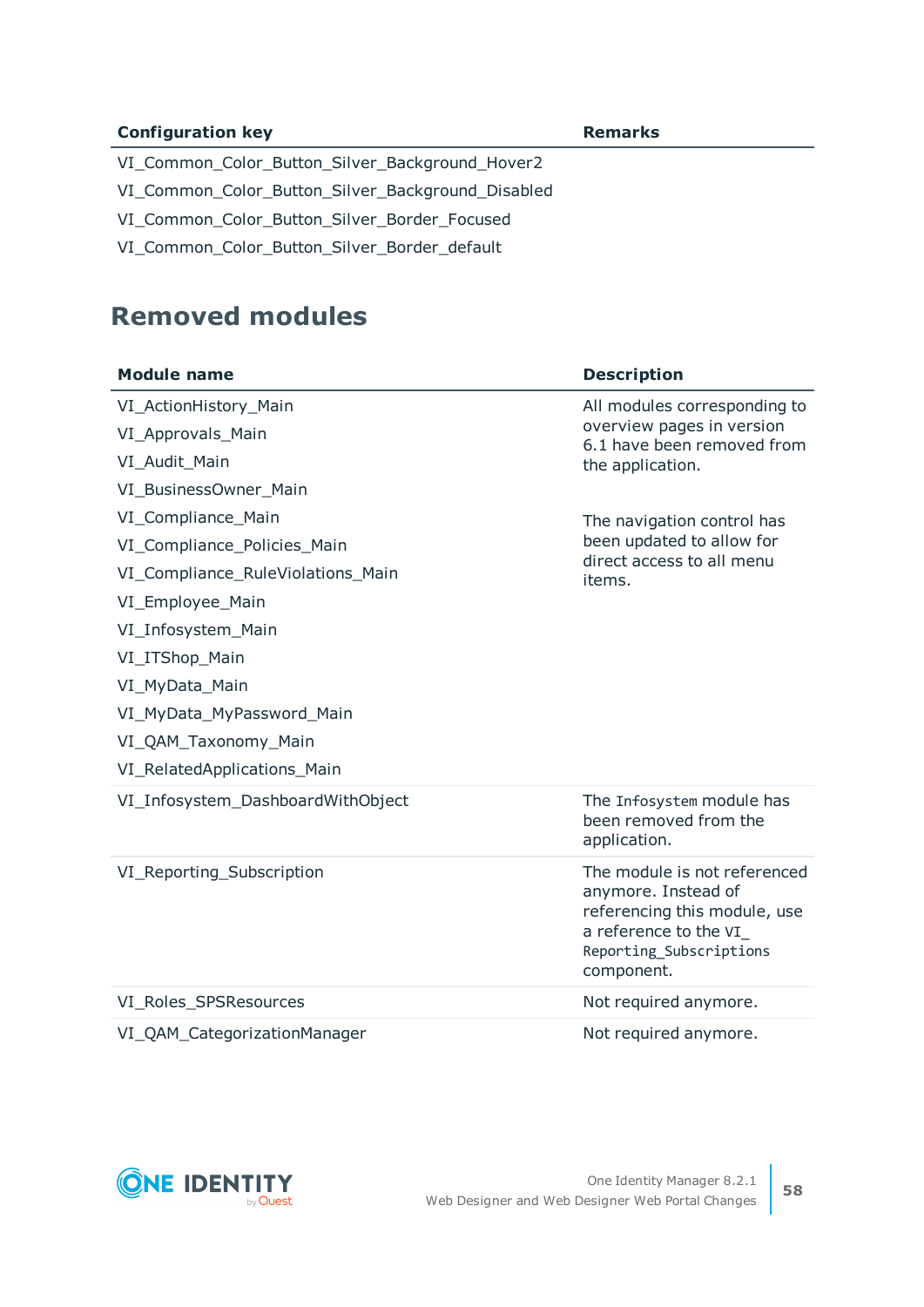# **Removed components**

| <b>Component name</b>                                 | <b>Description</b>                                                                                                  |
|-------------------------------------------------------|---------------------------------------------------------------------------------------------------------------------|
| VI_Attestation_Display_WizardParameter_Domain         | The attestation policy wizard                                                                                       |
| VI_Attestation_Edit_WizardParameter_AERole            | has been updated to use<br>more generic components.                                                                 |
| VI_Attestation_Edit_WizardParameter_Department        | As a result, these                                                                                                  |
| VI_Attestation_Edit_WizardParameter_Domain            | components are not required                                                                                         |
| VI_Attestation_Edit_WizardParameter_ESet              | anymore.                                                                                                            |
| VI_Attestation_Edit_WizardParameter_Locality          |                                                                                                                     |
| VI_Attestation_Edit_WizardParameter_Org               |                                                                                                                     |
| VI_Attestation_Edit_WizardParameter_Person            |                                                                                                                     |
| VI_Attestation_Edit_WizardParameter_ProfitCenter      |                                                                                                                     |
| VI_Attestation_Edit_WizardParameter_QAMCategory       |                                                                                                                     |
| VI_Attestation_Edit_WizardParameter_QAMClassification |                                                                                                                     |
| VI_Attestation_Edit_WizardParameter_QAMDuG            |                                                                                                                     |
| VI_Attestation_Edit_WizardParameter_QAMTrustee        |                                                                                                                     |
| VI_Attestation_Edit_WizardParameter_UNSAccount        |                                                                                                                     |
| VI_Attestation_Edit_WizardParameter_UNSContainer      |                                                                                                                     |
| VI_Attestation_Edit_WizardParameter_UNSGroup          |                                                                                                                     |
| VI_Attestation_Edit_WizardParameter_XProxyContext     |                                                                                                                     |
| VI_Common_HyperView_Default                           | This component is now<br>named VI_HyperView_<br>Default.                                                            |
| VI_Common_HyperView_Ressource                         | The Ressource table has been<br>replaced with the new tables<br>QERResource, QERReuse,<br>QERReuseUS and QERAssign. |
| VI_Common_ObjectSelection_Default                     | This component is now<br>named VI_ObjectSelection_<br>Default.                                                      |
| VI_Common_ObjectSheet_Default                         | This component is now<br>named VI_0bjectSheet_<br>Default.                                                          |
| VI_Common_SearchPerson                                | These components                                                                                                    |
| VI_Common_SearchPersonPopup                           | implement object searching,<br>which has been replaced as                                                           |
| VI_Common_SelectDocumentNumber                        | much as possible by flexible                                                                                        |

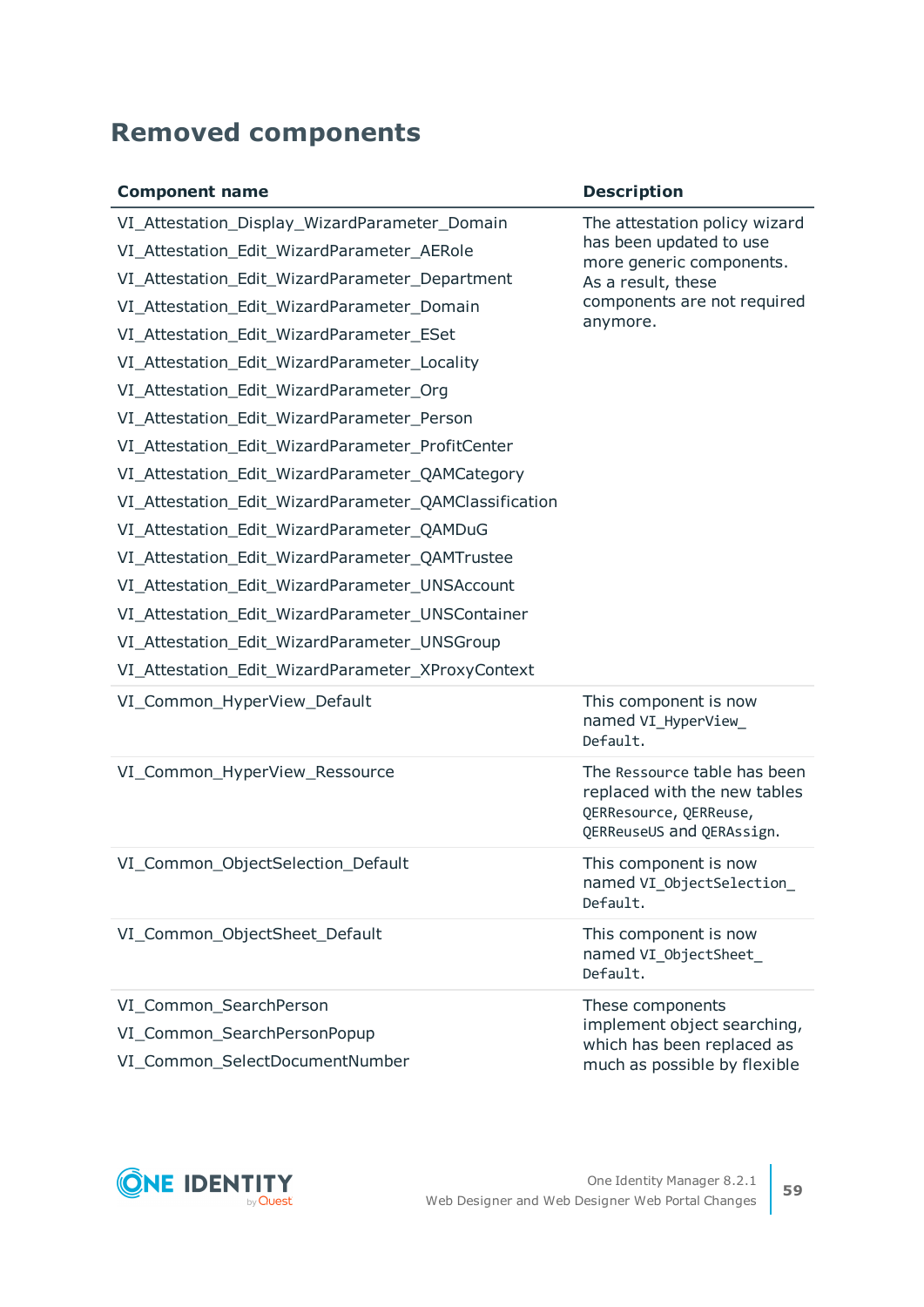| <b>Component name</b>                                                                                                                        | <b>Description</b>                                                                                                   |
|----------------------------------------------------------------------------------------------------------------------------------------------|----------------------------------------------------------------------------------------------------------------------|
| VI_Common_SelectorHardware<br>VI_Common_SelectorPerson<br>VI_QAM_QAMDUG_Search<br>VI_QAM_QAMDUG_SearchListing<br>VI_Reporting_SelectorPerson | filtering. As a result, these<br>search components are not<br>required anymore.                                      |
| VI_Common_UserMessages                                                                                                                       | The notification messages<br>are now rendered in the<br>form type objects. This<br>component is not used<br>anymore. |
| Vi_Delegation_GridColums_SecondLevel                                                                                                         | The component is not used<br>anymore.                                                                                |
| VI_Edit_FK_Generic                                                                                                                           | The component is not used<br>anymore.                                                                                |
| VI_Edit_FK_Generic_Tree                                                                                                                      | The component is not used<br>anymore.                                                                                |
| VI_Edit_Special_AttestationPolicy_UID_AttestationObject                                                                                      | The component is not used<br>anymore.                                                                                |
| VI_Edit_Special_URL                                                                                                                          | The component is not used<br>anymore.                                                                                |
| VI_Common_ObjectQuickInfo                                                                                                                    | The component is not used<br>anymore.                                                                                |
| VI_Infosystem_ChartWithObject                                                                                                                | The info system menu item<br>has been removed. See the<br>new component VI_Common_<br>ChartWithObject.               |
| VI_Infosystem_DashboardLoadData                                                                                                              | The info system menu item<br>has been removed. See the<br>new component VI_Common_<br>DashboardLoadData.             |
| VI_Infosystem_Dashboard_List                                                                                                                 | The info system menu item<br>has been removed. See the<br>new component VI_Common_<br>Chart.                         |
| VI_ITShop_ObjectDisplayCheckStatus                                                                                                           |                                                                                                                      |
| VI_ITShop_PwoDecisionHistory                                                                                                                 | The request workflow history                                                                                         |

view has been updated. This

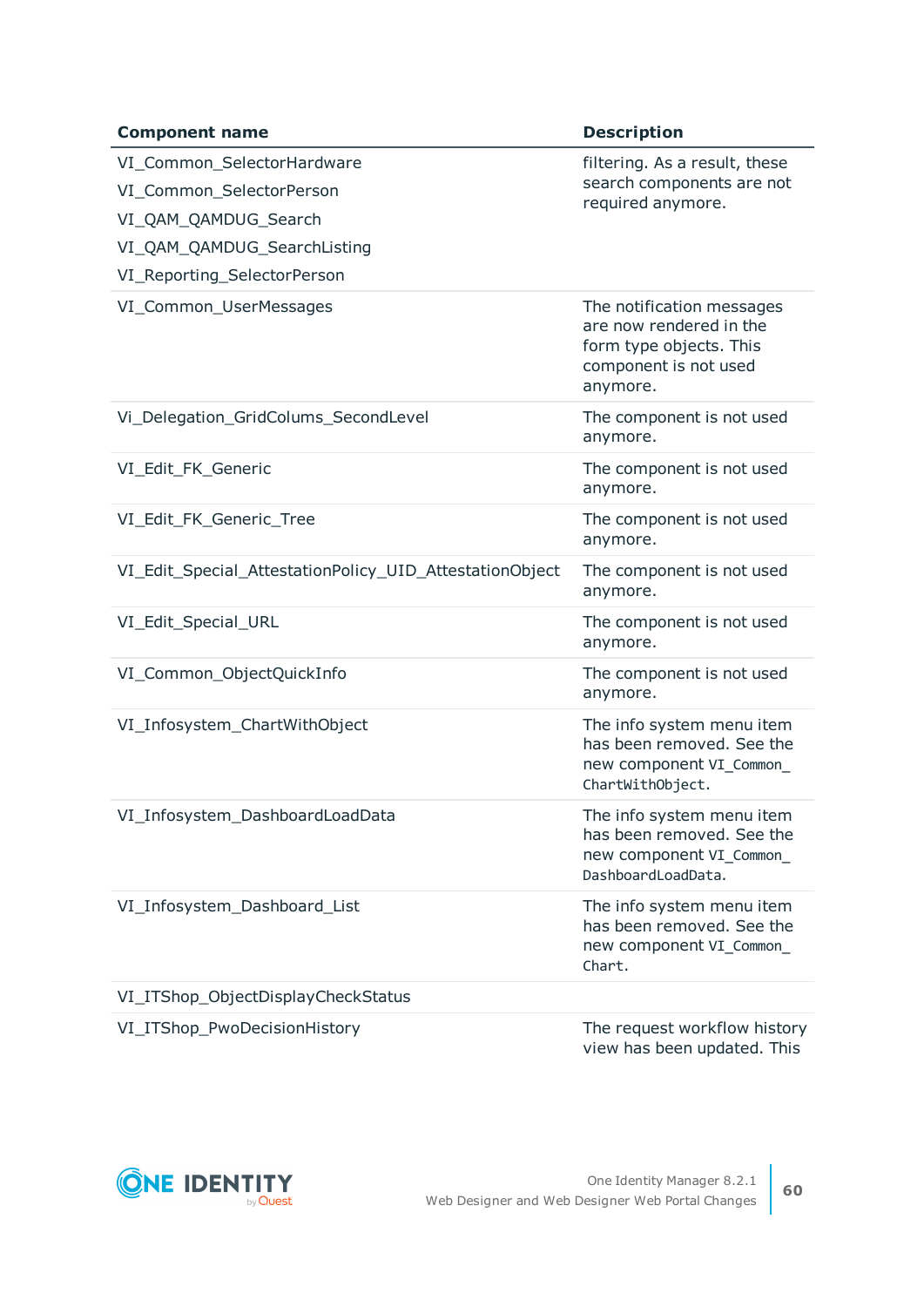| <b>Component name</b>                                                                                                                                                                                                                                                                                                                                                                                                                | <b>Description</b>                                                                                                                                                     |
|--------------------------------------------------------------------------------------------------------------------------------------------------------------------------------------------------------------------------------------------------------------------------------------------------------------------------------------------------------------------------------------------------------------------------------------|------------------------------------------------------------------------------------------------------------------------------------------------------------------------|
|                                                                                                                                                                                                                                                                                                                                                                                                                                      | component is not used<br>anymore.                                                                                                                                      |
| VI_ObjectEdit_Ressource                                                                                                                                                                                                                                                                                                                                                                                                              | Removed because the<br>Ressource table has been<br>removed from the data<br>model.                                                                                     |
| VI_ObjectEdit_QAMClassificationRule                                                                                                                                                                                                                                                                                                                                                                                                  | Classification rule editing is<br>not implemented in the<br>classification web server<br>component.                                                                    |
| VI_ProductEditor_Clone_ShoppingCartItem_Default<br>VI_ProductEditor_Details_AccProduct_Default<br>VI_ProductEditor_Details_PersonWantsOrg_Default<br>VI_ProductEditor_Details_PersonWantsOrg_NewManager<br>VI_ProductEditor_Details_ShoppingCartItem_Default<br>VI_ProductEditor_Insert_ShoppingCartItem_Default<br>VI_ProductEditor_Verify_ShoppingCartItem_Default<br>VI_ProductEditor_Verify_ShoppingCartItem_<br>RequestNewGroup | The names of these<br>components have changed.<br>The "ProductEditor_" part of<br>the component names has<br>been removed to improve<br>component name<br>consistency. |
| VI_QAMDUG_Search                                                                                                                                                                                                                                                                                                                                                                                                                     | The component is not used<br>anymore.                                                                                                                                  |
| VI_QAM_Dashboard_CategoryAndFileType                                                                                                                                                                                                                                                                                                                                                                                                 | This component is now<br>named VI_QCS_Dashboard_<br>CategoryAndFileType.                                                                                               |
| VI_QAM_Dashboard_ResourceByFileType                                                                                                                                                                                                                                                                                                                                                                                                  | This component is now<br>named VI_QCS_Dashboard_<br>ResourceByFileType.                                                                                                |
| VI_QAM_QAMDUGExplorer                                                                                                                                                                                                                                                                                                                                                                                                                | The component is not used<br>anymore.                                                                                                                                  |
| VI_QAM_QAMDUGOmnibox                                                                                                                                                                                                                                                                                                                                                                                                                 | The component is not used<br>anymore.                                                                                                                                  |
| VI_QAM_QAMDUG_PathLoader                                                                                                                                                                                                                                                                                                                                                                                                             | The component is not used<br>anymore.                                                                                                                                  |
| VI_QAM_ResourceAccessRequests                                                                                                                                                                                                                                                                                                                                                                                                        | The component is not used<br>anymore.                                                                                                                                  |
| VI_QAM_RiskIndexEditor                                                                                                                                                                                                                                                                                                                                                                                                               | The component is not used                                                                                                                                              |

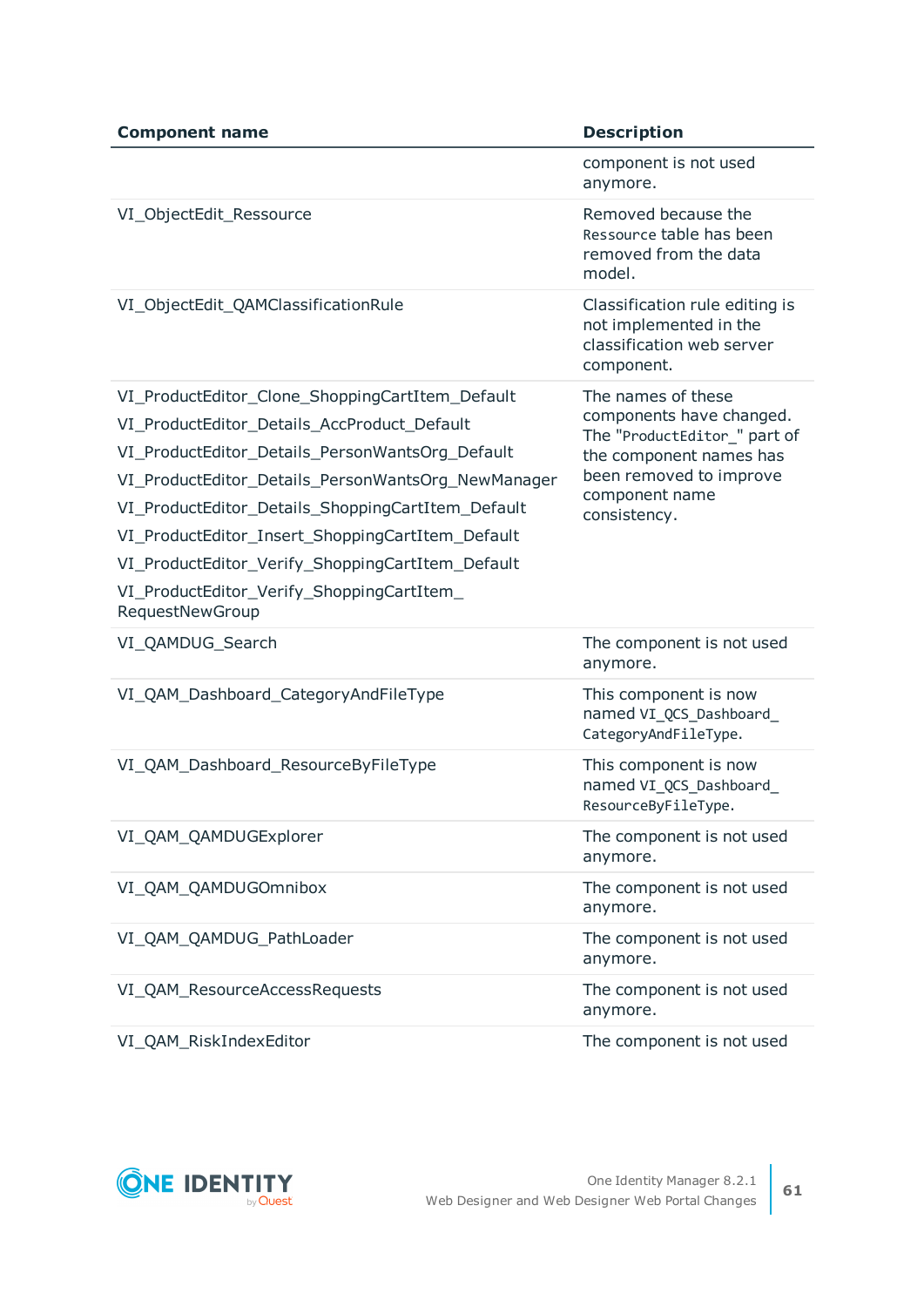VI\_Common\_LanguageSelector Removed because the

anymore.

application now supports multiple languages.

# **Removed virtual functions**

| <b>Component</b>                        | <b>Virtual function</b> | <b>Remarks</b>                                                                                                |
|-----------------------------------------|-------------------------|---------------------------------------------------------------------------------------------------------------|
| VI_Common_<br>CompactLabel              | UsageKey()              | Not required anymore.                                                                                         |
| VI_Edit_Multiselect                     | IntroducingText()       | Not required anymore.                                                                                         |
| VI_Edit_Multiselect                     | UsageKey()              | Not required anymore.                                                                                         |
| VI_Edit_Multiselect_<br>SelectRecursive | UsageKey()              | Not required anymore.                                                                                         |
| VI_Edit_MR                              | RemoveOldCanditates()   | Not required anymore.                                                                                         |
| VI_Attestation_History_<br>Filter       | popuptitle()            | Not required anymore.                                                                                         |
| VI_Common_<br><b>DecisionControl</b>    | CanDecide()             |                                                                                                               |
| VI_Common_<br><b>DecisionControl</b>    | AllowApprove()          | Now stored as a flag on<br>the EditTable collection.                                                          |
| VI_Common_<br><b>DecisionControl</b>    | AllowDeny()             | Now stored as a flag on<br>the EditTable collection.                                                          |
| VI_Common_<br>PropertyEditor            | SizeType()              | Use the<br>LayoutPanelLayoutName()<br>function to dynamically<br>assign different property<br>editor layouts. |
| VI_Responsibilities_<br>Memberships     | externalFilter()        | Not required anymore.                                                                                         |
| VI_Responsibilities_<br>Memberships     | externalOrgRootFilter() | Not required anymore.                                                                                         |
| VI_Action_<br>AdditionalApprover        | PopupStyles()           | Not required anymore.                                                                                         |
| VI_Action_DenyApproval                  | PopupStyles()           | Not required anymore.                                                                                         |

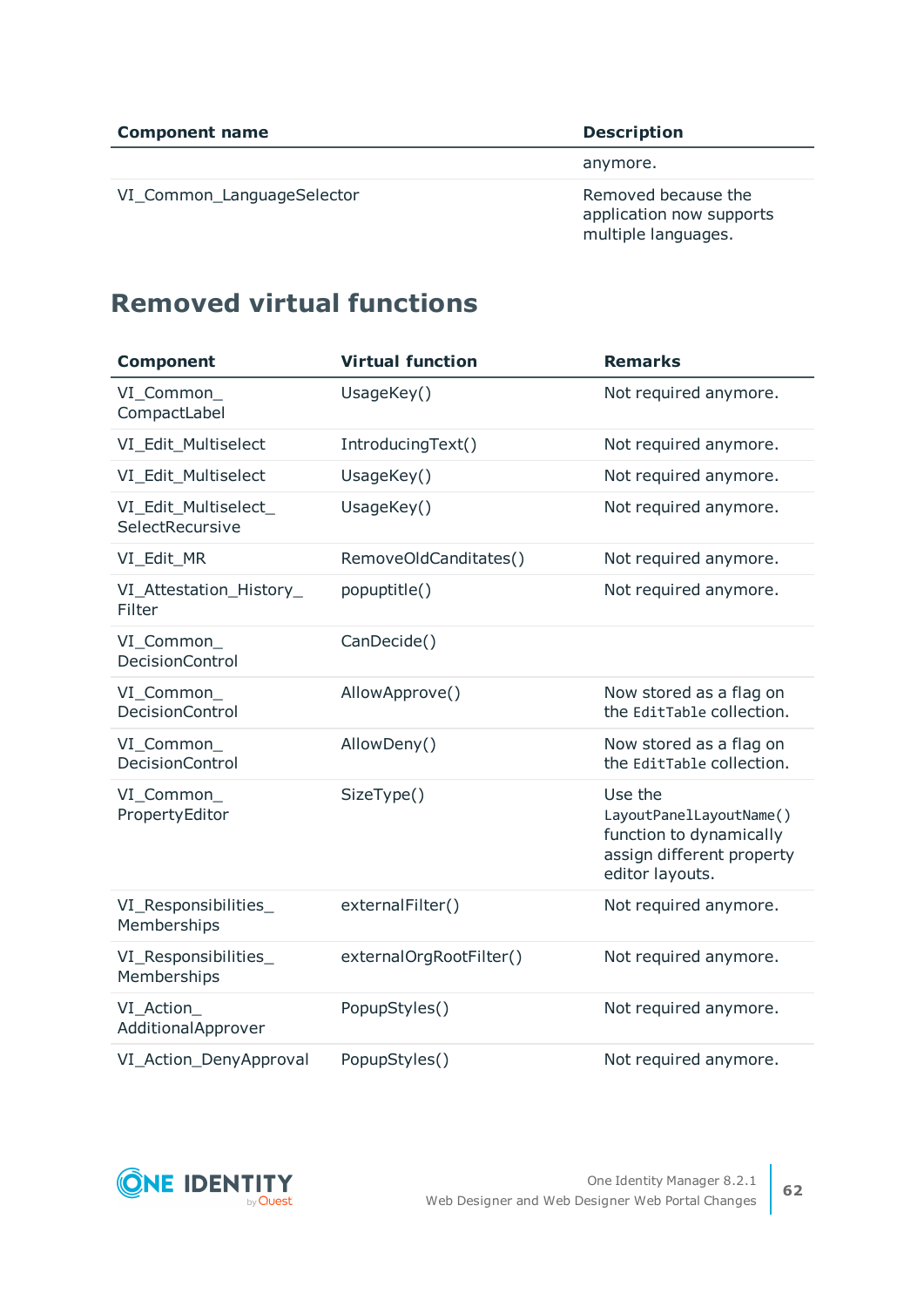| <b>Component</b>                                   | <b>Virtual function</b>                                                  | <b>Remarks</b>                                                                       |
|----------------------------------------------------|--------------------------------------------------------------------------|--------------------------------------------------------------------------------------|
| VI_Action_<br>InsteadOfApprover                    | PopupStyles()                                                            | Not required anymore.                                                                |
| VI_ITShop_<br>AccProductGroupList                  | PersonForOrder()                                                         | Removed as it is now<br>possible to make a<br>request for more than one<br>employee. |
| VI_ITShop_<br>AccProductGroupSelector              | PersonForOrder()                                                         | Removed as it is now<br>possible to make a<br>request for more than one<br>employee. |
| VI_ITShop_<br>CartPatternApply                     | PersonForOrder()                                                         | Removed as it is now<br>possible to make a<br>request for more than one<br>employee. |
| VI_ITShop_<br>PersonWantsOrg_<br>GridColumns       | DisplayPersonInserted()<br>ShowCancelOrder()<br>ShowRequestInformation() | Not supported anymore.                                                               |
| VI_ITShop_ApprovalItem                             | AdditionalFilter()                                                       | Not supported anymore.                                                               |
| VI_ITShop_<br>AssignmentInfo                       | CustomStyles()                                                           | Not supported anymore.                                                               |
| VI_Attestation_Display_<br>WizardParameter_Generic | OWExpressionDisplay()<br>ColumnNamePK()<br>TableName()<br>MultiLine()    | Not required anymore.                                                                |
| VI_ITShop_<br><b>CartCalculateCheckStatus</b>      | ITShopOrgForShoppingCartItem Not required anymore.<br>$\left( \right)$   |                                                                                      |
| VI_Popup                                           | PopupStyles()                                                            | Use the CssClass()<br>function to dynamically<br>assign a CSS class to the<br>popup. |
| VI_ITShop_WebPart_<br>Top5Attestation              | DecisionType()<br>HeadLine()<br>HideDecisionButton()                     | Removed because the<br>component does not<br>directly trigger actions<br>anymore.    |
| VI_ITShop_WebPart_<br>Top5Decisions                | DecisionType()<br>HeadLine()                                             | Removed because the<br>component does not<br>directly trigger actions                |

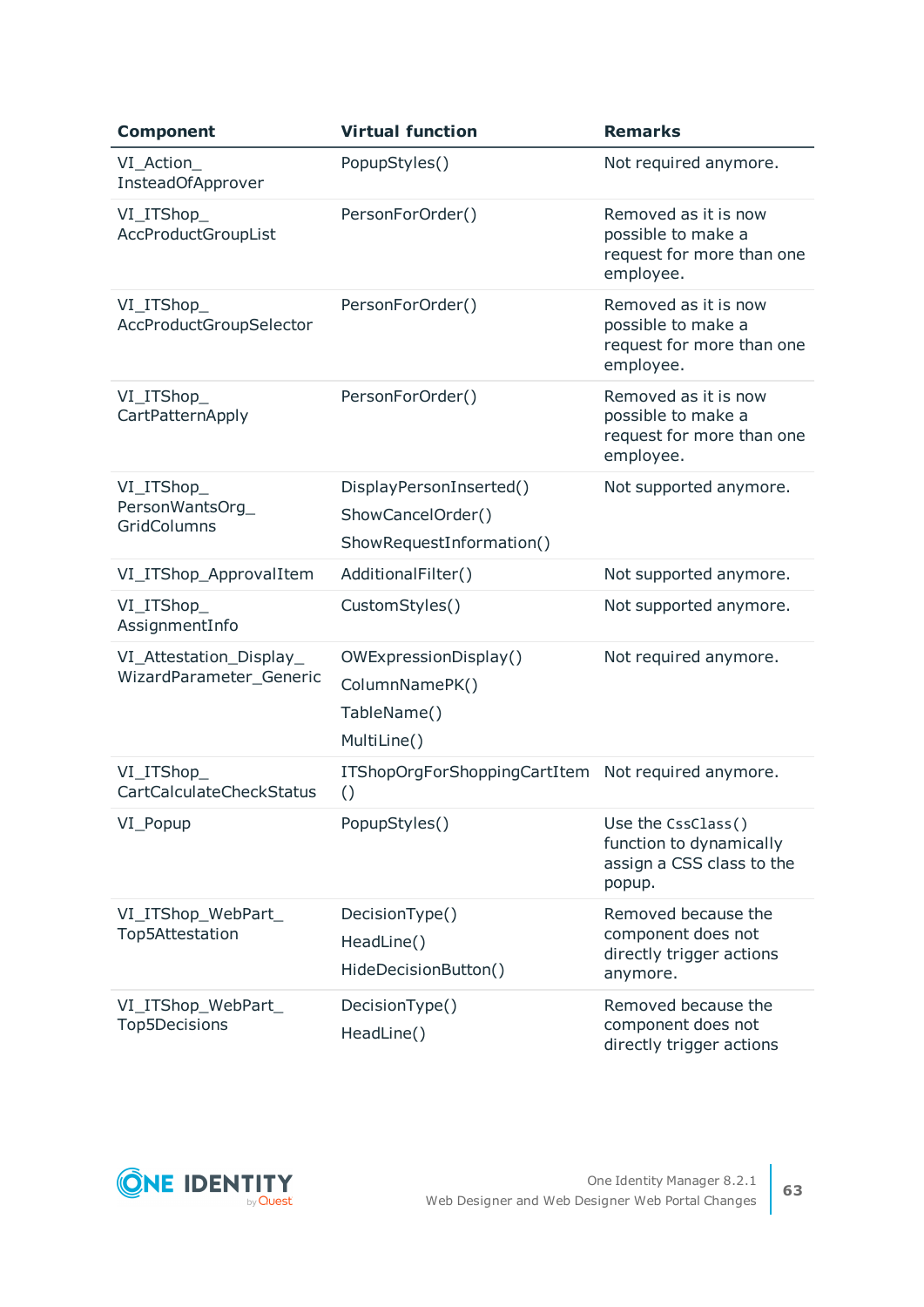| <b>Component</b>                       | <b>Virtual function</b>                           | <b>Remarks</b>                                                                                                                  |
|----------------------------------------|---------------------------------------------------|---------------------------------------------------------------------------------------------------------------------------------|
|                                        | HideDecisionButton()                              | anymore.                                                                                                                        |
| VI_ITShop_CartOverview                 | ShowHeader()<br>ShowToForLater()                  | Removed because these<br>actions are implemented<br>in the detail pane, not in<br>the grid view.                                |
| VI_MessageBox                          | MessageBoxStyle()                                 | Removed property, use<br>the IsDestructiveAction()<br>function to switch<br>between different styles.                           |
| VI_ITShop_<br>PwoOverviewGrid          | PWOWhereClause()                                  | Renamed to DbWhereClause<br>() for consistency.                                                                                 |
| VI_ITShop_<br>PwoOverviewGrid          | NoItemsText()<br>TitleText()<br>ShowCancelOrder() | Not required anymore.                                                                                                           |
| VI_Common_HyperView_<br>ShapeList      | ShapeBaseColor()                                  | The ability to set colors<br>for individual HyperView<br>shapes has been<br>removed. Use the<br>ColorKey() function<br>instead. |
| VI_Common_HyperView_<br>Shape          | ShapeBaseColor()                                  | The ability to set colors<br>for individual HyperView<br>shapes has been<br>removed. Use the<br>ColorKey() function<br>instead. |
| VI_Attestation_<br>AttestationCase     | DisplayLinkToApprovalPage()                       | Not required anymore.                                                                                                           |
| VI_ITShop_AddCartItem                  | autoITShopOrg()                                   | Not required anymore.                                                                                                           |
| VI_ITShop_AccProduct_<br>GridColumns   | HideServiceCategory()                             | The column is not<br>displayed by default.                                                                                      |
| VI_Roles_<br>EntitlementDetective      | TypeFilter()                                      | Not required anymore.                                                                                                           |
| VI_Roles_<br>EntitlementUsageDetective | EvaluationContext()                               | Not required anymore.                                                                                                           |
| VI_QAM_ResourceView                    | Filter()                                          | Replaced by the virtual<br>function<br>QamDugWhereClause().                                                                     |

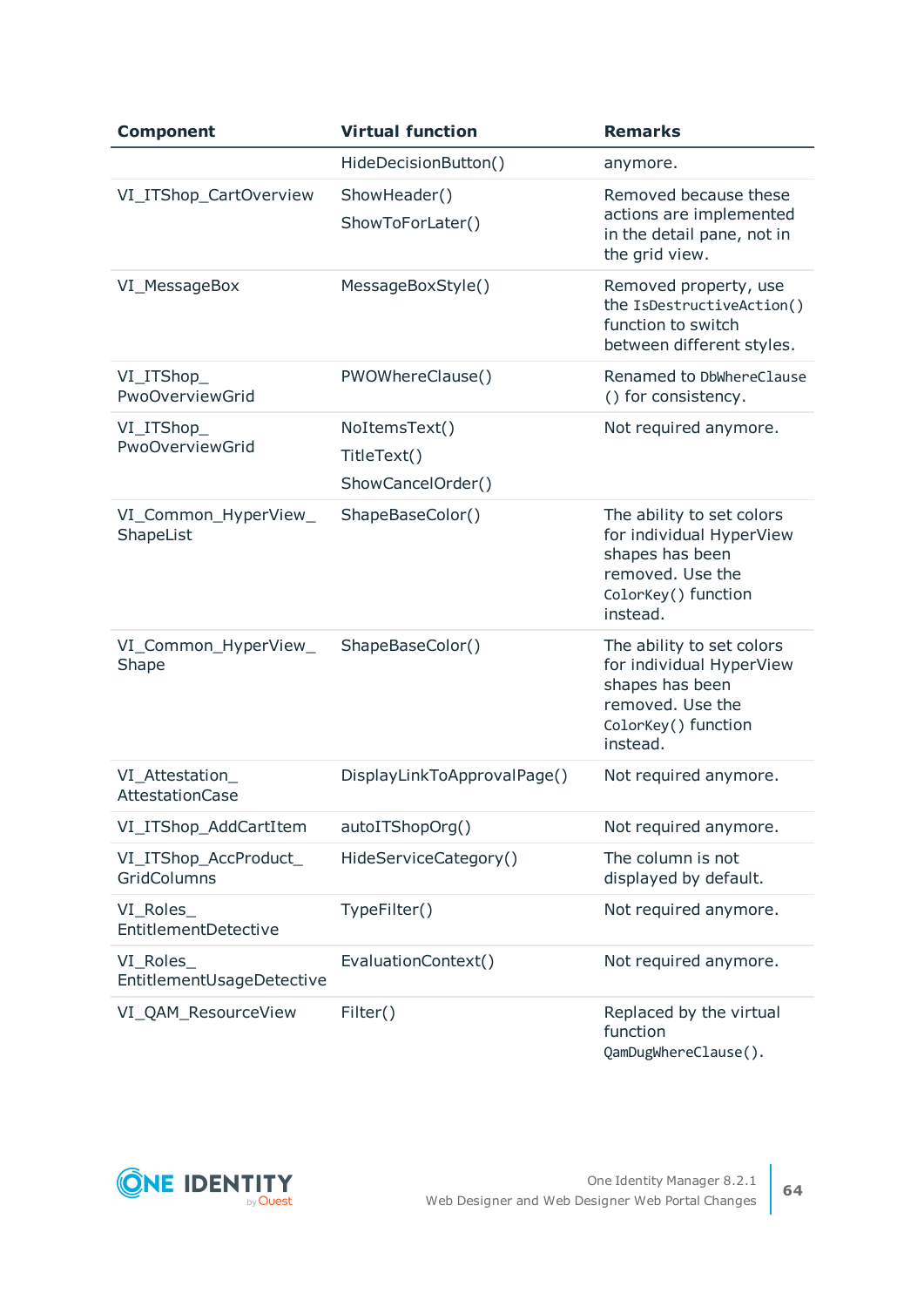| <b>Component</b>                        | <b>Virtual function</b> | <b>Remarks</b>        |
|-----------------------------------------|-------------------------|-----------------------|
| VI_Compliance_<br>ExceptionApprovalGrid | showaudit()             | Not required anymore. |
|                                         | setuseraudit()          |                       |
|                                         | showhistory()           |                       |

# **Removed virtual nodes**

| <b>Component</b>                           | Node identifier               | <b>Remarks</b>                                                                          |
|--------------------------------------------|-------------------------------|-----------------------------------------------------------------------------------------|
| VI_ITShop_CartOverview                     | MoveToForLater<br>MoveToOrder | Removed because actions are<br>implemented in the detail pane, not<br>in the grid view. |
| VI ITShop<br>PersonWantsOrg<br>GridColumns | Additional Actions            | Removed because actions are<br>implemented in the detail pane, not<br>in the grid view. |
| VI_ITShop_<br>PwoOverviewGrid              | <b>Additional Actions</b>     | Removed because actions are<br>implemented in the detail pane, not<br>in the grid view. |
| VI_ITShop_<br>QueryToPerson                | OnAfterQueryToPerson          |                                                                                         |
| VI Roles<br>AttestationCasesForObject      | HeadLineIfData                |                                                                                         |

# **Removed virtual collections**

These virtual collections have been removed. You can safely remove any mapping collections that refer to these collections.

| <b>Component</b>                     | <b>Collection name</b> |
|--------------------------------------|------------------------|
| VI_ITShop_ApprovalItem               | Accproduct             |
|                                      | Pwodecisionhistory     |
|                                      | Pwohelperpwo           |
|                                      | pwodecisionstep        |
| VI_ITShop_PersonWantsOrg_GridColumns | Accproduct             |
|                                      | Pwodecisionhistory     |
|                                      | pwohelperpwo           |

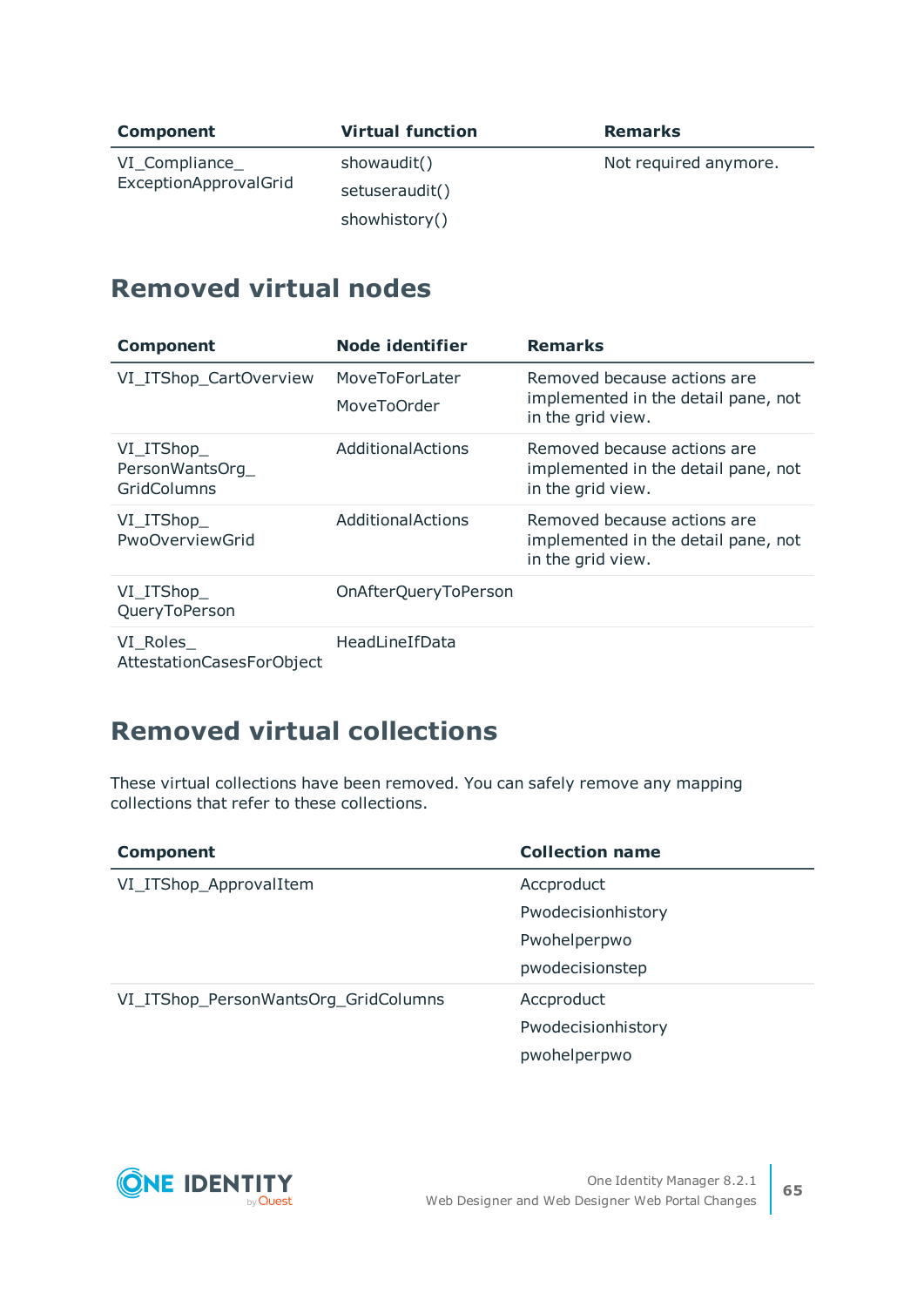| <b>Component</b>                       | <b>Collection name</b>       |
|----------------------------------------|------------------------------|
| VI_ITShop_PersonWantsOrg_Information   | Pwodecisionhistory           |
| VI_Attestation_AttestationCase         | AttestationPolicy            |
| VI_Attestation_History_Filter          | <b>AttestationCase</b>       |
|                                        | AttestationPolicy            |
| VI_Compliance_ExceptionApproval_Filter | Personinnoncompliance        |
|                                        | Compliancerule               |
| VI_Compliance_ExceptionApprovalGrid    | compliancerule               |
| VI_Compliance_GridColumn_RuleSeverity  | compliancerule               |
| VI_Compliance_RuleSeverityIndicator    | compliancerule               |
| VI_ITShop_AccProductGroupList          | Accproductcandidate          |
| VI_ITShop_AccProductGroupSelector      | Accproductcandidate          |
|                                        | parentvars                   |
| VI_ITShop_CartOverview                 | Accproduct                   |
|                                        | Personwantsorg               |
|                                        | Compliancechecksimpleobjects |
|                                        | compliancechecksimple        |
| VI_ITShop_OrderHistory_Filter          | Accproductgroup              |
|                                        | Personwantsorg               |
| VI_ITShop_PwoOverviewGrid              | Pwodecisionhistory           |
|                                        | Accproduct                   |
| VI_QERPolicy_ExceptionApproval_Filter  | Qerpolicyhasobject           |
| VI_UNS_RequestNewGroup                 | shoppingcartitem             |
| VI_QAM_RequestAccess                   | shoppingcartitem             |

# **Removed virtual properties**

| <b>Component</b>                      | <b>Property</b> | <b>Remarks</b>        |
|---------------------------------------|-----------------|-----------------------|
| VI_ITShop_<br>AccProductGroupList     | Anzahl          | Not required anymore. |
| VI_ITShop_<br>AccProductGroupSelector | Anzahl          | Not required anymore. |
|                                       | Showonlythis    |                       |

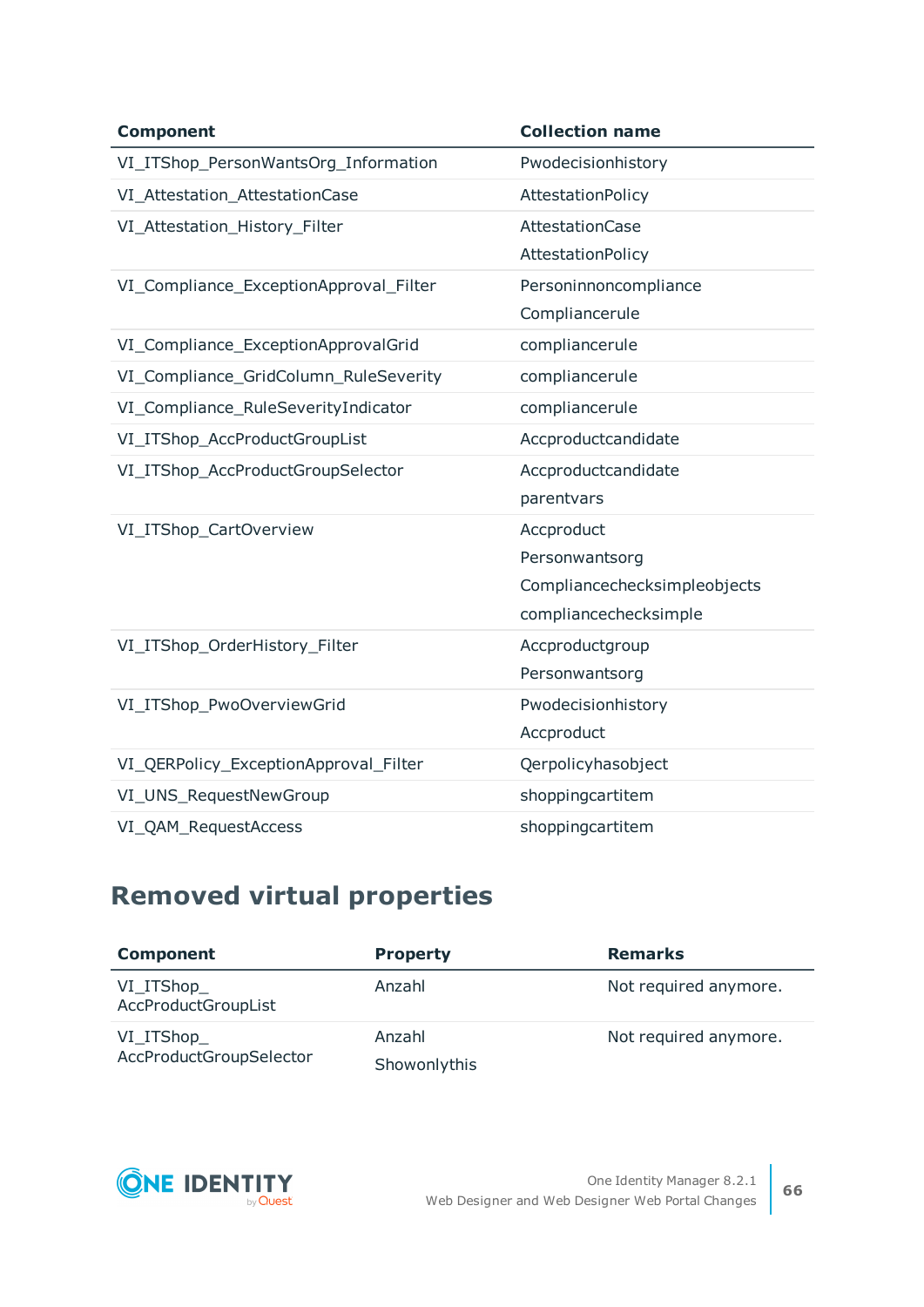| <b>Component</b>                           | <b>Property</b>                                        | <b>Remarks</b>                                              |
|--------------------------------------------|--------------------------------------------------------|-------------------------------------------------------------|
|                                            | canorderforsomebodyelse                                |                                                             |
| VI_Common_DecisionHistory                  | DecisionRule                                           | Renamed to UID_<br>DecisionRule for<br>consistency reasons. |
| VI_ITShop_PersonWantsOrg_<br>GridColumns   | <b>UID AccProduct</b>                                  | Not required anymore.                                       |
| VI_ITShop_PwoOverviewGrid                  | UID_AccProduct                                         | Not required anymore.                                       |
| VI_Compliance_<br>ExceptionApproval_Filter | DisplayStatus<br>DisplayNonCompliance                  | Not required anymore.                                       |
| VI Edit Multiselect                        | <b>UsageKey</b>                                        | Not required anymore.                                       |
| VI_Delegation_HistoryGrid                  | <b>TableName</b>                                       | Not required anymore.                                       |
| VI_ITShop_<br>CalculatePWOComplianceCheck  | DbObjectKey1<br>DbObjectKey2                           | Replaced by the new<br>DbObjectKey property.                |
| VI_Reporting_ParameterEdit                 | HasPredefinedRange<br>QueryWhereClauseResulting        | Not required anymore.                                       |
| Vi_Delegation_GridColums_<br>FirstLevel    | Display<br>TooltipDisplay                              | Not required anymore.                                       |
| VI_Common_CompactLabel                     | Display                                                | Not required anymore.                                       |
| VI_MyData_<br>ChallengeLossRoleMembership  | uid_accproduct<br>checkstatus                          | Not required anymore.                                       |
| VI_Roles_RoleAssignmentNew                 | pkselected<br>display<br>uid unscontainer<br>tablename | Not required anymore.                                       |

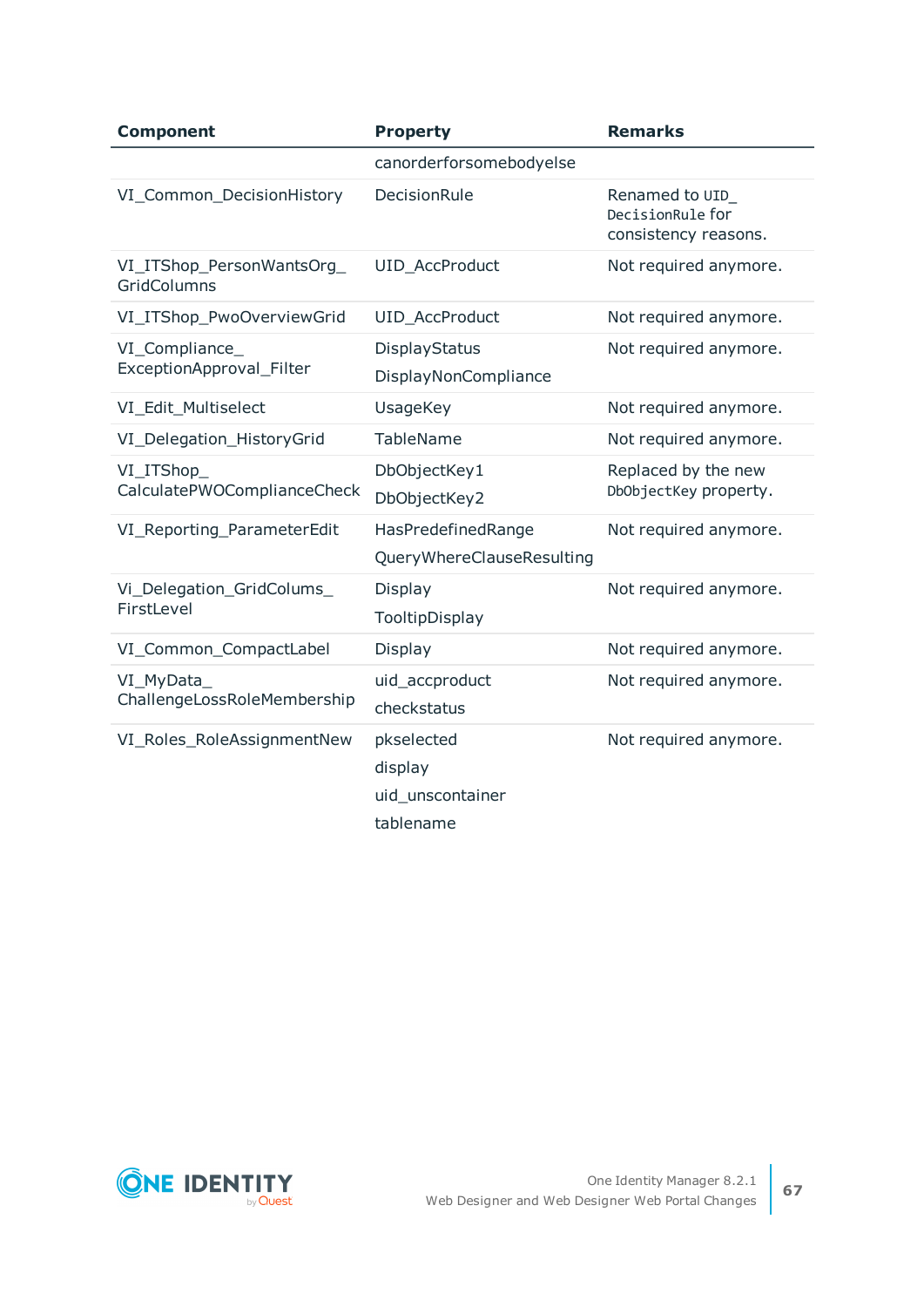# **About us**

One Identity solutions eliminate the complexities and time-consuming processes often required to govern identities, manage privileged accounts and control access. Our solutions enhance business agility while addressing your IAM challenges with on-premises, cloud and hybrid environments.

# **Contacting us**

For sales and other inquiries, such as licensing, support, and renewals, visit <https://www.oneidentity.com/company/contact-us.aspx>.

# **Technical support resources**

Technical support is available to One Identity customers with a valid maintenance contract and customers who have trial versions. You can access the Support Portal at [https://support.oneidentity.com/.](https://support.oneidentity.com/)

The Support Portal provides self-help tools you can use to solve problems quickly and independently, 24 hours a day, 365 days a year. The Support Portal enables you to:

- Submit and manage a Service Request
- View Knowledge Base articles
- Sign up for product notifications
- Download software and technical documentation
- View how-to videos at [www.YouTube.com/OneIdentity](http://www.youtube.com/OneIdentity)
- Engage in community discussions
- Chat with support engineers online
- View services to assist you with your product